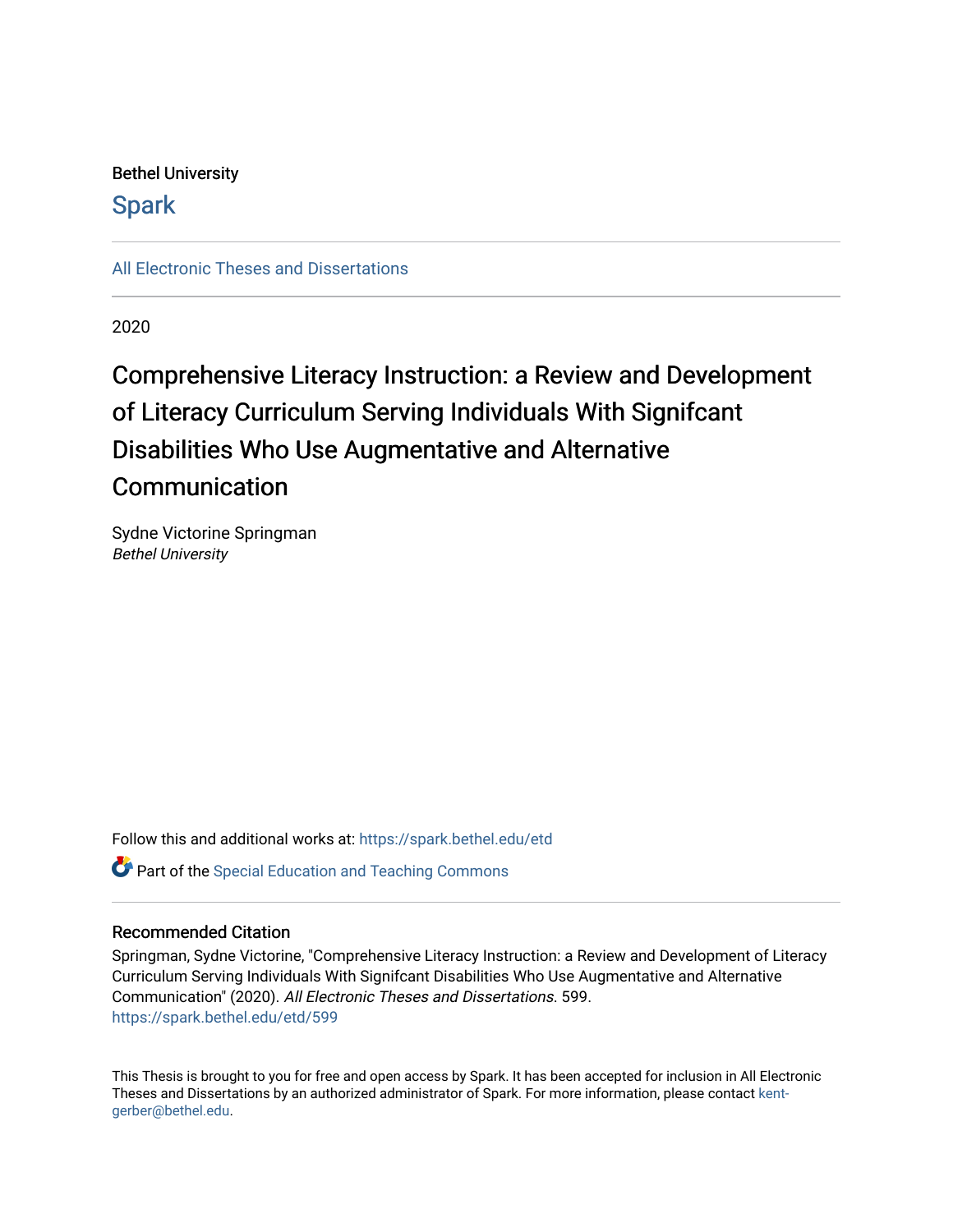# COMPREHENSIVE LITERACY INSTRUCTION: A REVIEW AND DEVELOPMENT OF LITERACY CURRICULUM SERVING INDIVIDUALS WITH SIGNIFCANT DISABILITIES

## WHO USE AUGMENTATIVE AND ALTERNATIVE COMMUNICATION

## A MASTER'S THESIS

## SUBMITTED TO THE FACULTY

## OF BETHEL UNIVERSITY

BY

## SYDNE V. SPRINGMAN

## IN PARTIAL FULFILLMENT OF THE REQUIREMENTS

## FOR THE DEGREE OF

## MASTER OF ARTS

DECEMBER 2020

## BETHEL UNIVERSITY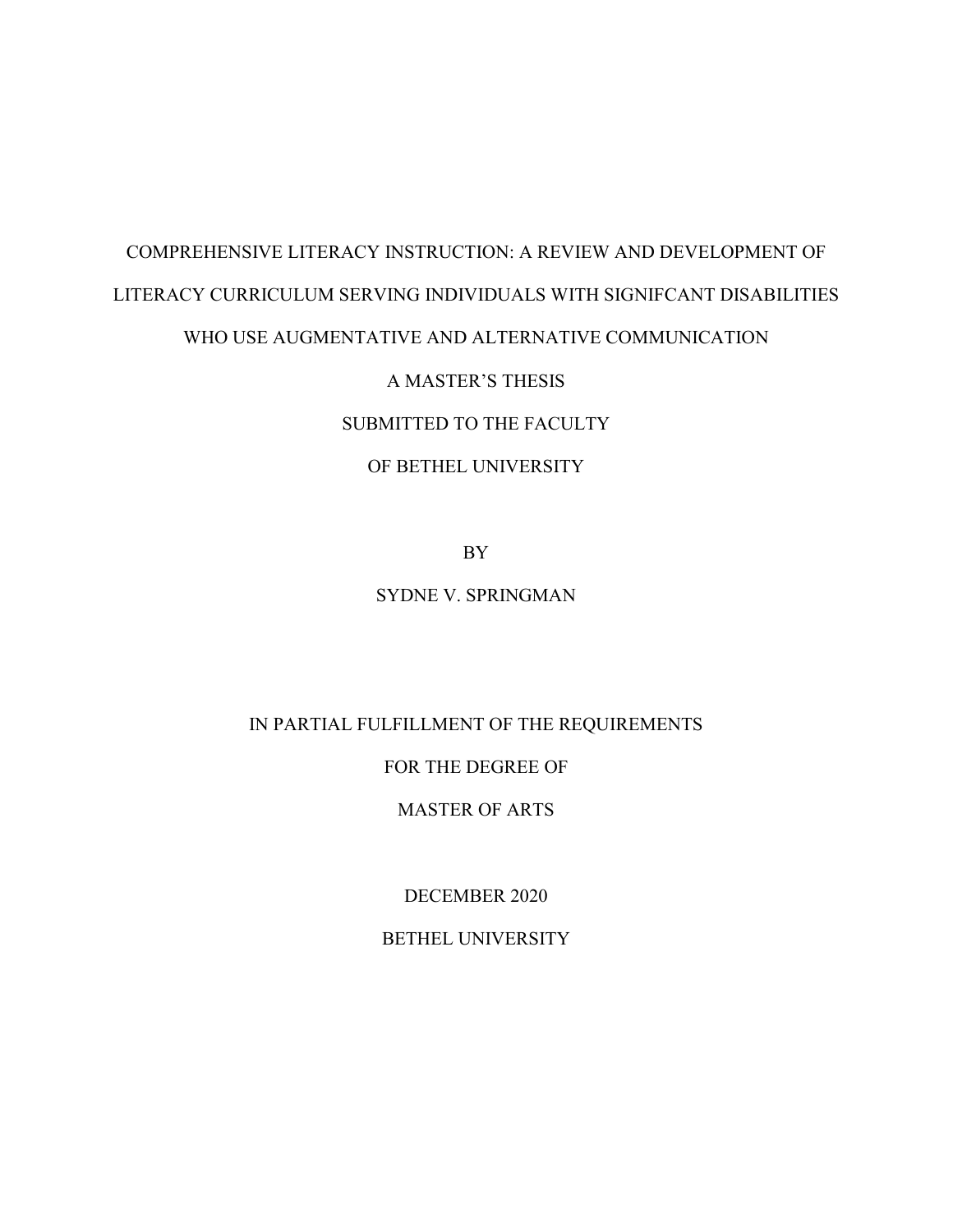## COMPREHENSIVE LITERACY INSTRUCTION: A REVIEW AND DEVELOPMENT OF LITERACY CURRICULUM SERVING INDIVIDUALS WITH SIGNIFCANT DISABILITIES AND WHO USE AUGMENTATIVE AND ALTERNATIVE COMMUNICATION

SYDNE V. SPRINGMAN

December 2020

APPROVED

Thesis Advisor: Susan Larson, MAC., MS. CCC-SLP

Program Director: Katie Bonawitz, Ed., D.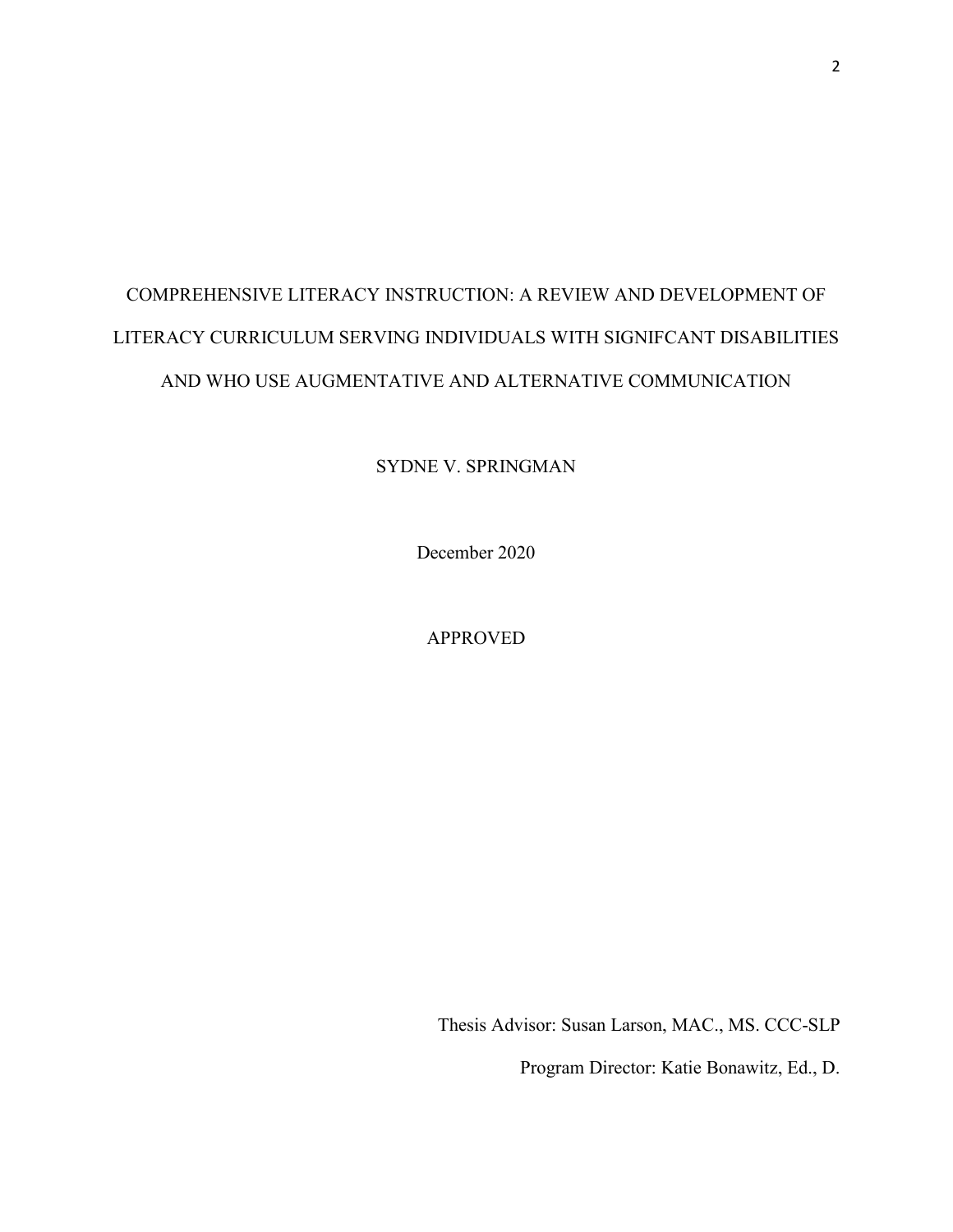#### Abstract

This literature review and application investigates instructional approaches used to teach literacy to students with significant disabilities who use augmentative and alternative communication (AAC). It reviews the current instructional strategies used for students with significant disabilities, instructional strategies used with developmentally similar students, and languagebased literacy strategies that support AAC participation. The review guided the development of a Comprehensive Literacy Curriculum for students with significant disabilities who use AAC that outlines emergent instructional strategies to build foundational literacy skills necessary for independent reading and writing. A curriculum needs clear definitions of the purpose informing the instruction, explicit directions for instructional activities, and consistent opportunities for language development and expression. This literature review and application defines emergent instructional strategies and guides teachers to the implementation of evidence-based practices.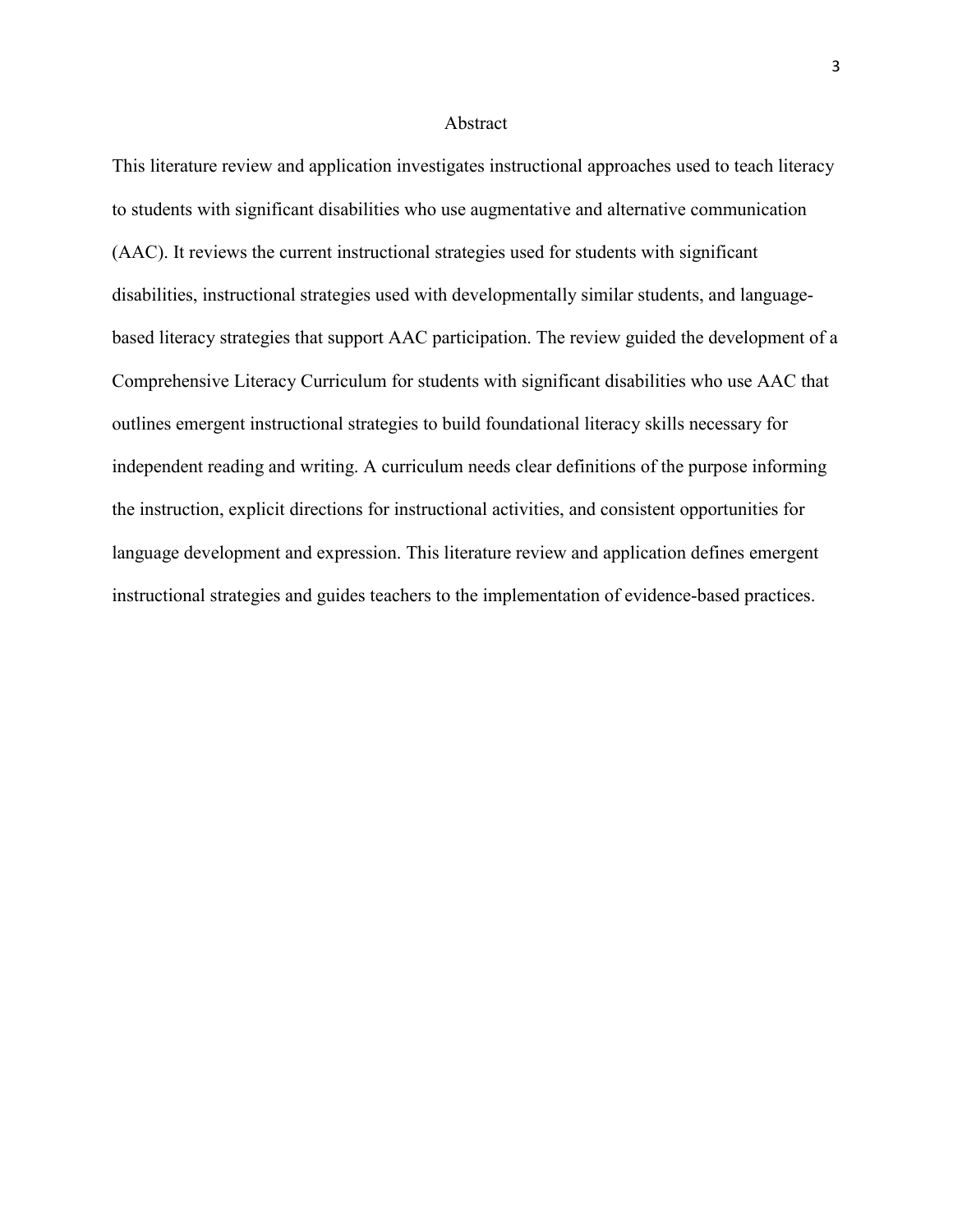## Table of Contents

| Abstract                                        | 3  |
|-------------------------------------------------|----|
| Table of Contents                               | 4  |
| Chapter I: Introduction                         | 5  |
| Chapter II: Literature Review                   | 10 |
| <b>Current Instructional Practices</b>          | 10 |
| Comprehensive Literacy Instructional Strategies | 18 |
| The Role of Language in Literacy Instruction    | 40 |
| Chapter III: Application of Research            | 49 |
| Chapter IV: Discussion and Conclusion           | 54 |
| References                                      | 60 |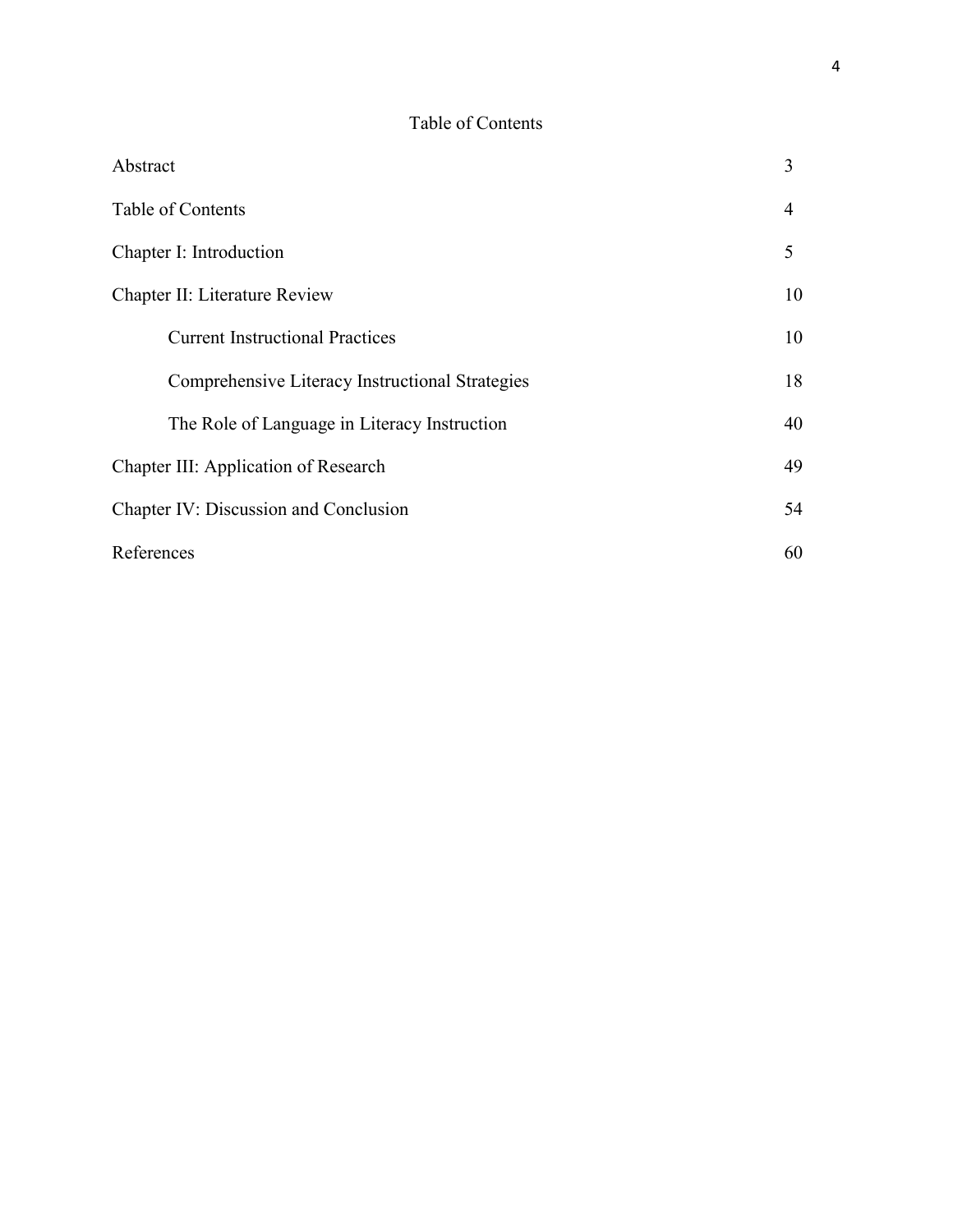#### **CHAPTER I: INTRODUCTION**

The Individuals with Disabilities Education Act (IDEA) of 2004, ensures the right for individuals with disabilities to have equal access to school opportunities, participation, and independent living to develop economic self-sufficiency (Individuals with Disabilities Act, 2004). The general provisions of the act stated in subchapter I, that the Education for All Handicapped Children Act of 1975 ensured that all students received a free and appropriate public education (FAPE), however expectations of the educational experience were low resulting in additional provisions to address needs for special education programming, including the implementation of evidence-based practices. School districts and special education programs are held to the federal mandate that provides services for special education students to achieve success through high quality instruction. IDEA affected special education programming, raising the legal requirements for due process, teaching qualifications, and meaningful school opportunities. This review and application focuses on the later requirements by determining which meaningful school opportunities, specifically literacy-based instruction, and teaching qualifications best supports students with significant disabilities and/or language impairments. I am passionate about this topic as I have worked with this student population for several years and I have reflected on the quality of education provided in my classroom. This review and application aims to continue my professional growth to connect my self-reflection with research to construct an evidence-based literacy curriculum that ensures students with significant disabilities will receive the educational requirements outlined in IDEA.

My experience in special education started in a secondary program. The student population included seven students with significant disabilities. All seven students used augmentative and alternative communication (AAC) to access and participate in the curriculum.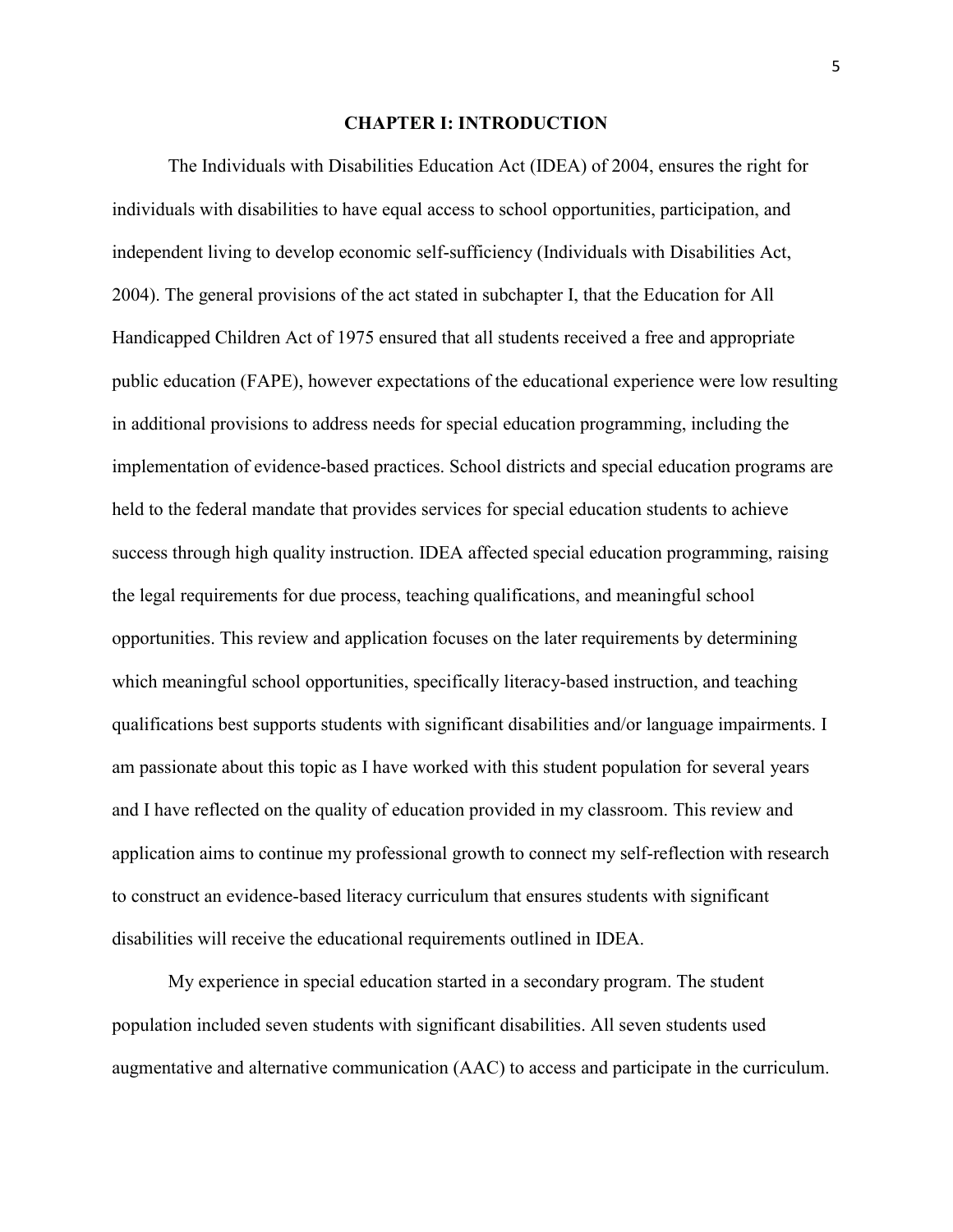AAC appeared as speech-generating iPads and core vocabulary boards that contained a group of 36 high frequency words represented by picture symbols. I implemented literacy teaching strategies outlined in The Four Blocks Literacy Framework, an approach developed by Dr. Patricia Cunningham and Dr. Dorothy Hall and later adapted by Dr. Karen Erickson and Dr. David Koppenhaver for students with disabilities. The Four Blocks Framework focuses on Guided Reading, Writing, Working with Words, and Self-Selected Reading. This framework, along with observations of colleagues, and the use of instructional coaching guided the implementation strategies used in my classroom. I attended Literacy Camp the following summer, where Drs. Karen Erickson and David Koppenhaver provided intensive training on the adapted Four Blocks Framework for students with disabilities. They focused on the purpose and instructional strategies of each literacy block. I brought this new knowledge to my classroom and attempted to implement the Four Blocks Framework with the evidence-based strategies. I realized barriers existed for implementing the Four Blocks and questioned the effectiveness of a literacy framework for school-wide programming.

The Four Blocks Framework was simply a framework that instructed teachers on what areas to teach, but did not give guidance about which activities incorporated the learning targets. Implementation strategies varied across classrooms dependent upon the teacher's access to mentors, professional development opportunities, and personal reflection towards student ability. Veteran teachers who focused on functional services affected student progress because they hesitated to provide high quality literacy instruction or provided instruction using minimally effective measures. A framework for literacy instruction allows too much flexibility so the purpose of the evidence-based practice gets lost in implementation. A comprehensive literacy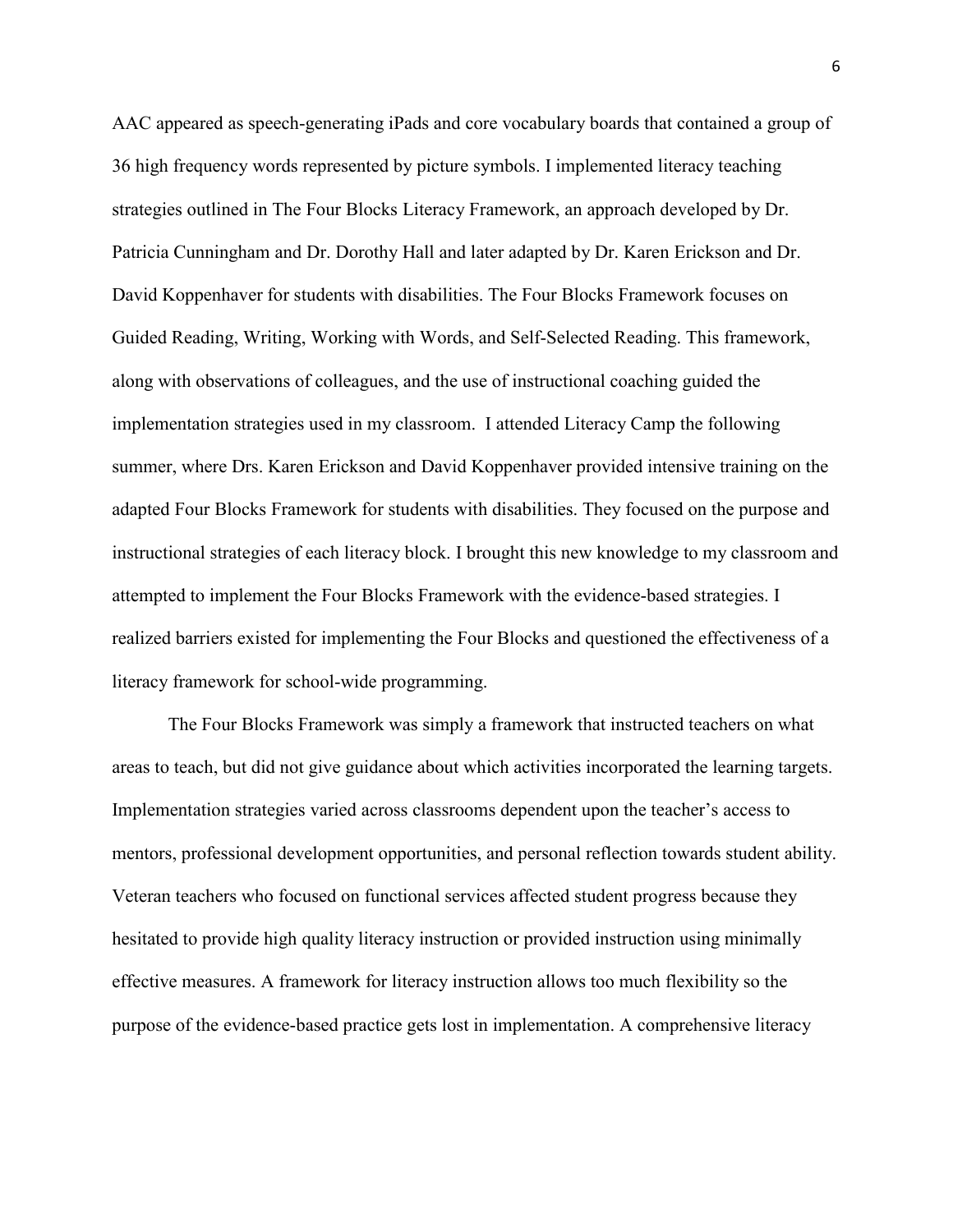curriculum must give enough guidance to ensure that teachers understand the evidence-based practices and how to implement the teaching.

Another pitfall to the Four Blocks Framework was the lack of evidence-based practices for emergent readers. Emergent is defined by the absence of one or many foundational literacy skills. These skills include letter knowledge, active engagement during shared reading experiences, having a means to communicate, and the understanding that writing involves letters and words. If a student does not have all of these skills, they are labeled as emergent learners (Koppenhaver & Erickson, 1999). Emergent readers often do not receive the same emphasis on literacy as conventional readers due to the visible severity of their cognitive disability. Emergent students receive programming that is heavily focused on independent living skills and participation. This focus can be detrimental to student progress as students who transition to IEPs focused on independence do not receive the opportunities to build literacy skills. Literacy is language. Language is essential to accessing independence. Self-advocacy, problem solving, and self-management skills all require communication. A comprehensive literacy curriculum must provide the language emphasis necessary for students with complex disabilities to develop skills for independent communication.

The last realization that affected implementing literacy in my classroom, was the lack of access provided to students who used augmentative and alternative communication (AAC). The student population within my classroom had consisted of 60-80% of students using high-tech AAC devices on iPads, with the remaining population using low-tech core boards. This ratio required the identification of barriers that affected AAC users' engagement and participation. A language emphasis within literacy instruction provides access to AAC users. A comprehensive literacy curriculum must use core vocabulary to engage AAC users. The core set of foundational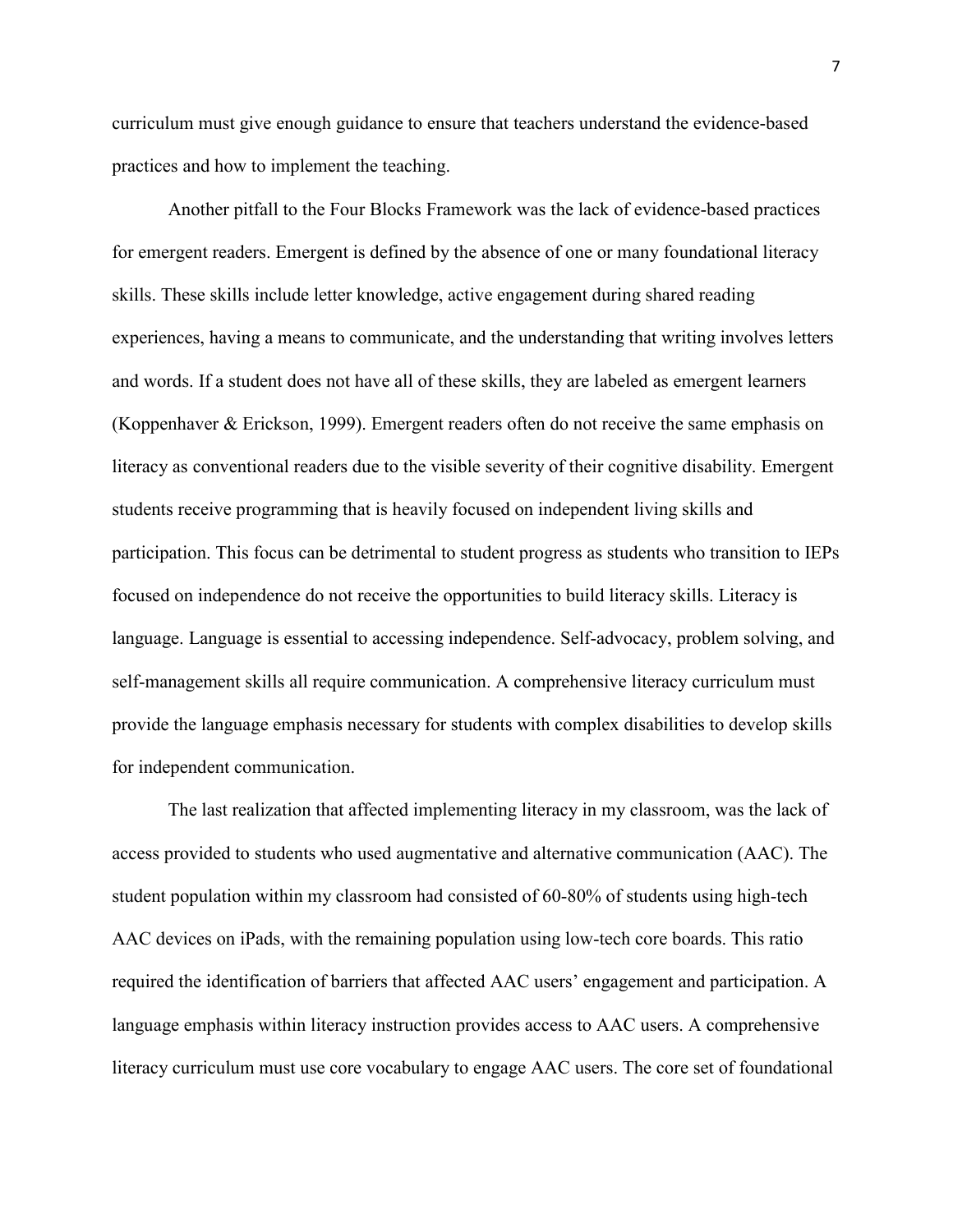vocabulary words is programmed into most AAC systems giving students access to participate and use functional communication.

I research and explored during my first years of teaching, for a curriculum designed for the student's I served in my classroom but was disappointed by the lack of curriculum options and the amount of adapting that was required to elicit student participation and growth. This literature review was completed to determine evidence-based practices for direct literacy instruction for both emergent readers with significant disabilities and students using AAC. Erickson and Koppenhaver (1999) have since updated the Four Blocks Framework to Comprehensive Literacy Instruction for All. This update merges the Four Blocks to display a comprehensive framework that connects each literacy area to another. Emergent readers are provided with a literacy path that respects the educational needs of students with significant disabilities. I plan to use this framework, alongside literature reviewed displaying the instructional strategies for students with significant disabilities, and more specifically, students who use AAC, to develop a curriculum that provides the explicit support necessary for successful classroom implementation.

Comprehensive literacy instruction is divided into two levels that follow typical language development and literacy skills. The levels are defined as emergent and conventional literacy. Specifically for the students with significant disabilities and/or significant language impairments, emergent literacy instruction allows the students exposure to functional language and foundational reading and writing skills. As defined, emergent literacy instruction focuses on the prerequisite skills for conventional or independent reading and writing. As the instruction focuses on the students current language abilities, emergent literacy instruction can apply to any age. Students' experiences and opportunities with comprehensive instruction differ; therefore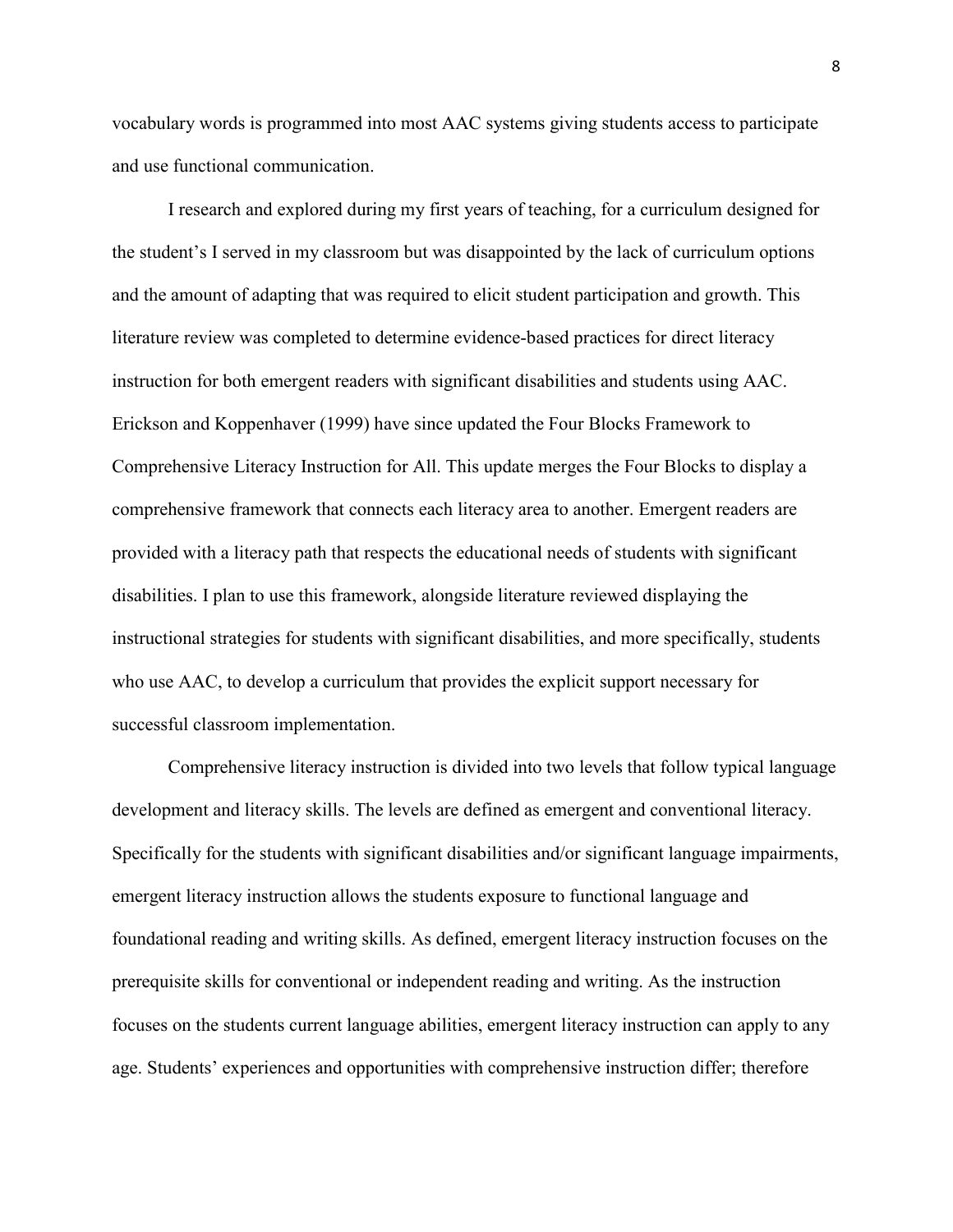students who have had literacy instruction for several years, may have missed the foundational skills introduced during conventional instruction due to a lack of exposure to emergent literacy strategies. For this thesis, analyzing emergent strategies will support the development of an appropriate literacy curriculum for emergent students.

The outline of this literature review begins with the current instructional used in special education programming relating to literacy. To implement a literacy initiative, understanding the current practices and rationale provides guidance towards professional development and supports the need to change current curriculum or instructional practices. Instructional strategies to support comprehensive literacy for students with significant disabilities will provide the research needed to determine which evidence-based strategies to incorporate into curriculum activities. Emergent strategies that relate to students with significant disabilities or typically developing students with similar intellectual functioning will ensure that the foundational skills needed for independent literacy skills are addressed within the curriculum. Lastly, a look at the connection between language and literacy guides the access point for students who use AAC and incorporates the use of core vocabulary as an essential component to emergent literacy. Each of these areas will attempt to answer the following questions:

What are the current guidelines that teachers follow and how might these become barriers to implementing a comprehensive literacy curriculum?

What instructional strategies provide students who have significant disabilities access to emergent skills within a comprehensive literacy curriculum?

What is the role of language in an emergent comprehensive literacy curriculum and what instructional strategies provide access for students who use AAC?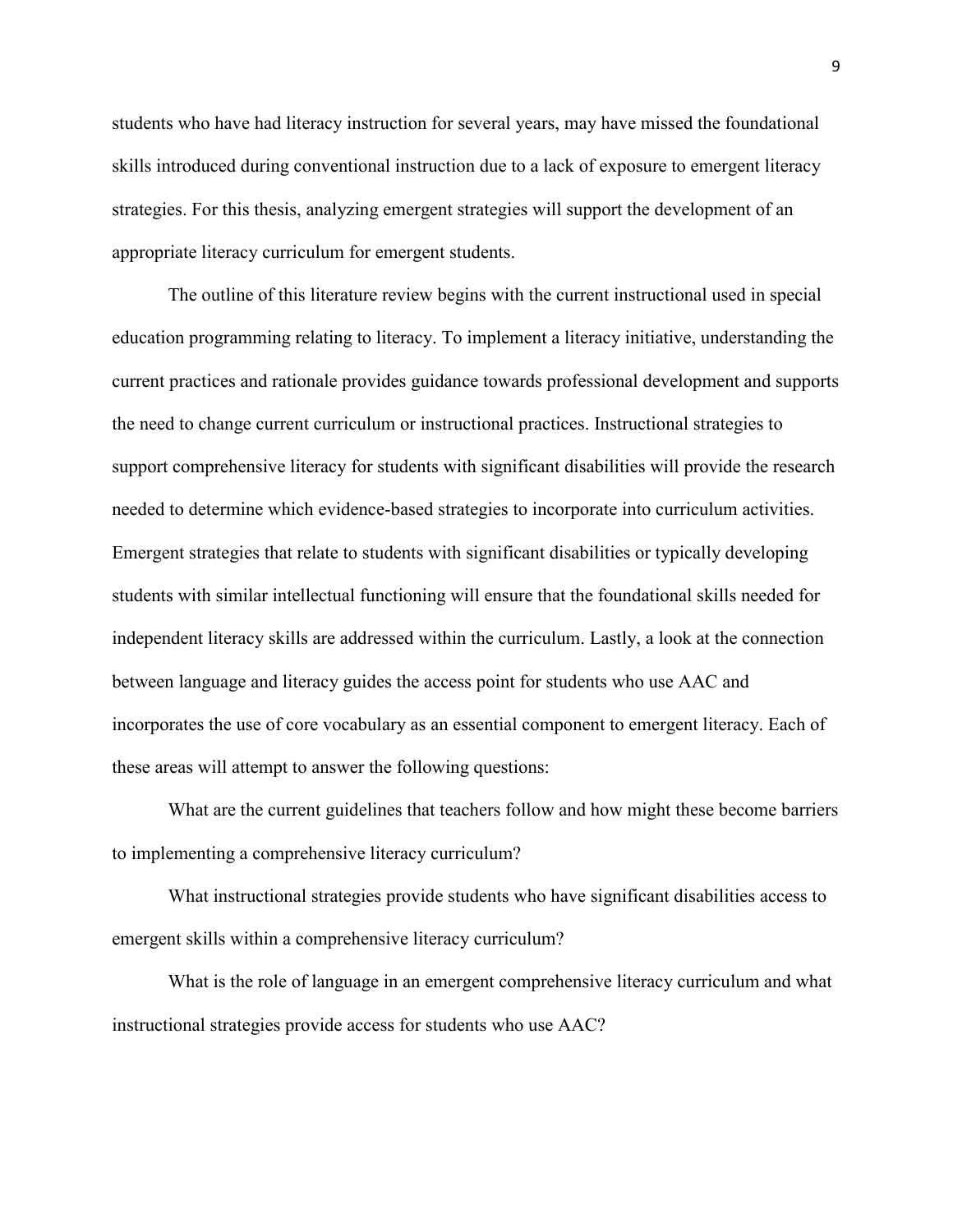#### **CHAPTER II: LITERATURE REVIEW**

The National Reading Panel identified the five pillars of literacy instruction as phonemic awareness, phonics, fluency, vocabulary, and text comprehension. These represent the areas of literacy that are included in the reading curriculum for typically developing students. In comparison with special education curriculum, studies have determined that special education literacy curriculum often focuses on sight word instruction with little to no emphasis on the phonics and the skills necessary to decode words. The special education approach teaches through memorization which limits functionality and the amount of text that a student can read and comprehend (Ahlgrim-Delzell, Browder, Wood, Stanger, Preston, Kemp-Inman, 2016, pg. 86). Further research determined that students with disabilities benefit from systematic literacy instruction. This debunked the historical assumptions that students with disabilities could not learn or benefit from literacy instruction. Ahlgrim-Delzell et al. (2016) continued this research, and focused on students who used augmentative and alternative communication (AAC). This population of students was underrepresented in many other studies. Curriculum designed to support engagement and access was needed to provide AAC students with phonics instruction that allowed the students to manipulate and demonstrate understanding of phonemes (Ahlgrim-Delzell et al., 2016, pg. 87).

 Research participants included 31 students with developmental disabilities who used AAC, could identify five or more letters, but who struggled with decoding text. The students ranged from kindergarten to 8<sup>th</sup> grade. Teachers from 16 different schools were trained before implementing the comprehensive instruction to their students. The study used the Early Reading Skills Builder (ERSB) curriculum as it focused on time delay, shaping, and fading to teach phoneme identification, blending sounds to identify words, and decoding for picture-word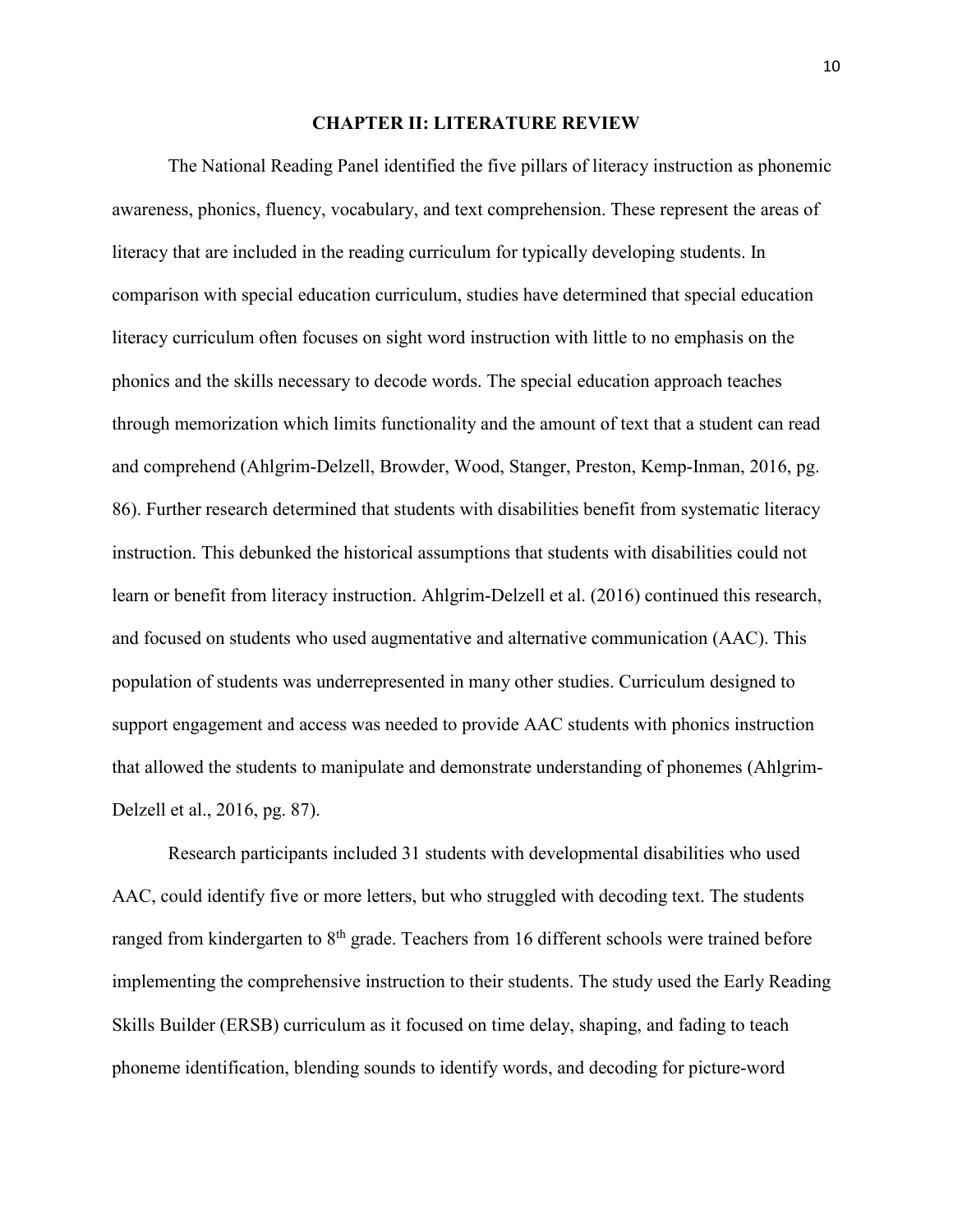matching (Ahlgrim-Delzell et al., 2016, pg. 88-89). The study aimed to recommend a comprehensive literacy instruction that contained intensive phonics instruction. The study used an iPad to provide accessibility for students who typically used AAC. This provided receptive and expressive interactions that required students to listen to letter and word sounds and connect it to written text (Ahlgrim-Delzell et al., 2016, pg. 93).

The results showed an increase in phoneme identification after access to systematic instruction provided by the Early Reading Skills Builder curriculum. The students showed significant growth in decoding and attaching meaning to words through pictures, while other skills like sound blending did not change significantly. Overall, the study showed that students with disabilities who used AAC could benefit from comprehensive literacy instruction and acquire letter and letter sound concepts. The study limited exposure to specific phonemes, requiring two more years to teach all phonemes. The study results support the need for daily phonics instruction that includes opportunities to produce, manipulative, blend, and segment phonemes. Ahlgrim-Delzell et al. (2016) suggested pairing phonics instruction with comprehension to enhance learning opportunities and ensure that students have time to learn both the use and meaning of phonics.

Teaching emergent literacy to students with significant disabilities requires differentiation and accommodations. Individuals with language impairments are at risk for delayed skill acquisition (Botts et al., 2012, p. 120). They often receive intervention support at an early age by a teacher or speech language pathologist to address language and literacy needs. Students need foundational skills to participate in formal reading and writing instruction. In designing comprehensive emergent literacy curriculum, analyzing the pros and cons of intervention and direct instruction is necessary to address supports and materials needed for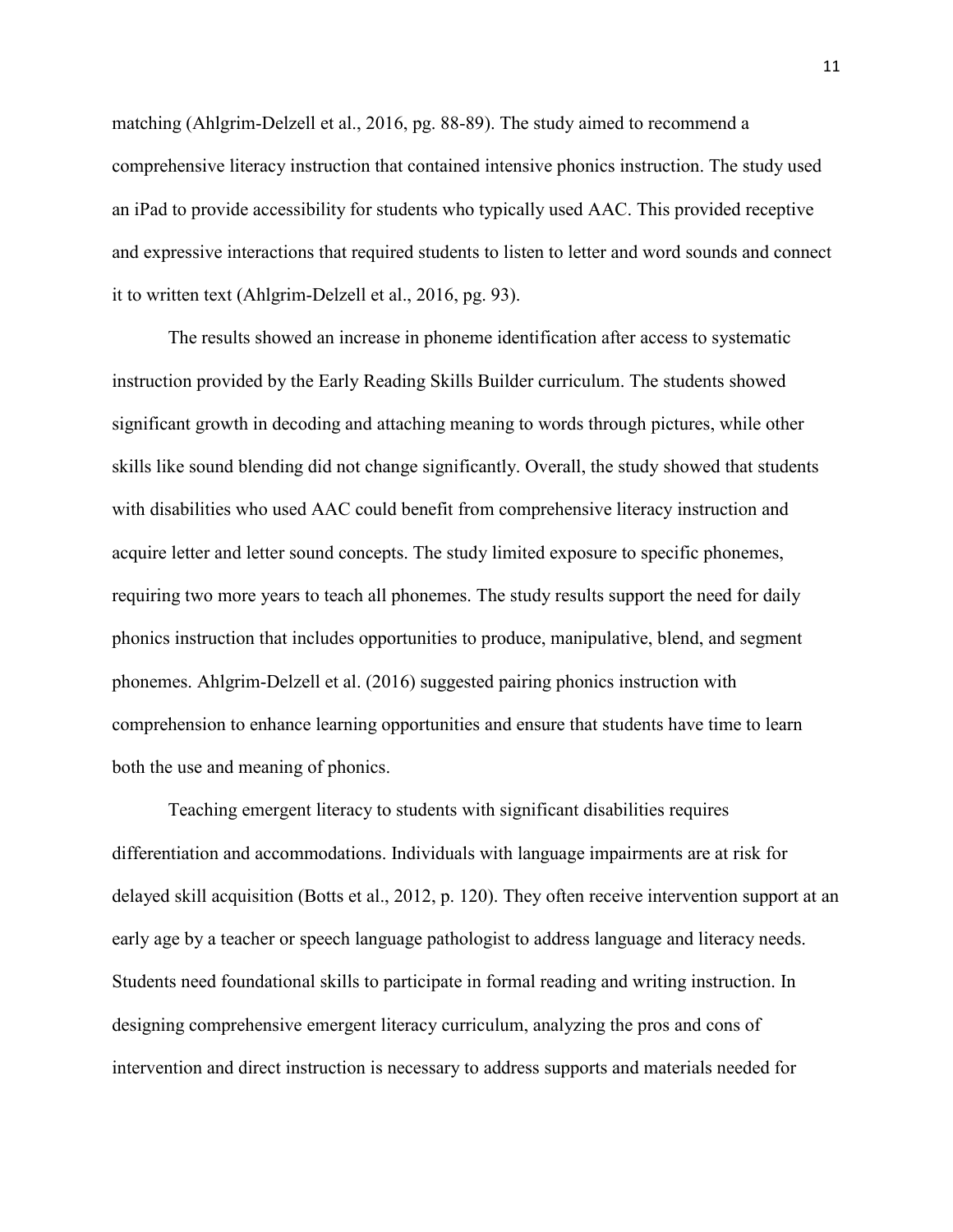successful implementation. Botts, Losardo, Tillery and Werts (2012) compared emergent literacy instruction between activity-based interventions and embedded direct instruction.

Botts et al. (2012) defined activity-based intervention as a transactional activity. This naturally occurring activity is guided by the student. The activity includes preplanned learning targets that the student achieves through interactive play. The learning activity has logical antecedents or prompts and consequences. Embedded direct instruction is explicit teaching. The teacher guides the instructional activity through modeling, practice, correction, and eventually faded support with independent activities to promote generalization. This highly structured activity has scripted antecedents and consequences with the addition of corrective measures (Botts et al., 2012, p. 121).

The study used both strategies with five preschool students with mild to moderate language impairments specific to language comprehension and production. The strategies occurred during circle time, reading time, and craft time. Data was collected on the nature of the transaction, introduction of goals, antecedent-response-consequence, and generalization to compare the two approaches. The teaching focused on six phonological awareness skills that included blending, segmenting, alliteration, and rhyming. The teachers used a variety of antecedents or prompts to elicit participation and learning (Botts et al., 2012, p. 120-124).

The data showed that embedded direct instruction had a more effective and efficient impact on phonological awareness development. The target skills were achieved more rapidly with direct instruction. Four out of the five students also showed generalization and maintenance of the target skills in probes outside of the instructional time. The use of explicit modeling and corrective procedure resulted in progress (Botts et al., 2012, p. 124-131). The study also reflected that maintenance of explicit prompts and the students' understanding of correct answers was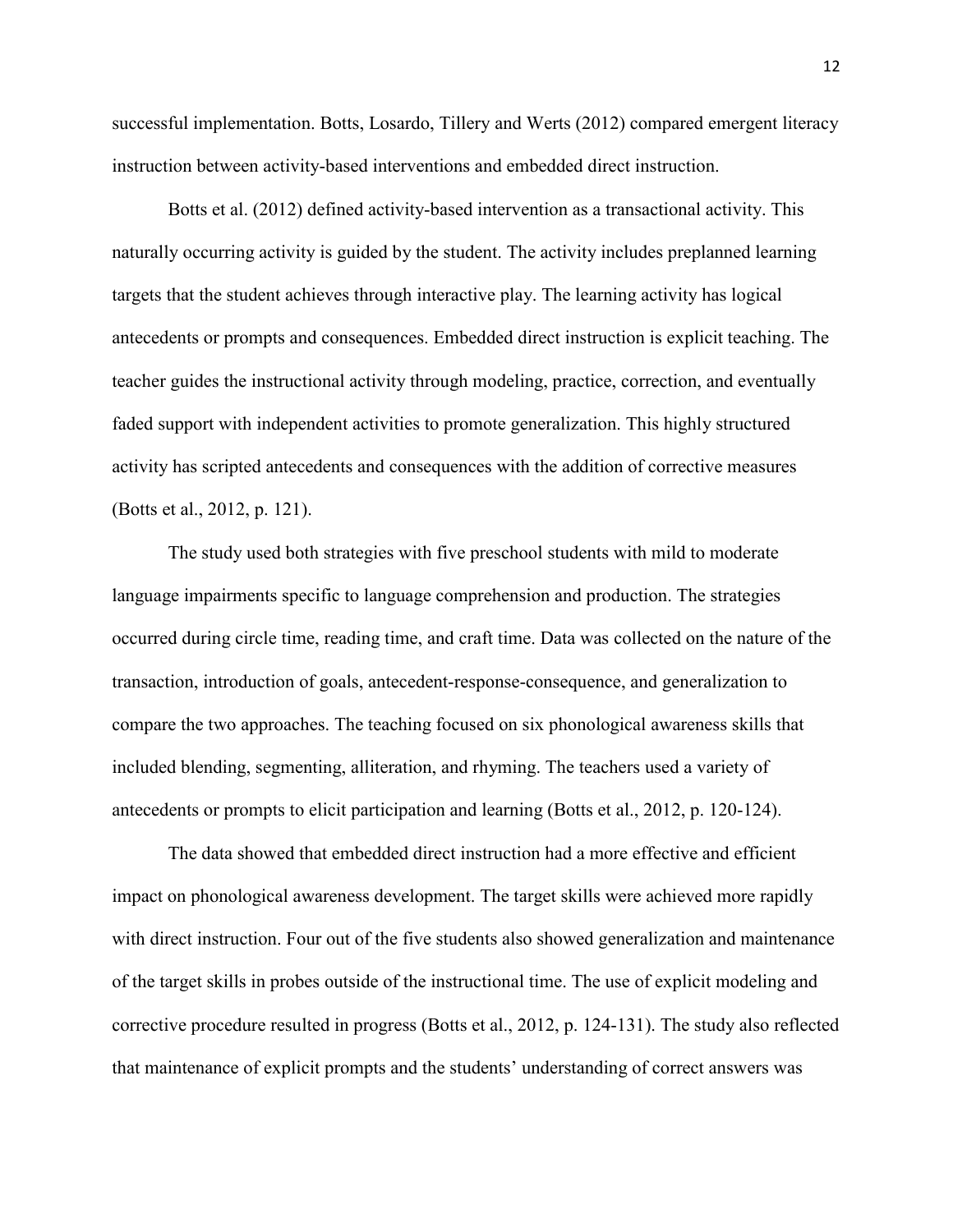challenging for the activity-based interventions. The conclusion reported that students who have not mastered emergent phonological awareness benefit from explicit and systematic instruction (Botts et al., 2012, p. 131-132). Often, students with significant disabilities and language impairments do not receive direct instruction that is at the appropriate educational level. Comprehensive emergent literacy instruction would provide the explicit and systematic instruction that is beneficial for foundational literacy skills.

Ganz and Flores (2009), linked language interventions with direct instruction. Interventions are a tool used in education to address students' greatest areas of need. They require a specialist and time for the student to complete the intervention plan. Ganz and Flores proposed further research on interventions, specifically language-based interventions, and how to utilize direct instruction as an intervention. The researchers specified children with autism as participants due to the language/communication component that is a core feature of autism spectrum disorder. Language deficits manifest in spontaneous language, conversational skills, grammar, and social communication. Language deficits can be marked by echolalia or the complete lack of spoken language (Ganz and Flores, 2009, p. 75).

 Direct instruction was defined by the essential components; instructional design, presentation techniques, and organization of instruction. Ganz and Flores further delineated strategies such as task analysis, corrective feedback, repeated practice with the correct response, and teacher modeling (Ganz and Flores, 2009, 75-76). For the study, three students with autism received direct instruction focused on the identifying common materials, a receptive language unit. Vocabulary skills were identified as an area of need for the subjects with ASD as comprehension of vocabulary is a primary skill that affects continued language development. The teacher followed a script, required choral responses from students, gave explicit cues to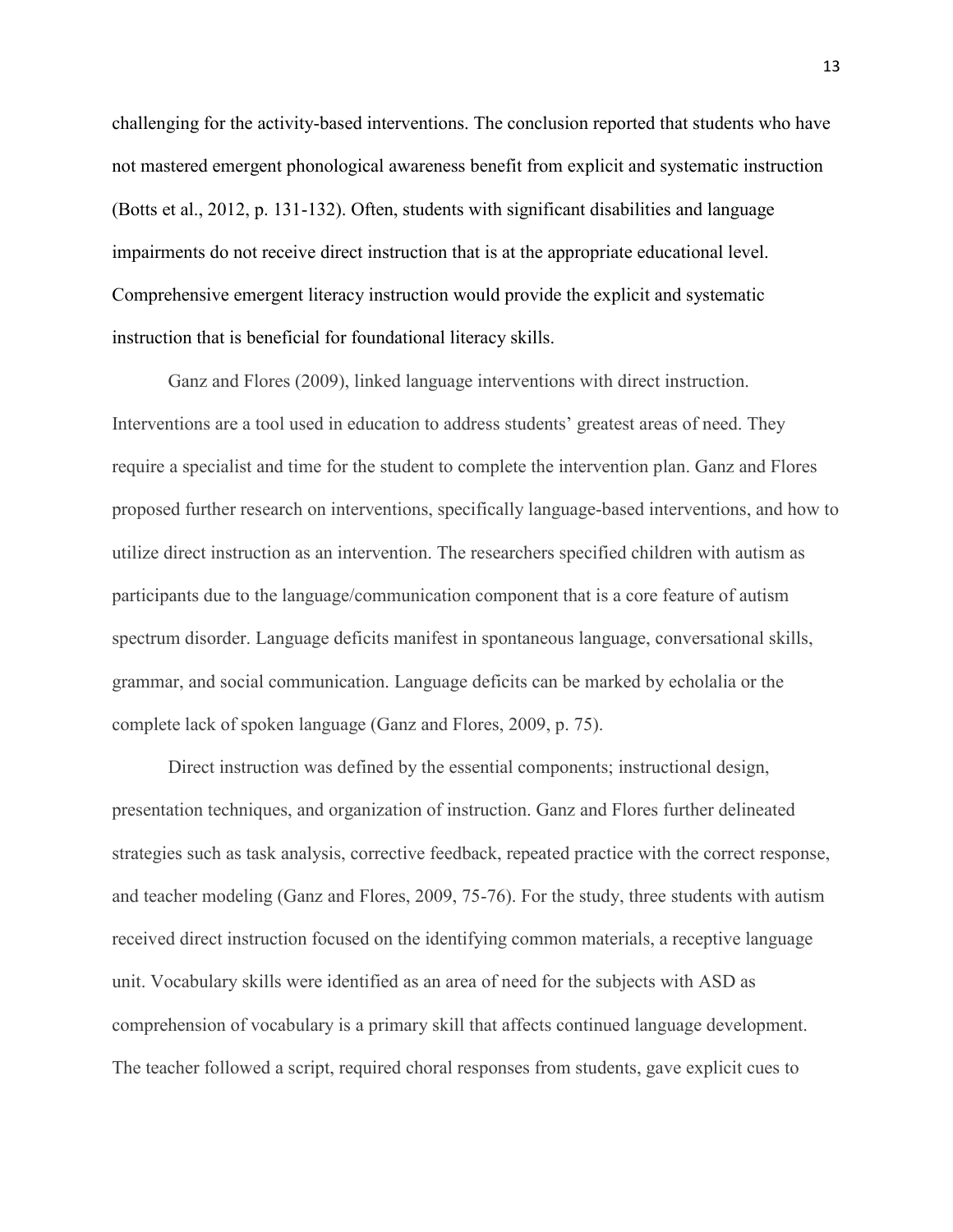signal student participation, modeled correct answers, incited choral responses for correct answers, and finished by having the students respond independently. The instructional steps were supported with tangible materials (Ganz and Flores, 2009, p. 76-77).

 All three students made progress towards the language target. The students also maintained and generalized the vocabulary following direct instruction intervention. One student initiated conversations with family members about common materials. Vocabulary and language development increased discussion and identification skills that supported direct instruction as a successful language intervention (Ganz and Flores, 2009, p.79). The researcher believed that direct language instruction provided students with more opportunities to access the general education curriculum. The language skills necessary for classroom conversation and instruction can be taught through direct language instruction. More data is needed to determine the most appropriate way to incorporate language within the classroom (Ganz and Flores, 2009, p. 81).

 This study showed that language skills can be taught in general education classroom. Providing daily language instruction for students with a language disability component in the classroom setting through direct instruction allows for teachers not only to target language needs, but to also teach the social language that exists for instructional participation (Ganz and Flores, 2009, p. 81).

Teacher perception and preferences can affect curriculum implementation. Ruppar, Dymond, and Gaffney (2011), studied surveys completed by special education teachers to gain knowledge of the current practices and ideologies guiding educational practice. Special education teachers balance the knowledge of functional educational programming with the federal mandates to include students in the general education environment. Literacy is the common thread that exists between general education content and functional programming.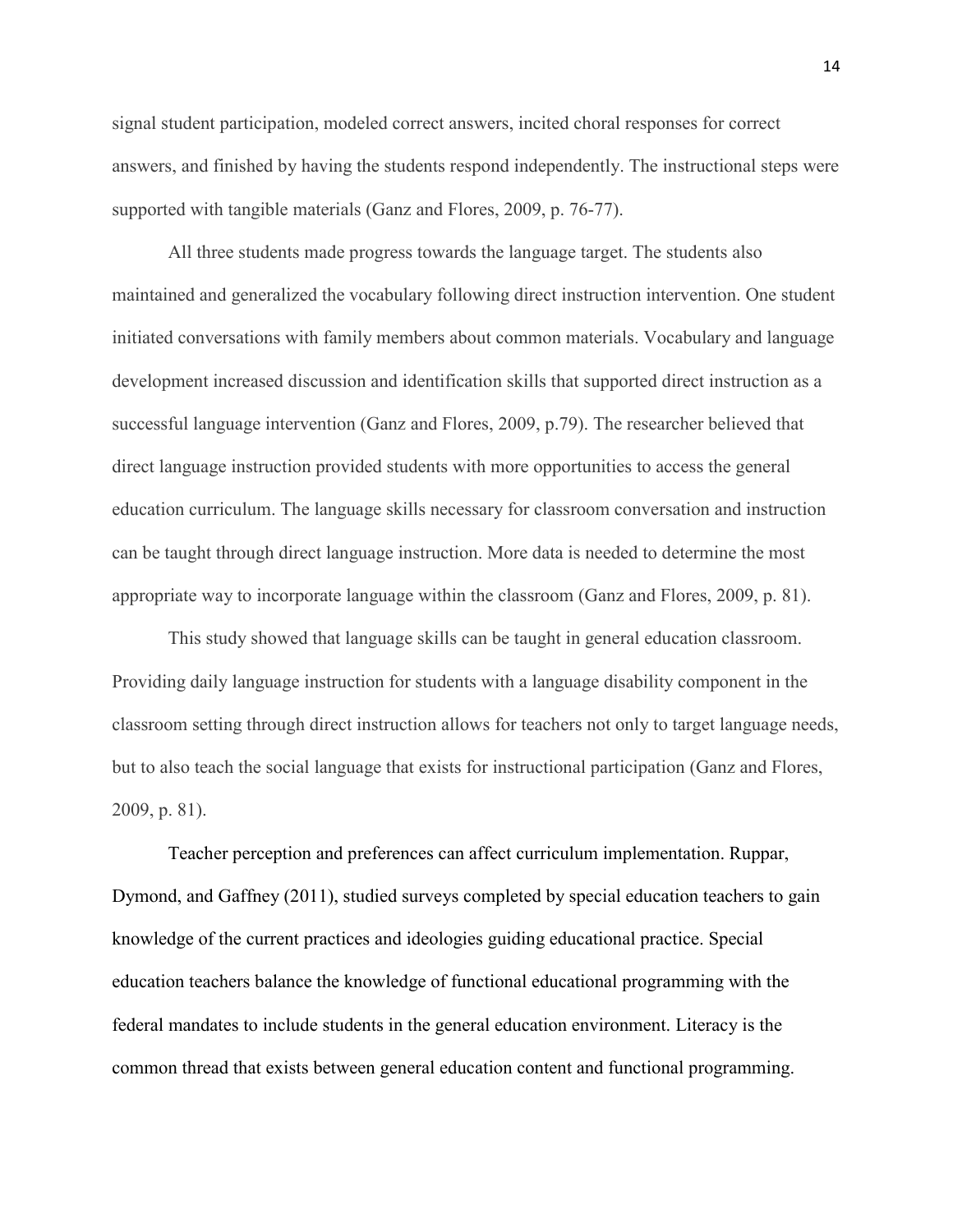Literacy skills meet the standards of functional education as access to written and verbal communication impacts an individual's ability to participate independently across settings. Communication represented by literacy skills grants access to peer interactions, engagement in general education classrooms, and participation in community opportunities (Ruppar, Dymond, Gaffney, 2011, pg.100).

Students demonstrated higher levels of acquisition and generalization when literacy instruction was presented with a focus on communication and its existence in naturally occurring activities. It is necessary for students with language impairments and/or students using augmentative and alternative communication (AAC) to interpret symbolic language and then translate understanding to expressive language participation through personalized communication system. Some scholars believe that literacy is the most important educational focus to provide students the ability to communicate and direct their own interactions and relationships. Teachers ranked social and communication skills more important than general education content for students with language impairments as they did not recognize the link between literacy instruction and functional skills based in language (Ruppar et al., 2011, pg. 101).

The survey was completed by 69 special education teachers working with students with severe disabilities who used augmentative and alternative communication (AAC). Questions focused on access to curriculum and inclusion of students in the general education setting and the settings and skills perceived as most beneficial for the students (Ruppar et al., 2011, pg. 103- 104). The majority of teachers acknowledged student potential and strongly supported the use of literacy instruction, although they believed this instruction should be grounded in life skills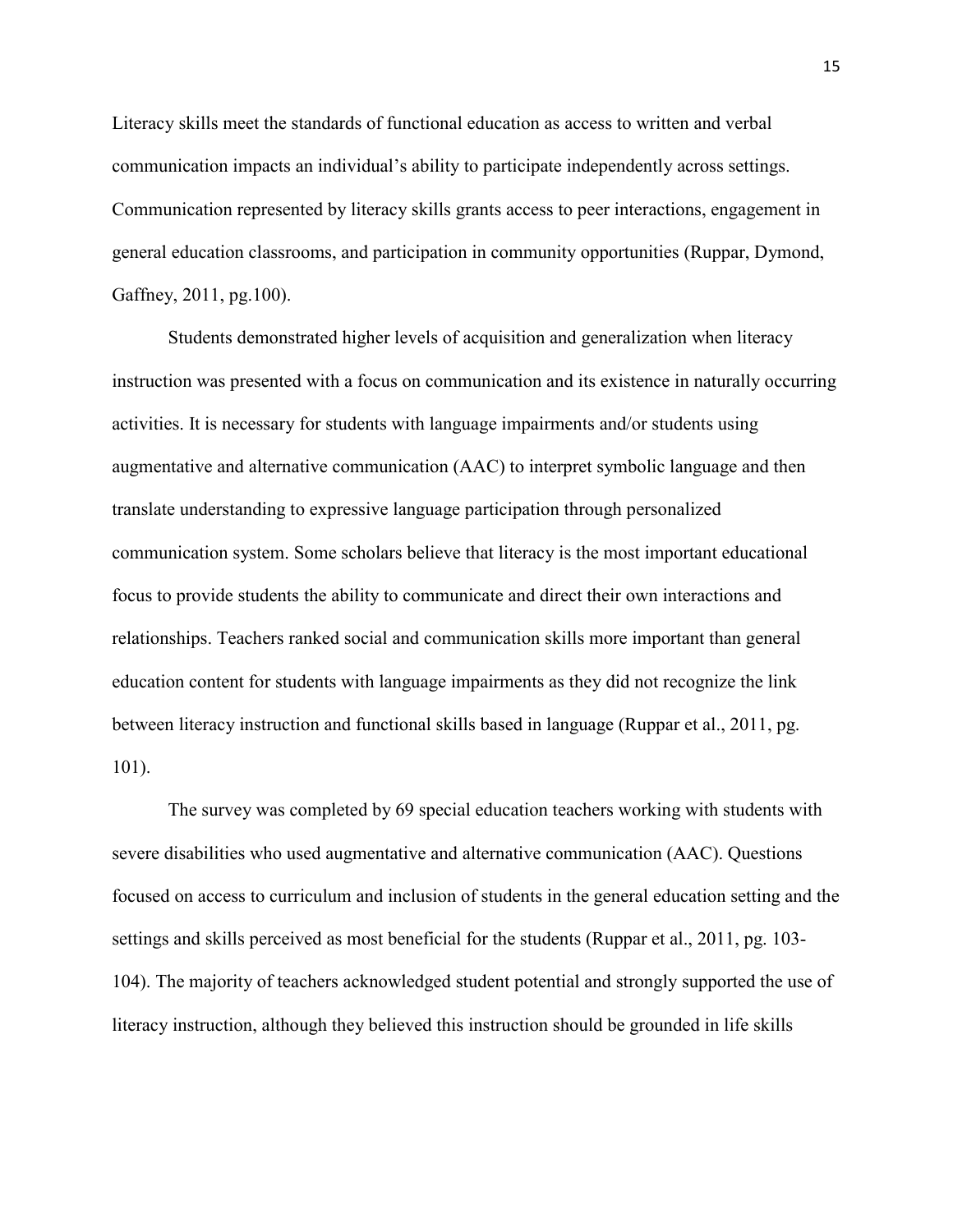instead of the general education curriculum. Teachers cited cognitive abilities, learning readiness, and communication skills as factors reflecting the importance of a life skills focus.

Overall, the survey reflected a majority opinion that general education curriculum content was less important than perceptions of functional instruction. Ruppar et al., (2011) stated that learning and applying skills across environments ensures functionality (pg. 108). Teachers need more training on literacy implementation and inclusive practices with general education opportunities. The study reflected that teachers were unaware that access to the general education curriculum benefitted students or how to implement strategies at school (pg.109). The study concluded that students needed access to inclusive environments to practice and participate in functional skill instruction. This included access to general education opportunities and direct instruction focused on literacy and communication (pg. 110).

Hunt et al. (2020) compared the effects of a research-based literacy curriculum in a general education classroom. Early Literacy Skills Builder (ELSB) is a curriculum that has been implemented with success and efficacy as it utilized instructional strategies and systematic prompting to support students with severe disabilities. This curriculum targeted participation of nonverbal students using prompting design and instructional engagement through physical interactions such as pointing and clapping. This curriculum was used to determine if skills generalized across environments. All 80 participants were identified as having a moderate to severe intellectual disability or autism. The participants were students from 16 different schools, ranging from grades K-4. All students read below the first grade level at the beginning of the study (Hunt et al., 2020, pg. 333).

 The study compared students who received comprehensive literacy instruction (ELSB) in the general education classroom to students who participated in "business as usual" instruction in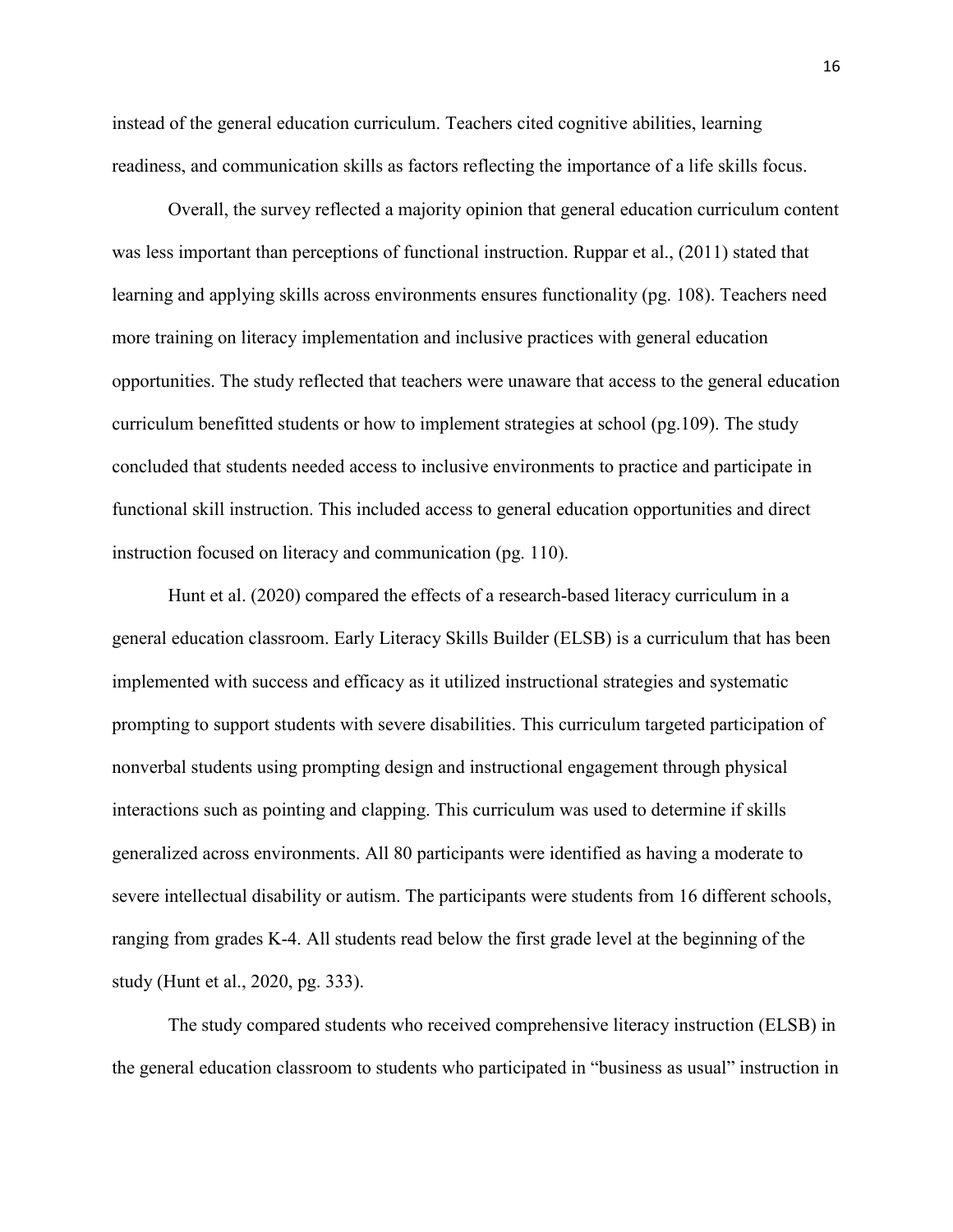their special education classrooms. The specific literacy curriculum used in the special education classroom varied by school. General education students were used in the experimental classrooms as "reading buddies" paired with the special education students. They served as a models demonstrating emergent reading behaviors during literacy instruction and provided an observational learning opportunity for their partner (Hunt et al., 2020, pg. 334).

 The results of the study showed that all special education students made progress, but the experimental group who received comprehensive literacy instruction (ELSB) in the general education classroom demonstrated greater progress in foundational literacy skills. Specifically, nonverbal students made more substantial progress with this intervention. Phonics, phonological awareness, comprehension, conventions of reading, and print referencing were all identified as areas of growth. The results supported the hypothesis that comprehensive literacy instruction could be used in both the special and general education classrooms. Reading buddies or peer models participated in positive social interactions with their classmates, while reviewing and emphasizing foundational skills for partners. The students with disabilities accessed inclusive literacy instruction at their reading ability level. The use of comprehensive literacy instruction supported students with significant disabilities across environments (Hunt et al., 2020, pg. 344).

Karen Erickson (2017) researched and developed the concept of comprehensive literacy instruction. As a speech pathologist, Erickson focused on the connection between language and literacy. Specifically, for typically developing students, oral language demonstrates comprehension of the functions of language necessary to participate in literacy instruction. Typically developing students have access to verbal expressions and engagement that support a typical learning spectrum. For students with significant disabilities and/or language impairments, language comprehension is learned concurrently with literacy instruction. In other words,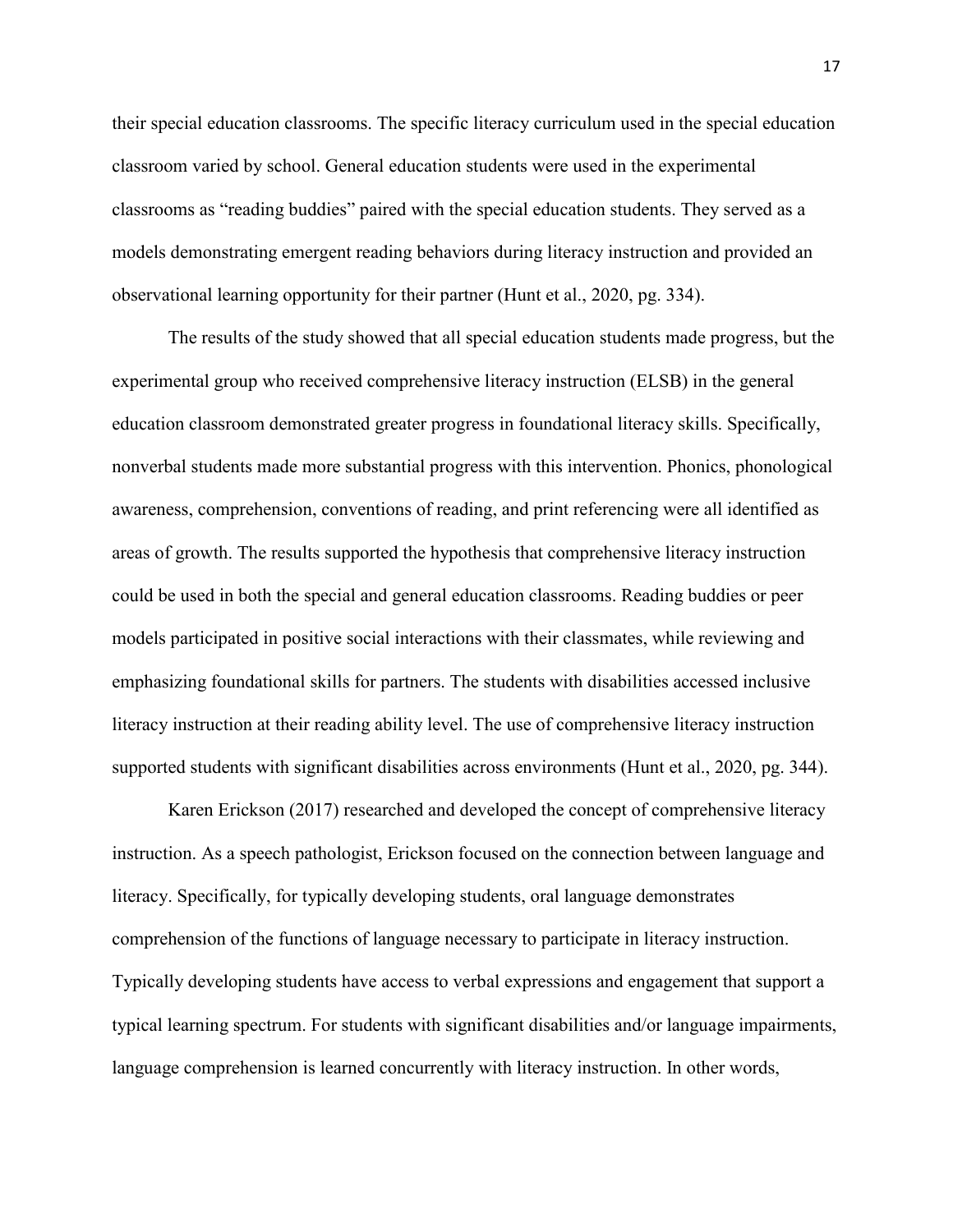language is learned through literacy. This means that literacy instruction for students with significant disabilities needs to be centered on the language needs of the classroom.

Erickson's (2017) literacy components include reading, writing, speaking and listening. As stated earlier, each of these function through language. Comprehensive literacy breaks the components into daily instructional experiences addressing word reading, written language comprehension, and fluency. Instruction focuses on the students' ability to interact, engage, and construct understanding with the materials presented. Erickson stated that this instruction was not geared towards mastery (Erickson, 2017). Instead, the learning should follow a continuous developmental path of language and literacy skills.

Erickson (2017) outlined the target emergent literacy instruction areas as functions of print and print conventions, phonological and alphabet awareness, and language skills focused on receptive and expressive interactions. More specifically, the target areas are taught within the realms of shared reading, independent reading, shared writing, independent writing, alphabet knowledge, and phonological awareness. The concepts are seen in many curricula, but Erickson defined the goals and instructional targets to guide the appropriate application of concepts.

Shared reading is a reading experience that exists between a student and an adult. The instructional targets include increasing student interactions between the book and adult, making connection between the text and the student or students' life, and increasing the students' ability to guide and lead interactions while reading (Erickson, 2017). This interaction is not focused on reading comprehension, but rather on the student having a meaningful interaction with a book. Erickson outlined strategies to use throughout this interaction. For students with significant disabilities or language impairments, communication attempts may not always be appropriate. Teachers need to practice providing wait time, to ensure the student has time to respond.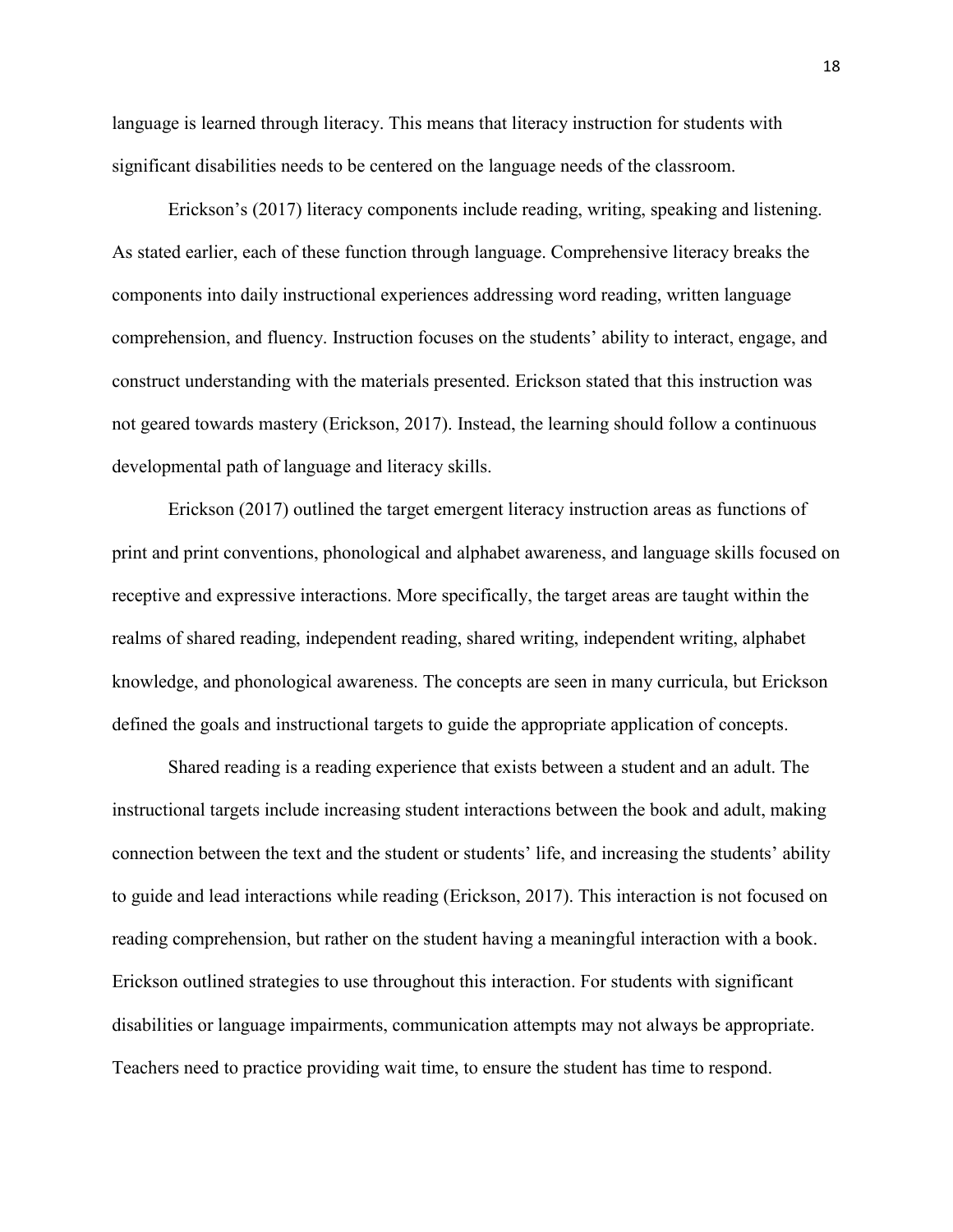Teachers need to monitor that the student makes eye contact with the communication system and teach intentionality with the communication system by modeling questions and comments throughout the story. Lastly, adding meaning to all communicative attempts teaches the concept of shared expression (Erickson, 2017). These instructional targets and strategies build the foundational skills related to interactions around a book.

Shared writing is a strategy often used in primary schools, but also supports emergent literacy instruction for students with significant disabilities. The use of predictable charts creates a language activity out of writing instruction. The instructional targets focus on students making choices, interacting with concepts of print, identifying common words, and spelling and punctuation (Erickson, 2017). The targets can be met by the teacher talking out loud, narrating the writing process, and calling attention to a sentence feature. Charts also build the foundational language needed for students to talk about their experiences with partners (Erickson, 2017).

Independent reading and writing are instructional areas that Erickson included in her emergent literacy, although they do not look the same as their counterparts in conventional literacy instruction. Independent reading for emergent students focuses on students' ability to access books independently. The learning targets relate to expressing interest areas and practicing the functions of a book such as following along. For emergent literacy students, books could be in the classroom library, or online to give the student choices in selecting books. Independent writing focuses on the student accessing a way to create print. Alternative pencils or keyboards may be necessary. The learning targets focus on accessing a writing method and alphabet knowledge (Erickson, 2017).

Erickson's final areas of instruction included alphabet knowledge and phonological awareness. Alphabet knowledge consists of letter instruction focused on understanding letters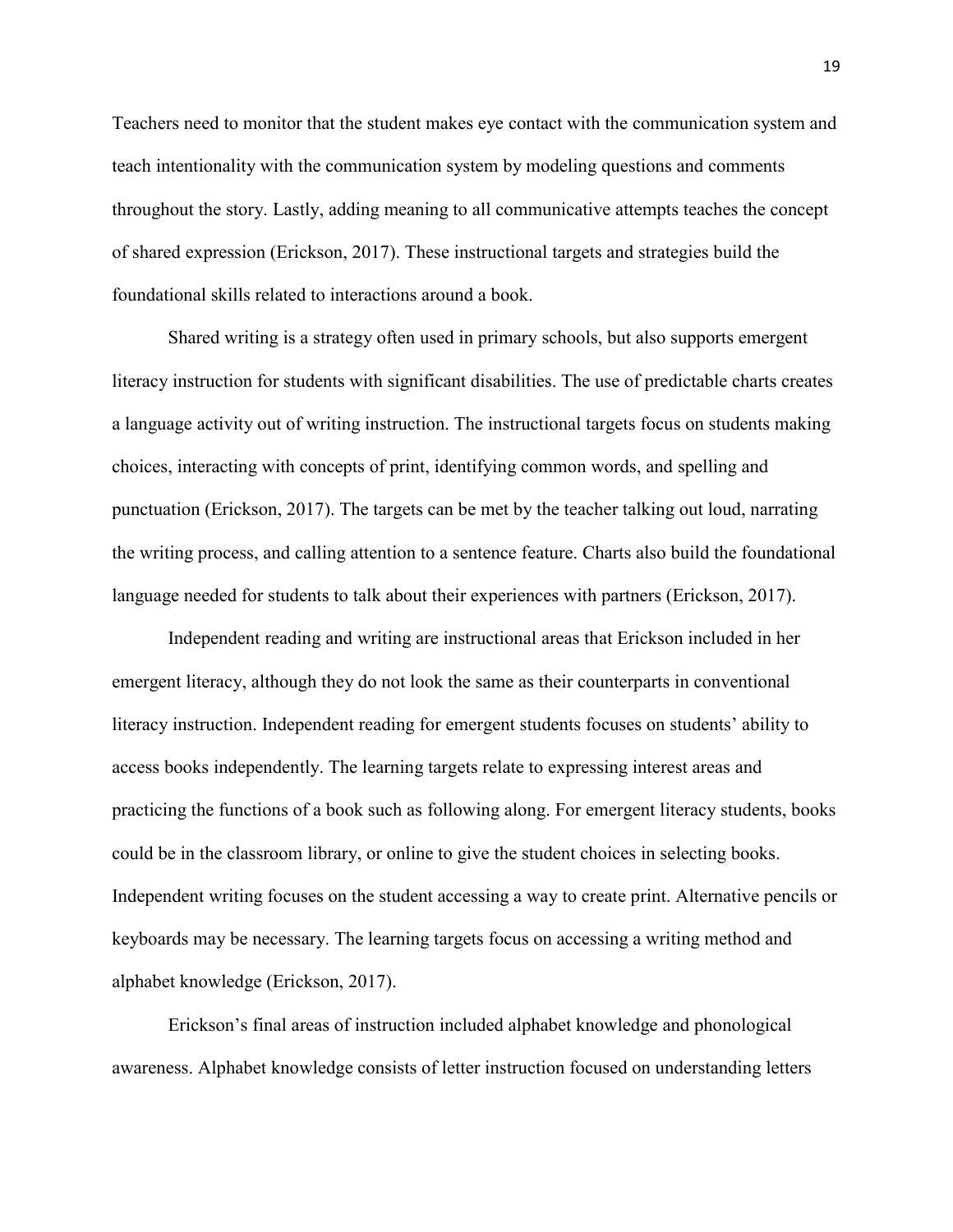having meaning in reading and writing, not identification of letters (Erickson, 2017). Instruction can be provided independently, but providing letter instruction within all reading and writing activities supports the functional understanding and use of letters. Phonological awareness links oral and written language and develops the skills needed for phonemic awareness and the ability to read and spell. Phonological awareness is the understanding of sounds at the word, syllable, and individual letter level. Instruction utilizes nursery rhymes, raps, written poetry, or music. All of these materials expose the student to patterns within the spoken language and how that impacts the sounds heard. Teachers should focus on the sound segmentation and provide visual representations of words to build understanding of letter-sound correspondence and spelling patterns (Erickson, 2017).

Overall, this instruction comprehensively built upon language development and literacy applications. As Erickson was a speech language pathologist, she believed that the instruction required interprofessional collaboration. For students with significant disabilities and language impairments to access instruction, a collaborative team must identify specific supports needed for each student to participate in daily instruction (Erickson, 2017). Comprehensive emergent literacy instruction bridges the gaps for students who have not had access to comprehensive foundational skills instruction and allows them to progress to independent reading and writing. Independence and self-advocacy is taught to students from kindergarten to graduation. This instruction promotes communication and interaction so students can participate in all environments at their highest potential.

Analyzing instructional strategies in special education is supported by evaluating the skills and concepts taught in the primary curriculum. Literacy skills generally get sandwiched between first and third grade, specifically for students with complex needs and students who use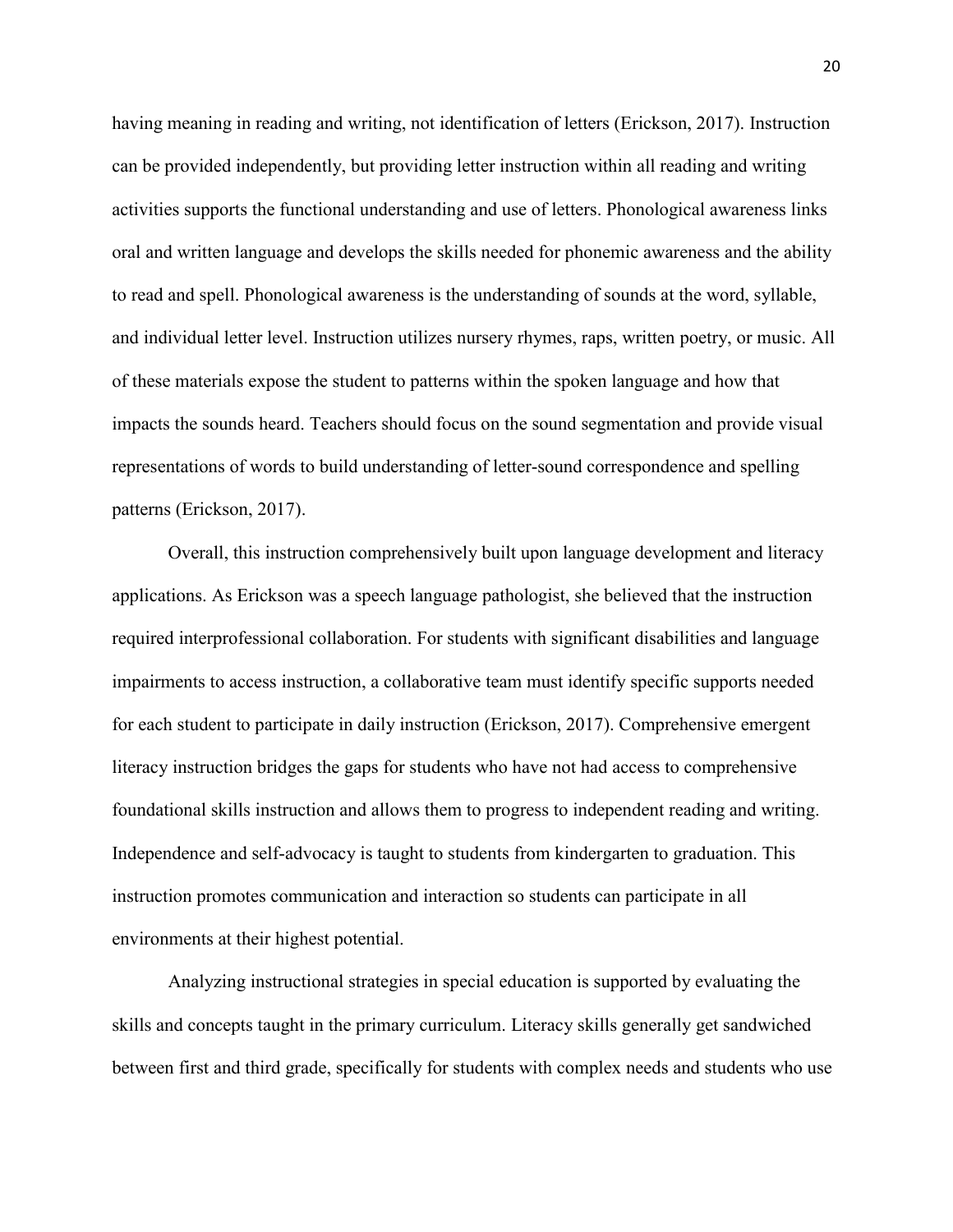alternative and augmentative communication (Sturm et al. 2006). Familiarity with literacy skills and instructional strategies used in the general education classrooms helps guide instructional opportunities for special education students.

Researchers Sturm, Spadorcia, Cunningham, Cali, Staples, Erickson, & Koppenhaver surveyed of 141 first and third grade teachers. The survey was used to retrieve data describing specific instructional strategies the teachers used throughout one year of instruction. The survey results showed that all of the first grade teachers included all of the instructional strategies at some point during the school year. The teachers taught literacy in a broad sense, ensuring exposure to all literacy concepts. Common strategies included rhymes, predictable texts, and word work such as sorting sounds and decoding words. When the researchers compared the first grade results to the third grade results, they noted that the third grade teachers followed a more structured teaching cycle. They reported patterns of focus and instructional emphasis, one of the biggest area was reading comprehension. The third grade teachers also reported a shift in reading materials from non-fiction to informational texts. Strategies such as word identification and decoding instruction were prioritized less as the students read more fluently and gained independent decoding skills (Sturm et al., 2006).

 As this survey information was retrieved, the researchers explained how instructional strategies used in the first and third grade curriculum could be adapted for special education students and students who used AAC. Shared reading was a teaching strategy used in both first and third grade instruction as a way to increase communication skills around a text or with a partner. AAC users could easily participate in this instruction with access to a communication system, low or high tech. Onset-rime instruction was another strategy mentioned that could be adapted for AAC users to teach decoding skills via high-tech AAC or technology that allowed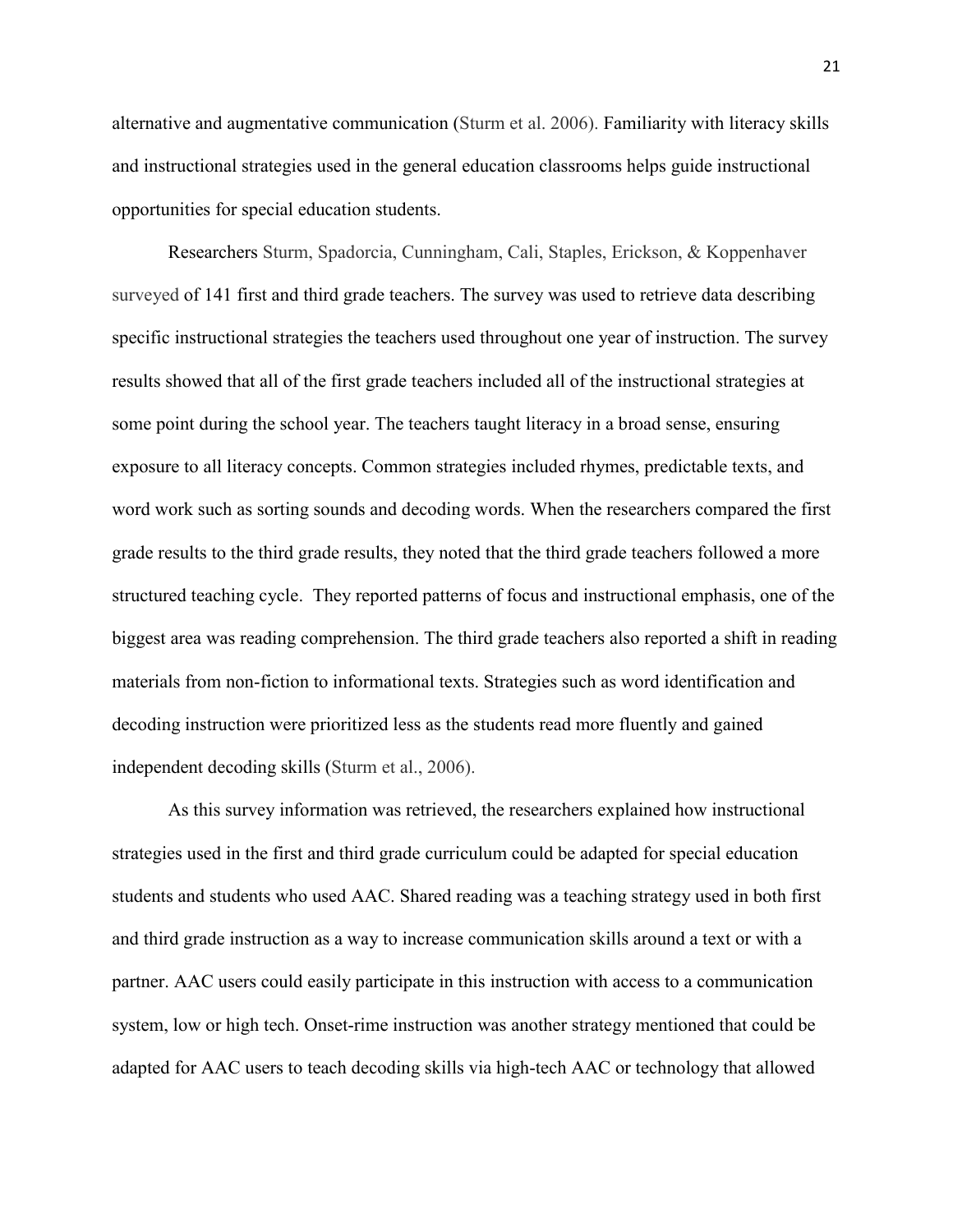the student to hear and manipulate letters or parts of a word. As mentioned earlier, depending on the students' reading fluency, direct instruction related to word work may be unnecessary. Reading discussions could be used before and after reading in small groups to expand communication opportunities to ensure AAC users active participation during instruction. Reader response, an activity in which students preview a book with staff or read the book independently, has the student mark their favorite part in the shared group book. When the teacher reads the book aloud during class instruction and sees a student's note, the class discusses it and adds it to a predictable chart displayed for all to see. This process connects the students' preferences to the text to their classmates. Lastly, independent reading could also be adapted for all students. Students need to have ample choices available to match their interests and reading abilities. The students explore reading books, and practice concepts of print by turning pages and finding words. Students should have the opportunity to read and listen to books (Sturm et al., 2006).

The strategies were suggested by the researchers based on information received from the survey, along with the analysis of special education accommodations. To ensure that proper instruction was implemented, teachers needed to know their students' reading and literacy levels. (Sturm et al., 2006). In conclusion, the strategies supported students' communication and participation. To develop literacy skills for students with significant disabilities and students who use AAC instruction should address their areas of greatest need, and also accommodate for active engagement.

Developing strategies for emergent literacy instruction for students with significant disabilities can be supported by analyzing the general education curriculum. Emergent literacy taught in primary classrooms, specifically preschool, focuses is on prerequisite skills needed for kindergarten. This instruction typically has a strong focus on phonological awareness with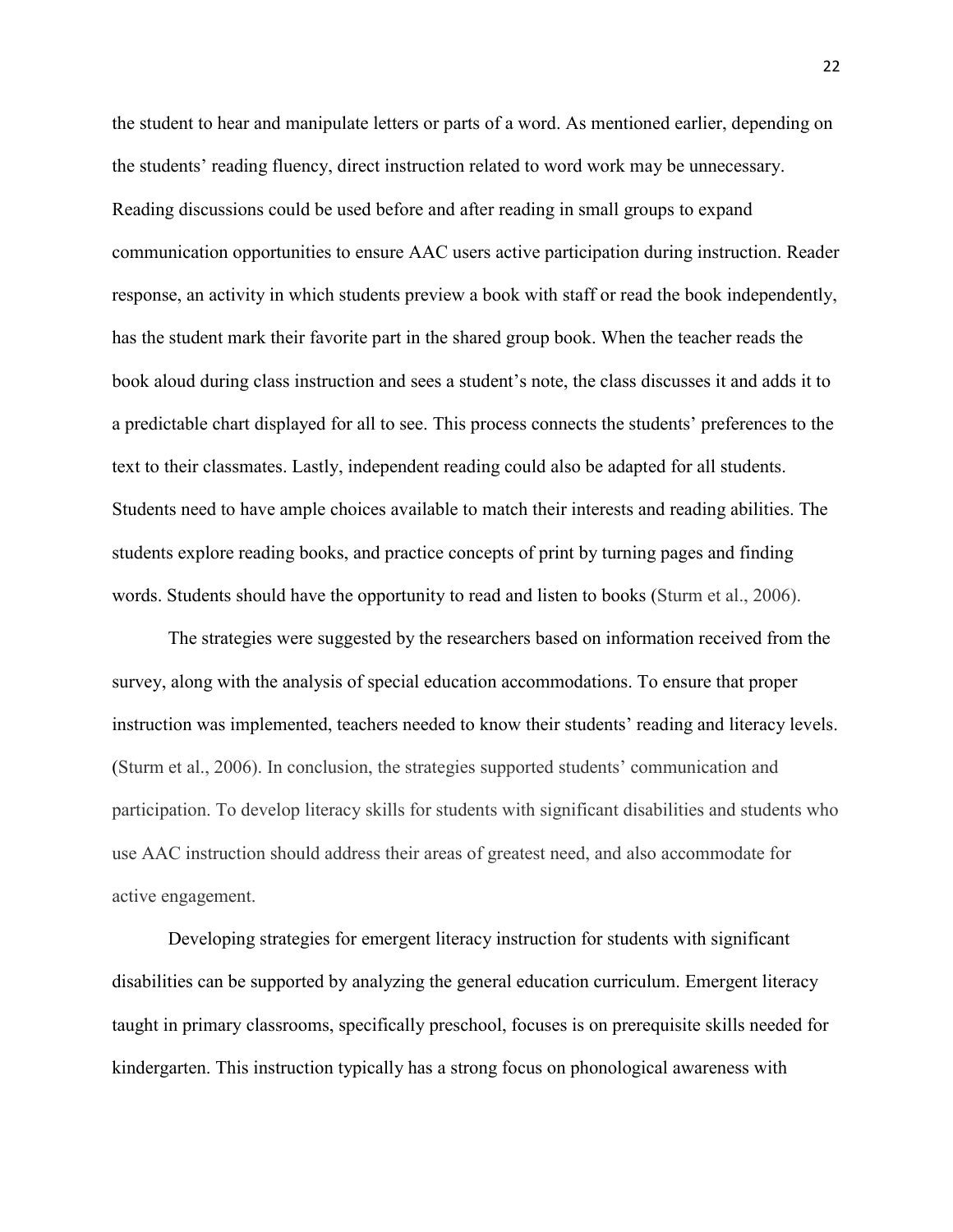nursery rhymes and alphabet instruction. Although important to literacy development, comprehensive literacy instruction needs to address all areas of foundational reading and writing skills. Justice, Kaderavek, Fan, Sofka, and Hunt (2009) analyzed preschool instruction, focusing on the development of print referencing skills. Preschool teachers often do not have the training to guide instruction for print knowledge. Justice et al. (2009) defined print knowledge as "the forms and functions of written language." This includes a variety of skills associated with concepts of print, alphabet, and emergent writing which are necessary for conventional literacy such as word recognition and spelling.

 Print knowledge is impacted by factors outside of direct instructional opportunities in the preschool environment. The frequency that students engage with storybooks affects print knowledge development. Students need to have ample time to explore print independently and with a partner. Parental belief towards home learning also impacts the development of print knowledge. Students need opportunities to engage with print materials across environments. The quantity of interactions with a book paired with the quality of home storybook interactions can affect preschool students' print knowledge development. This is statistically represented by the delayed development of print knowledge that often occurs with children living in poverty compared to those in more advantaged households. Children who do not have the materials or exposure to print referencing at home are at risk for delayed emergent literacy skill development (Kadervek et al., 2009).

Print referencing instruction is used to increase the students' attention and interest in print. Children learn how to interact with books by observing an adult lead. Children do not independently look at the print when being read to. Through the use of verbal and nonverbal prompts, teachers and parents can draw a child's eyes to the written print within a book. Prompts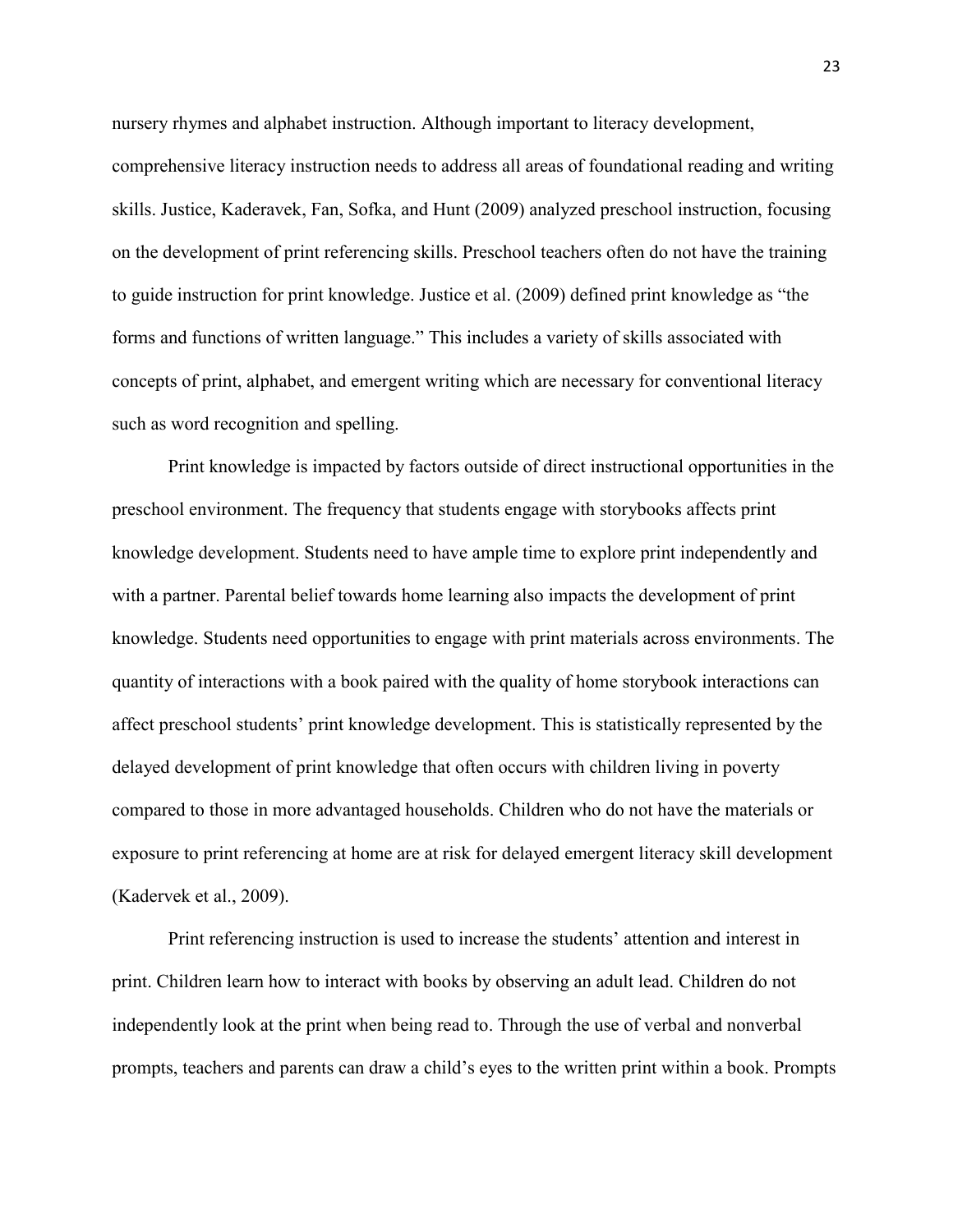may include locating letters on a page, commenting on the words seen or heard, and following along with the print (Justice et al., 2009). Justice et al. (2009) used teachers to gain understanding and implement print referencing strategies. The instruction was presented to natural reading groups to represent an instructional experience rather than intervention. The study included both print knowledge and language skills. Knowledge of concepts of print, alphabet, and name-writing were assessed to represent mastery of print knowledge. Sentence structure, word structure, and expressive vocabulary evaluation results provided the language baseline to measure language growth from print referencing instruction.

 The results showed that students who received the print-referencing instruction during a natural storybook reading made progress in all three areas of print knowledge. Justice et al. (2009) concluded that print knowledge was necessary within the realm of emergent literacy skills needed for conventional reading success. Students exposed to reading instruction without foundational understandings of print and sound will struggle. The research also showed language growth as a result of print referencing and dialogic reading. This can be supported when teachers collaborate with speech language pathologists to build upon students' language and vocabulary development (Justice et al., 2009). This study supported the use of comprehensive literacy instruction for emergent students, whether preschoolers or students with significant disabilities. Print referencing builds upon literacy and language which is a necessary connection for emergent literacy curriculum.

Susan Gately (2004) discussed instruction around the concept of word. She focused not only on 'concept of word', but depicted the hierarchy involved in learning concepts of print, word, and letter. Concept of word is a skill not explicitly taught in general education settings, as typically developing students obtain these skills through the interactions typically provided with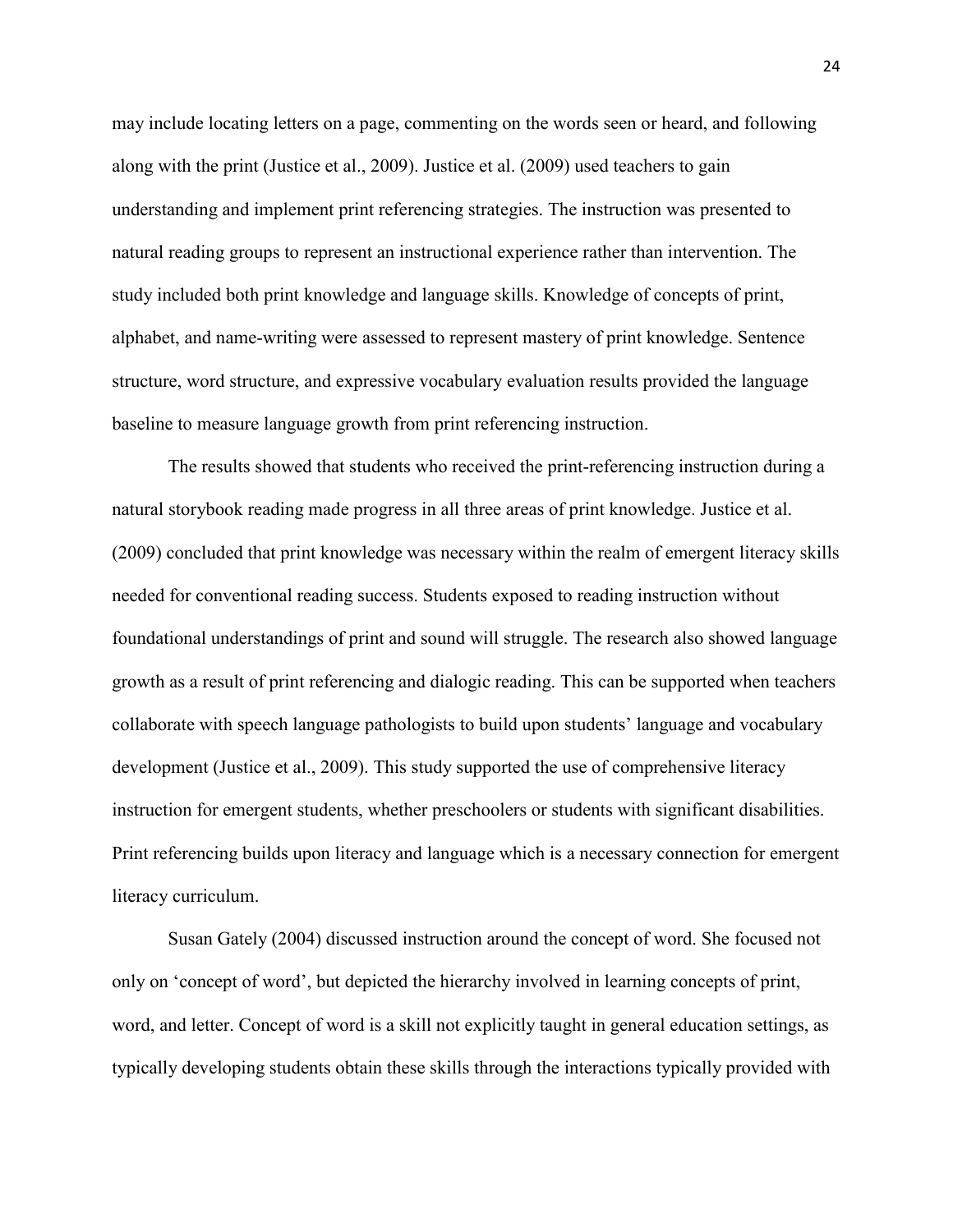common early literacy instruction (p. 16). In contrast, students with disabilities often do not learn concept of word through this absorption model and therefore do not progress past the early emergent instructional levels, specifically in areas of phonemic and phonological awareness (Gately, 2004, p. 17). As Gately stated, the hierarchy of skill acquisition begins with the understanding of concept of word. This understanding is foundational to the progression and facilitation of phonemic awareness and the movement towards conventional literacy. Gately provided five different instructional strategies to facilitate concepts of word. The strategies included; the use of environmental print, picture-word matching, repeated reading of predictable and leveled texts, language experience stories, and scaffolded writing (Gately, 2004, p. 17). The strategies are accessible to typically developing students, but can be used and adapted for students with significant disabilities and/or students with language impairments.

The first strategy uses environmental print, which Gately referred to as logos. Environmental print is a type of visual that is accessible in the students' environment. Logos are seen throughout daily interactions and across environments and also have a contextual and visual meaning to students. Teaching environmental print is a strategy used for individuals who do not demonstrate understanding or interest in alphabetic print. Familiar or motivating logos gain the students attention allowing the teacher to direct their eyes to the print included within the logos design. Logos should only be used to increase print engagement as the symbolic nature of logos does not translate into reading abilities associated with alphabetic print (Gately, 2004, p.17).

Picture matching and repeated readings of predictable text are two additional strategies that teach concept of word. The picture matching strategy teaches students to match words or sentences to pictures that represent the corresponding concept. This strategy calls for the gradual fading of pictures to support comprehension to develop students' understanding that words have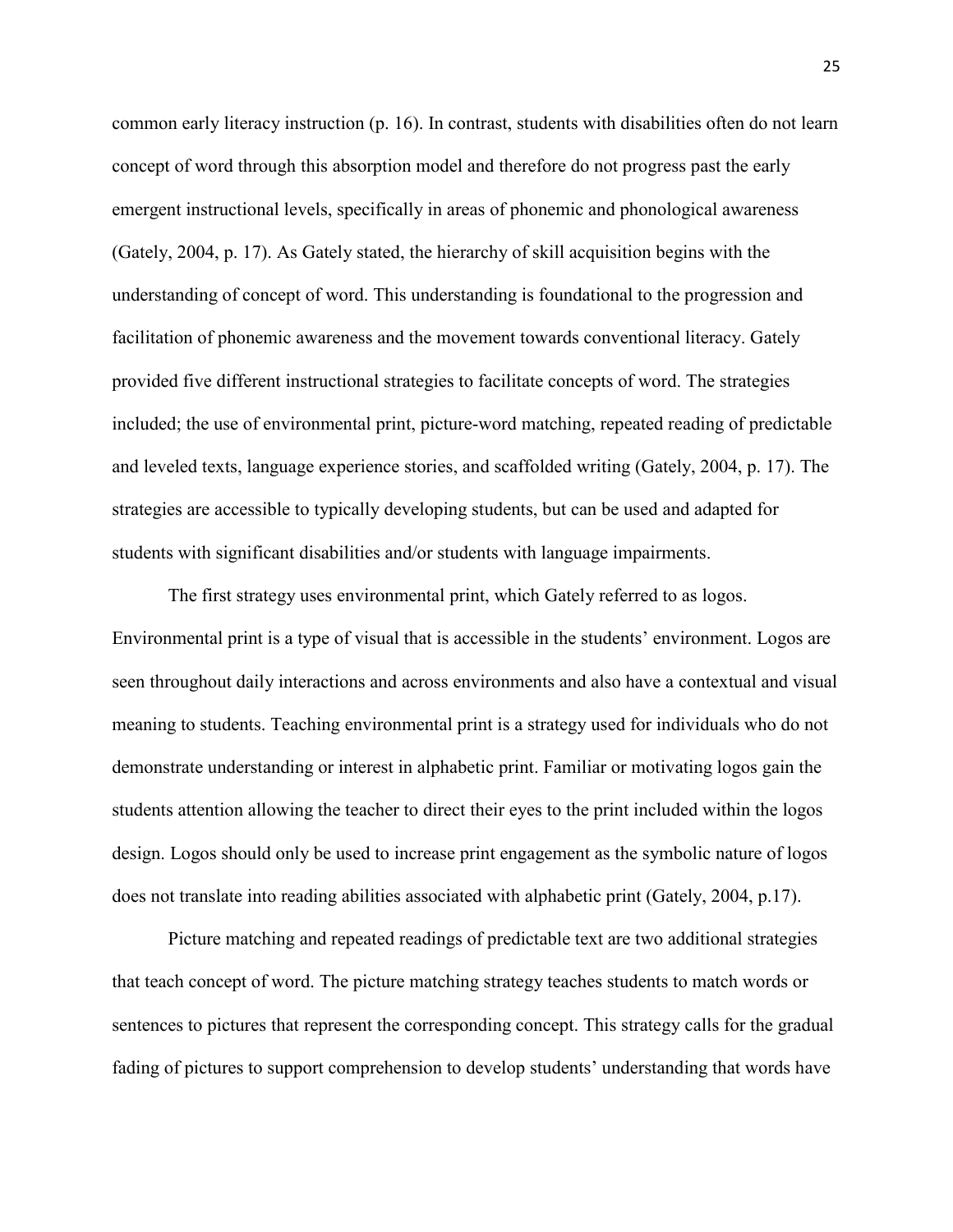meanings. Gately suggested that this scaffold should extend to repetitive and predictable writing and reading opportunities. Using books with simple sentence structures and minimal words per page allows students to focus on skills such as identifying text and following along with their finger. Predictable text also supports students' identification of repeated or familiar words. Through memorized readings, students' understanding of concept of word and word comprehension can increase (Gately 2004, p. 18).

Language Experience Stories is the fourth approach to support concept of word during literacy instruction. This strategy works to build language around familiar activities or experiences which could be completed following a special activity, field trip, or event that engages all students. The activity starts with brainstorming where students comment on a chosen topic while the teacher scribes. The teacher creates a list or paragraph, forming sentences from the different comments. Repetitive sentence structure is beneficial because it connects the activity to other predictable text activities. The students reread the sentences multiple times, practicing skills such as following along and identifying words in the text (Gately, 2004, p. 18).

Scaffolded writing was the last instructional activity Gately suggested to teach concept of word. Many of Gately's other strategies focused on reading text to teach concept of word, but the final strategy was writing-based. For this activity, students dictate a sentence and the teacher draws lines to represent each word spoken in sentence format. The student practices by moving their finger on the lines to indicate each different word while they dictate a sentence. The student is given the opportunity to write a sentence, using lines that represent each word. The teacher should focus on understanding the concept of word by determining whether the student touched each line representing a word, rather than on spelling (Gately, 2004, p. 19).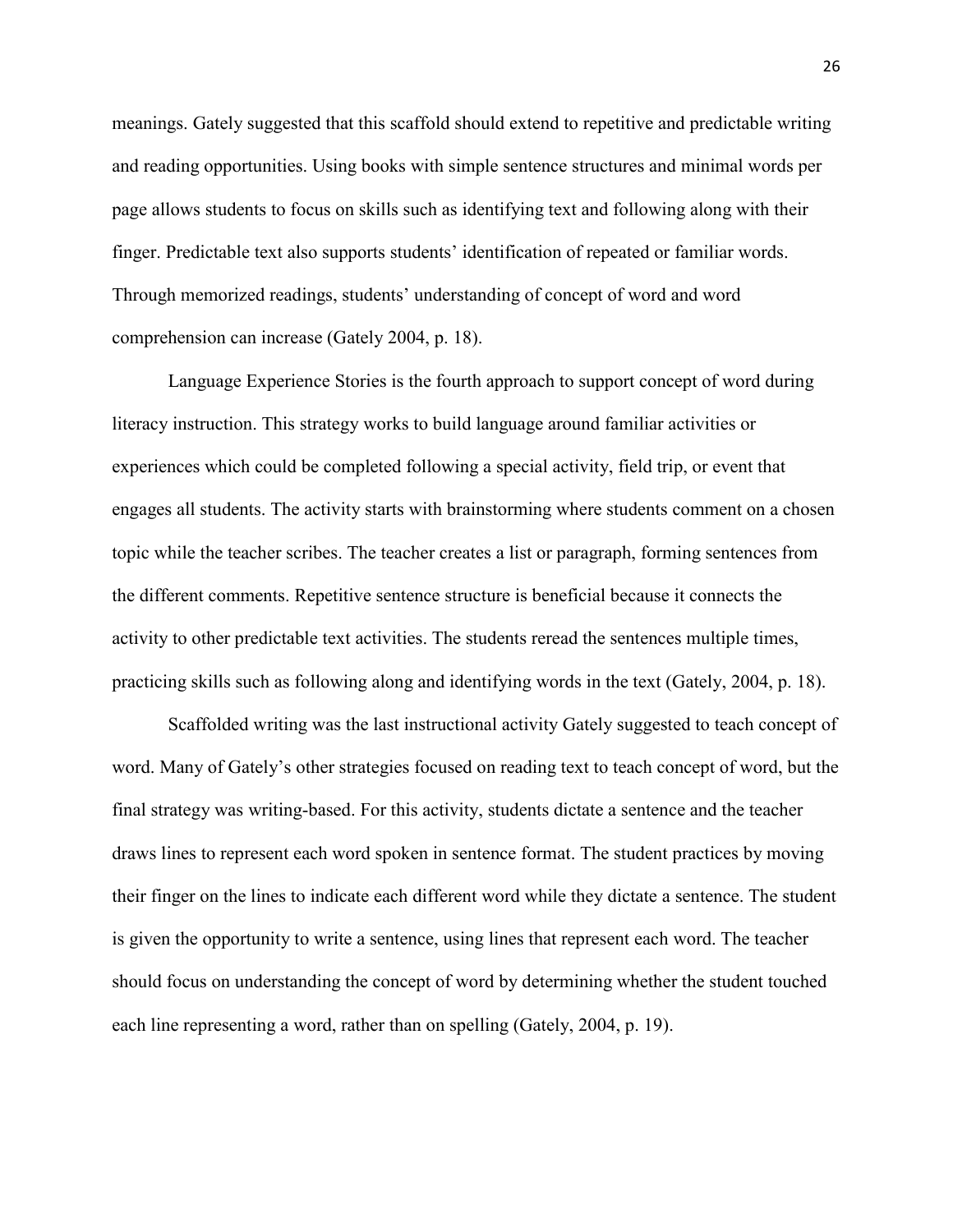Gately's five strategies highlighted that concept of word is based in both reading and writing instruction. The assessment of concept of word can be addressed through both reading and writing activities. Gately provided sample assessment ideas for teachers to easily implement through a five-minute interaction. The teacher reads a sentence while pointing to each word. Next teacher asks the student to read the sentence. If the student follows along, reading or remembering each word in the sentence, the student demonstrates understanding of concept of word. A teacher provides a verbal sentence prompt and asks the student to write it down. If the student uses spaces and writes each word of the sentence, disregarding spelling errors, the student shows understanding of concept of word (Gately, 2004, p. 17).

 Overall, Gately's emphasis on direct instruction for concept of word pertains to its importance in literacy progression. She acknowledged that there was a group of students who do not progress past the early level of phonemic and phonological awareness due to their disabilities or lack of understanding print concepts. She emphasized the importance of understanding the concepts of letter, word, and sentence as foundational skills for conventional reading and writing. These instructional strategies can be used with students who have significant disabilities and language impairments. The use of predictable and core vocabulary allows for students who use AAC to access similar words on their systems. Gately's research supports the use of systems and models to address functional communication skills.

Storybook reading is a prominent strategy used to teach preliterate or students who have emergent literacy skills. This strategy supports language development and teaches foundational skills for print access such as recognizing a book by the cover, orientating the book, finding the beginning, and turning the pages. Story book interactions vary across classrooms, teachers, and families. Kent-Walsh, Binger, and Hasham (2010) specifically considered storybook reading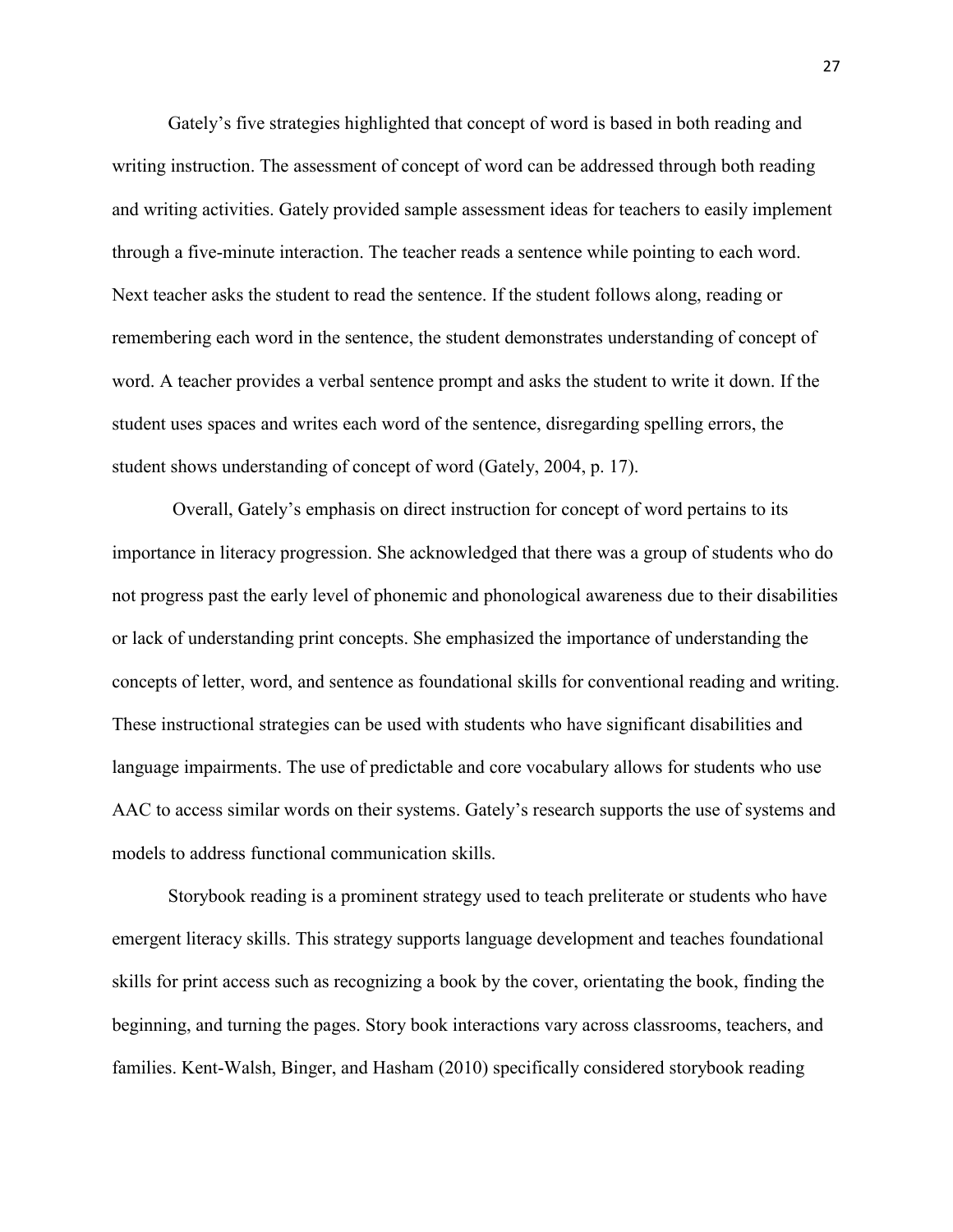across a group of six families. All families had children between the ages of four and eight, who used AAC. Research has shown that students who use AAC often do not receive the same quantity or quality of storybook reading in the home. Caregivers rarely invite expressive communication from the AAC user due to lack of training and knowledge of how to create a reciprocal interaction. Asking yes/no questions, interrupting, taking most of the conversational turns, and focusing on the technology instead of the AAC user creates an unsuccessful interaction (97).

Kent-Walsh et al. (2010) studied the instructional guidance needed for caregivers to host a successful storybook reading using AAC. The study focused on prompt strategies and turntaking skills to support active participation from the AAC user. Storybook reading is communication. No other skills were needed to participate. The rich verbal interactions, vocabulary growth, and predictable joint attention provided an activity that created a framework for communication growth (98). Six families participated in the study. Baseline data indicated that children had little to no communicative turns during storybook reading interactions. On average, each mother received 2.2 hours of training on prompting and communicative opportunities. Following the training, the number of conversational turns taken by each child at more than doubled within three sessions and continued to increase through the remaining phases of the study (Kent-Walsh, 2010, pgs 98-102).

Each family reported success for their child and recommended that other parents participate in the training, specifically families with children using AAC. The children expanded new communicative interactions across different environments within the home. Families wanted more guidance and materials to increase communication within the current individualized programming used in their homes and to incorporate a communication partner within daily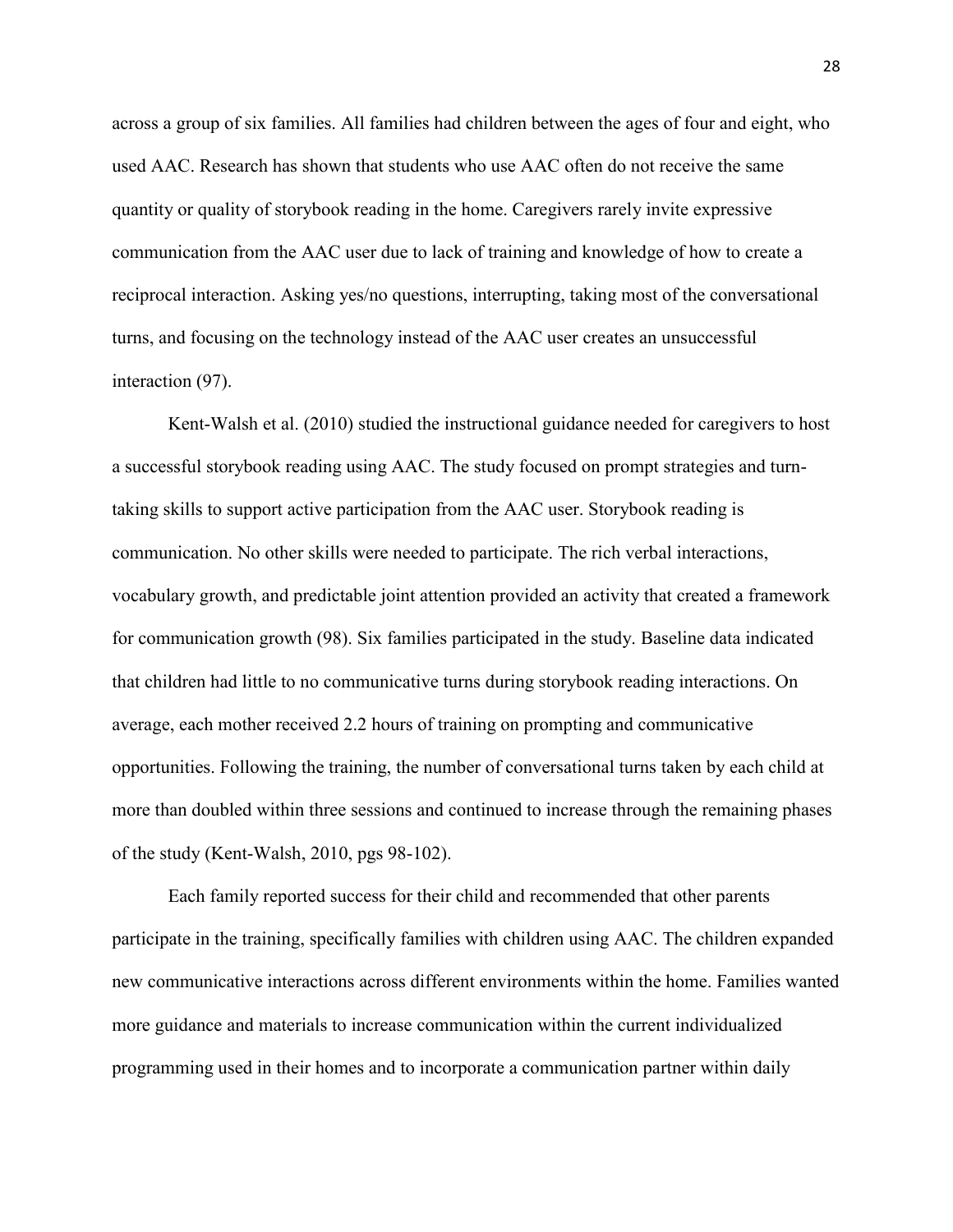activities. All of the mothers attained high levels of proficiency in their communication interactions and established the ability to represent a communication partner for their student. This strategy increased family confidence and social interactions for students who used AAC (Kent-Walsh, 2010, pg 104).

 This study highlighted the importance and usefulness of storybook reading as an instructional strategy based on the development of communication skills. The parents created predictable interactions that required students to perform communicative turns and participate in reciprocal interactions. Using familiar text allowed the parents to focus on the interaction, rather than the book content. The study affirmed that caregivers, including parents and teachers, used conversation dominating techniques during storybook interactions. The storytelling partner blocked the AAC user's ability to show competence or participate in the interaction. This study showed the value of training to guide adults understanding of prompt strategies and interactions that encouraged participation for the communication partner. The research results can transfer to classroom instruction by acknowledging the need for teachers and paraprofessionals to better support the AAC users in communication development, and active participation during storybook opportunities (Kent-Walsh, 2010, pg 105).

The scaffolding, attention to prompts, and interactions provided by an adult can predict student engagement during storybook reading. Storybook reading not only teaches vocabulary, but also promotes the general use of language. Using a scaffolded prompting structure allows an adult or teacher to provide more or less support during reading activities. For students who use AAC, this relates to changing expectations as students gain the ability to participate with less instructional guidance. This phenomena is considered the transition from book instruction to book interaction (Liboiron, 2006, pg. 70). An adult using specific prompts to elicit interaction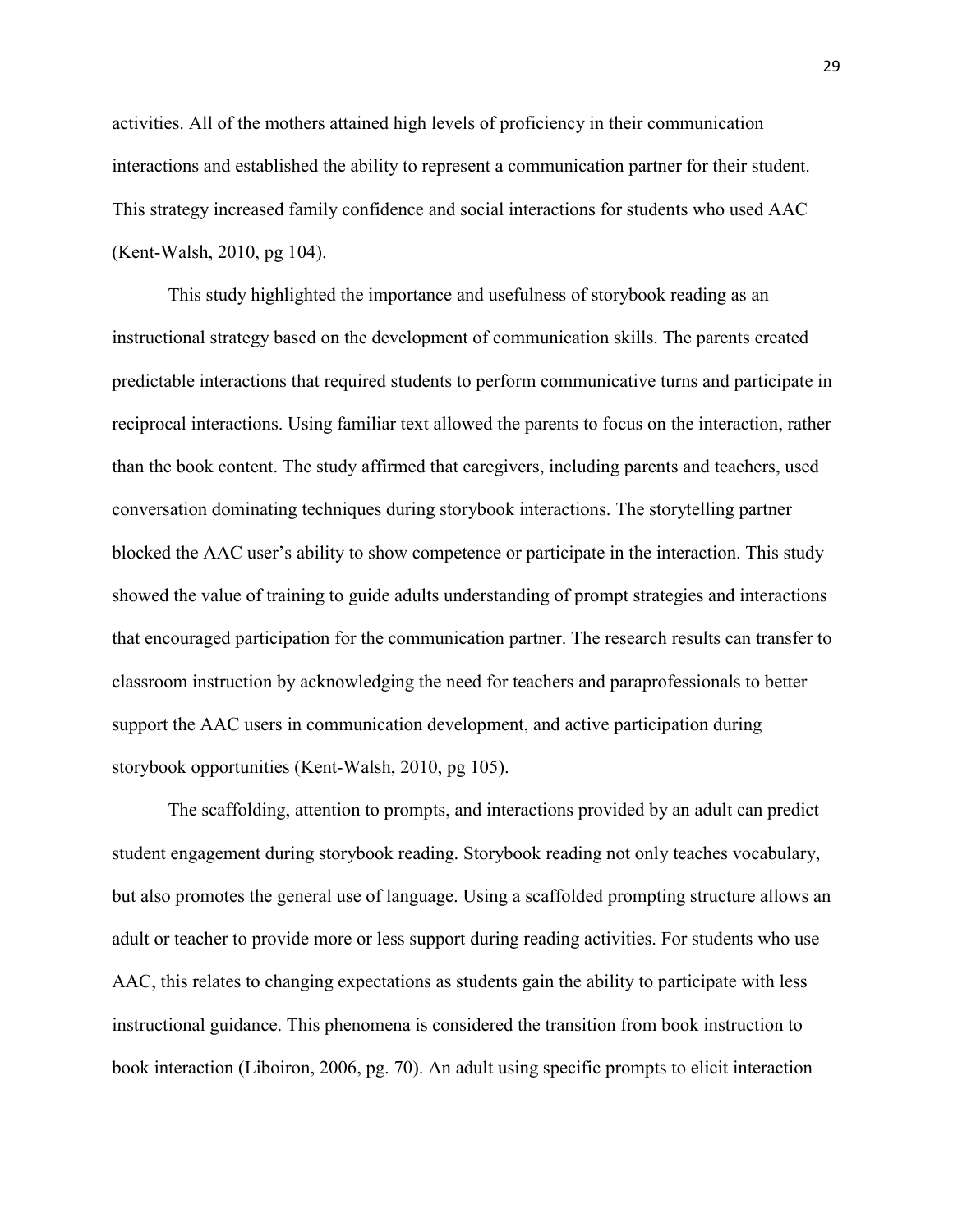during dialogic reading supports development of oral language and emergent literacy skills. Professionals are beginning to utilize naturalistic environments for language interventions such as books, games, and daily routines. This storybook reading assesses skills, such as joint attention, to determine the student's instructional and communicative levels. Research showed increased communication competence when dialogic reading was used as an intervention with a trained adult. This strategy resulted in student success with increased vocabulary, sentence complexity, and print knowledge (Liborion, 2006, pg 72).

Liboiron (2006) studied the effects of dialogic reading with a special education student who was an eleven-year old girl with cerebral palsy. Her current goals reflected increasing selfgenerated communication attempts and increased word recognition and spelling skills. A speech and language pathologist participated in this study. After obtaining baseline data during storybook interaction, the study chose to analyze conversational turns (73-74). Data assessed the practitioners' frequency using scaffolded strategies and how the strategies correlated to the frequency of responses based on semantic complexity from the student. Scaffolded strategies included print referencing, cloze procedures, expansion, binary choice, pointing, yes/no questions, and constituent and comprehension questions. Student responses were categorized from low to high semantic complexity through indication, labeling, description, interpretation, inference, and the use of metalanguage. The practitioner and student used a reciprocal reading strategy that involved co-collaboration to tell the story (Liboiron, 2006, pgs 76-77).

The data showed that the practitioner most frequently produced comprehension questions which resulted in the student most frequently using metalanguage. The practitioner used 96 scaffolded strategies within 192 conversational turns. Scaffolded comprehension questions required the most complex semantic response from the student (Liboiron, 2006, pg 78). This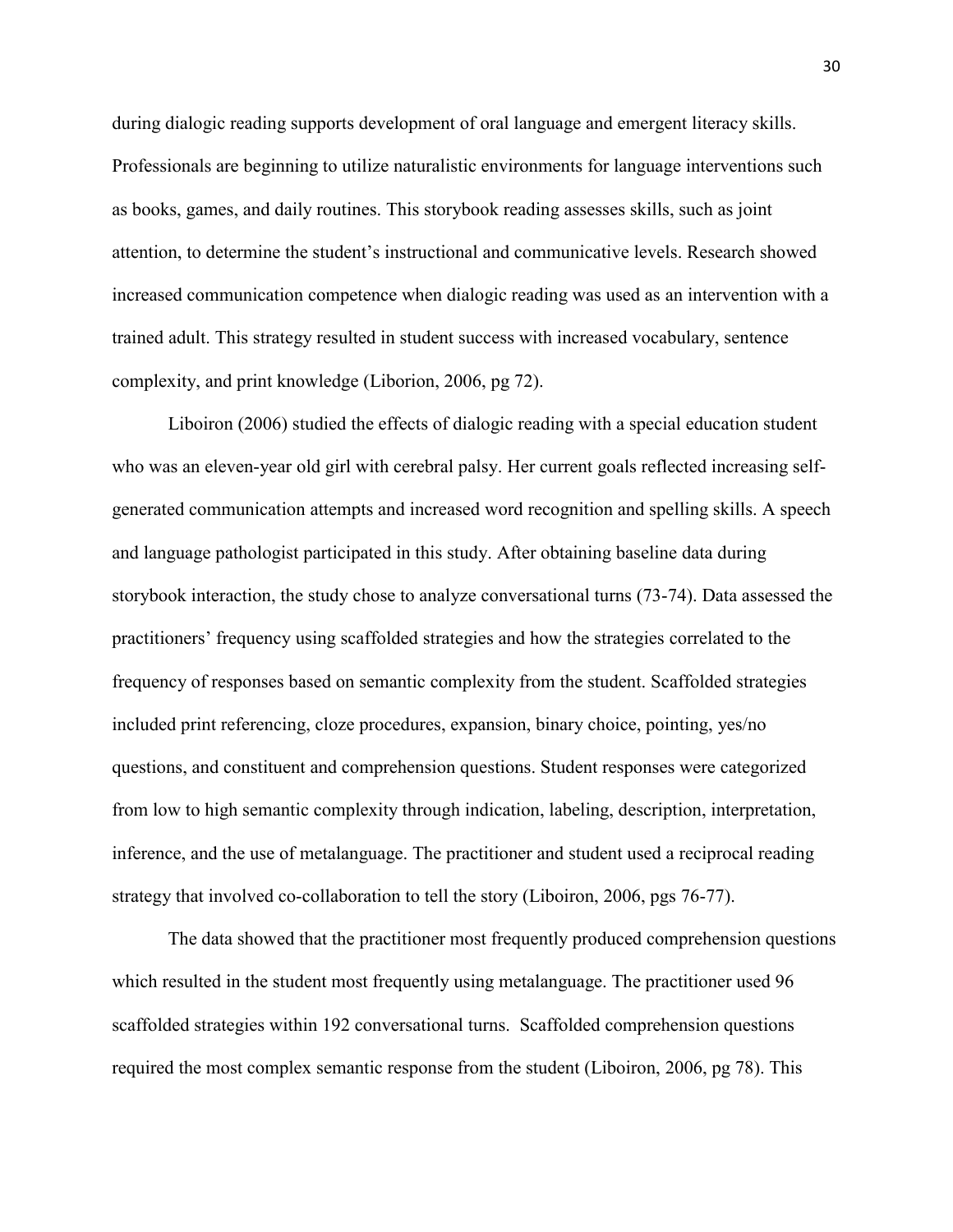showed that dialogic reading and scaffolded strategies elicited student participation. The student showed skills such as imitating the practitioner, identifying practitioner support, and asking for help during the story reading. The reciprocal interaction taught skills necessary to encourage the student to build independent narrative skills. The collaborative book reading allowed the student to identify structures in the text and participate in interaction strategies. This study supported the growing research for training for adults who support students using AAC. The scaffolded strategies used in this study represented the different engagement techniques used with a variety of students. Creating prompts allowed adults to be successful in guiding interactions which promotes positive student engagement and social and educational growth (Liboiron, 2006, pg 88).

Word recognition is identifying the printed word and connecting it with the spoken counterpart. Word recognition is an essential skill that determines early literacy success but is difficult to address when the printed text contains a wide variety of unfamiliar words and concepts as emergent learners begin to read. Truxler and O'Keefe (2007) considered instructional strategies that focused on decoding. Decoding is the ability to segment words into phonemes, which allows students to sound out unfamiliar words. Decoding skills allow students to independently identify unfamiliar or low frequency words, essential in both emergent and conventional reading contexts (164).

Letter knowledge and phonological awareness are part of the print-to-sound translation and early predictors of reading skills. Letter recognition alone does not support reading as students need to identify letters within the context of a word to understand the purpose and function of print. Researchers stated that phonological awareness facilitates reading and spelling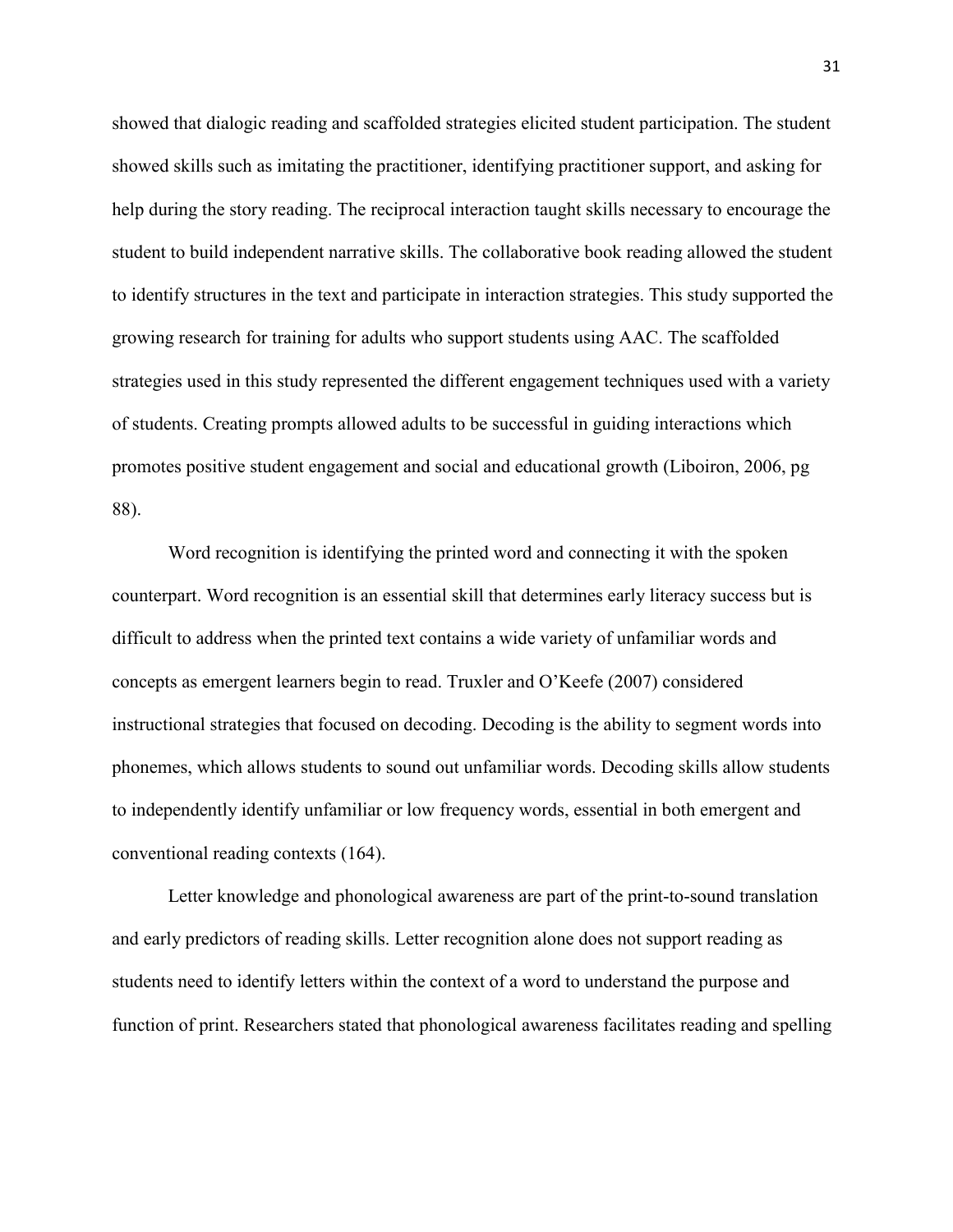skills. A focus on phonological awareness teaches the structure of sounds within words that connect to letters. This combination supports decoding skills. (Truxler and O'Keefe, 2007)

Truxler and O'Keefe (2007) assessed the phonological skill development in students with physical impairments who used AAC (165). The acquisition and maintenance of letter/sound correspondence and phonological awareness were the focus of the experiments. Four students between the ages of eight and nine participated. The researchers specified six letters that would be emphasized during instructional time. In the first experiment, the teacher read a book aloud, and focused on comprehension prompts. The teacher read the book a second time pointing out the designated letter sounds and asked students to find the letter on the keyboard at their desk. In the second experiment, students practiced using the same six letters to spell CVC words. Generalization was assessed through the students' ability to use phonological awareness skills to spell non-words. If the student spelled non-words, phonological awareness instruction supported the self-teaching needed to identify unfamiliar words (165-167).

Truxler and O'Keefe's (2007) results determined that the instructional strategies did not support students' ability to decode independently. Only one student improved with word recognition and spelling, but did not generalize the skills to non-words. Truxler and O'Keefe (2007) defined non-word generalization as the "hallmark of self-teaching strategies." The researchers stated that teaching letter/sound correspondence must to be paired with phonemic awareness to sufficiently develop decoding and spelling skills. Breaking down letter instruction from a story to a smaller unit such as a sentence or word could support students' attention to simple print structures by bridging the spoken, pictured, and written print. Adding mnemonics to letter instruction could support students' ability to remember and store letter instruction information. Finally, repeated practice and teaching the link between orthographic patters and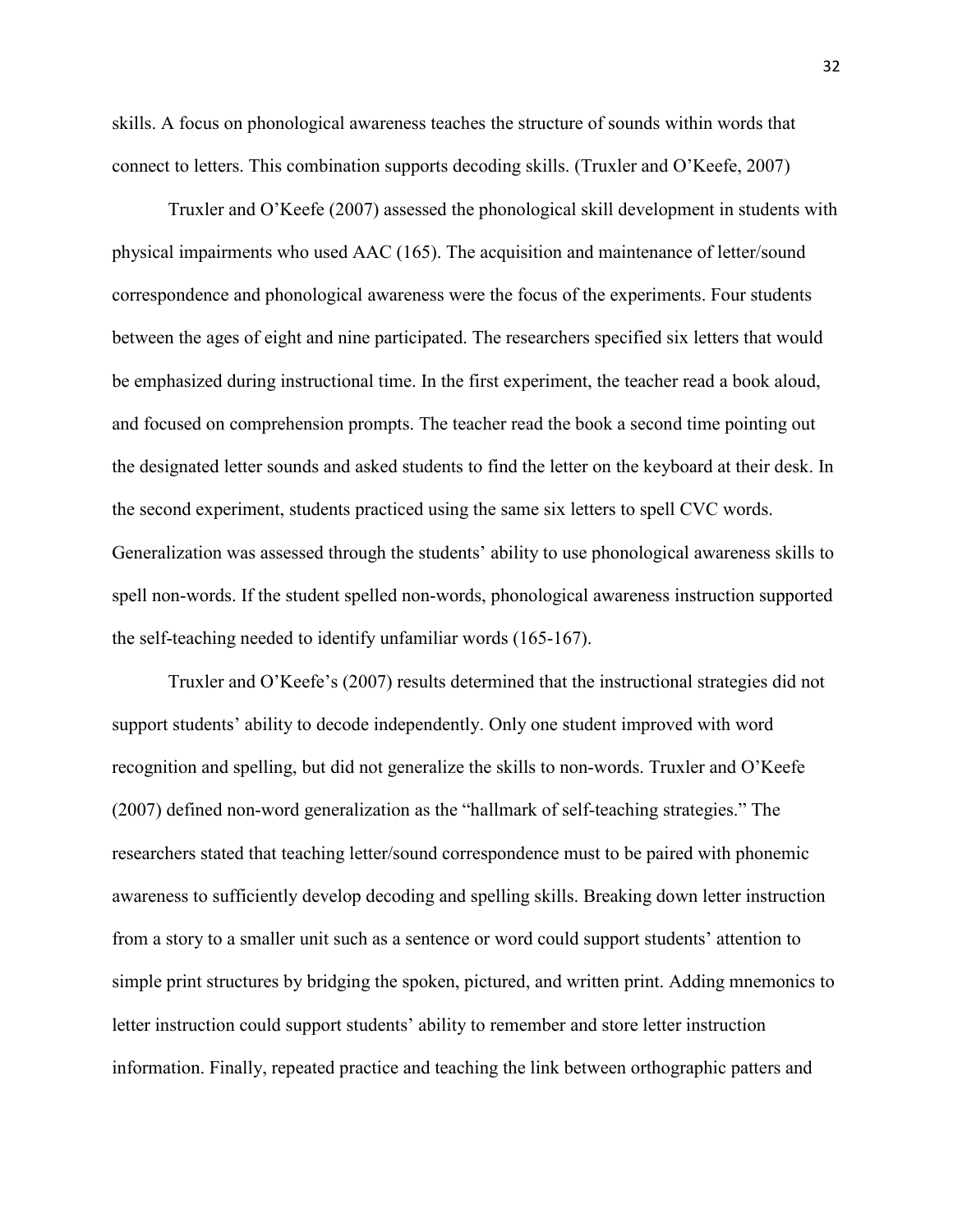phonological forms could support the students' acquisition of literacy skills needed to independently read new or unfamiliar text (174).

Writing is an area of literacy where students use foundational skills to express ideas through words. Participation in writing instruction requires students to have an understanding of the alphabet. Miller, Light, and McNaughton (2004) showed the connection between writing and phonemic awareness. The study focused on direct writing instruction and writer's workshop. The research determined how an individual's phonemic awareness was impacted by the dualapproach to writing instruction. More specifically, the researchers were focused on results for individuals who utilized alternative and augmentative communication (AAC). Approximately 70-90% of individuals who use AAC show deficits in literacy skills, both in instructional activities and functional applications. Students who use AAC often struggle to participate in writing instruction as language impairments make it difficult for the teacher and student to connect meaningful thought into writing. As a result, student who use AAC often do not receive the writing instruction needed to support the acquisition of foundational skills such as phonemic awareness and letter-sound correspondence (165). In this study, three individuals were chosen, who all were between the ages of six and twelve, and used AAC to meet their basic needs. Baseline academic performance showed that all participants knew most of the alphabet letters and could recognize familiar words from memorization. All three participants struggled to decode unfamiliar words, use decoding strategies, or segment beginning, medial, and ending letter sounds, relative to writing tasks. The research methods were based on three participants who participated in the same writing program that included direct instruction and a writing workshop. The direct instruction was focused on letter-sound correspondence and phoneme segmentation of the initial letter. The writing workshop focused on written expression, where the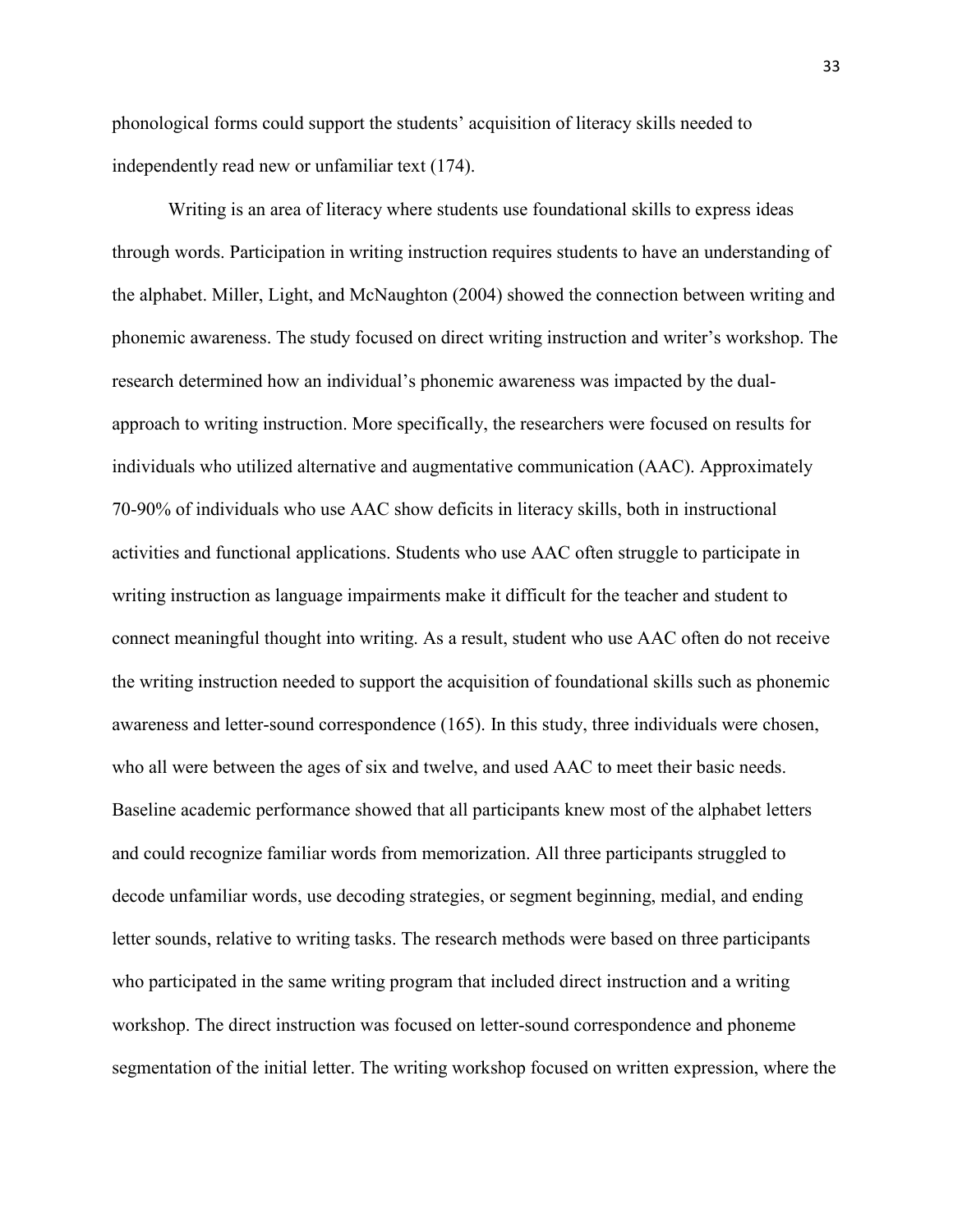participants practiced sharing ideas through print. Following typical developmental standards, the development of phonological awareness paired with an individual's success in writing whereas the skill development with segmenting phonemes within words predicted reading and spelling success. The researchers verbally presented words to students who used an adaptive keyboard for spelling. All of the words began with a set of five specific letters. Data collection focused on successful spelling attempts.

 The results of the study showed that two of the three participants acquired letter-sound correspondence for all five target letters and continued to show mastery of these five letters in the months following the study. The student who did not reach mastery, needed adaptations to the original research implementation method. Once adapted, the participant mastered two of the letters before the study concluded. This is important to note as students who lack foundational skills such as letter identification or attention to tasks may need accommodations in their programming (Miller et al., 2009).

Miller (2009) showed that students with developmental disabilities and speech impairments benefited from explicit and systematic phonemic instruction. This study also showed that students need to be exposed to phonemic awareness using a variety of formats, not just oral expression. Students do not often work with letter sounds in isolation. Students who are not taught orthographic language, will become dependent on tangible or representational symbols for all access to the environment. This decreases the individual's opportunity to generalize skills across environments as they are dependent upon partner assistance to provide communication opportunities or decipher interactions (Miller et al, 2004, pg. 164). Students need to explore words and topics that relate to the targeted phonemic skill to generalize letter-sound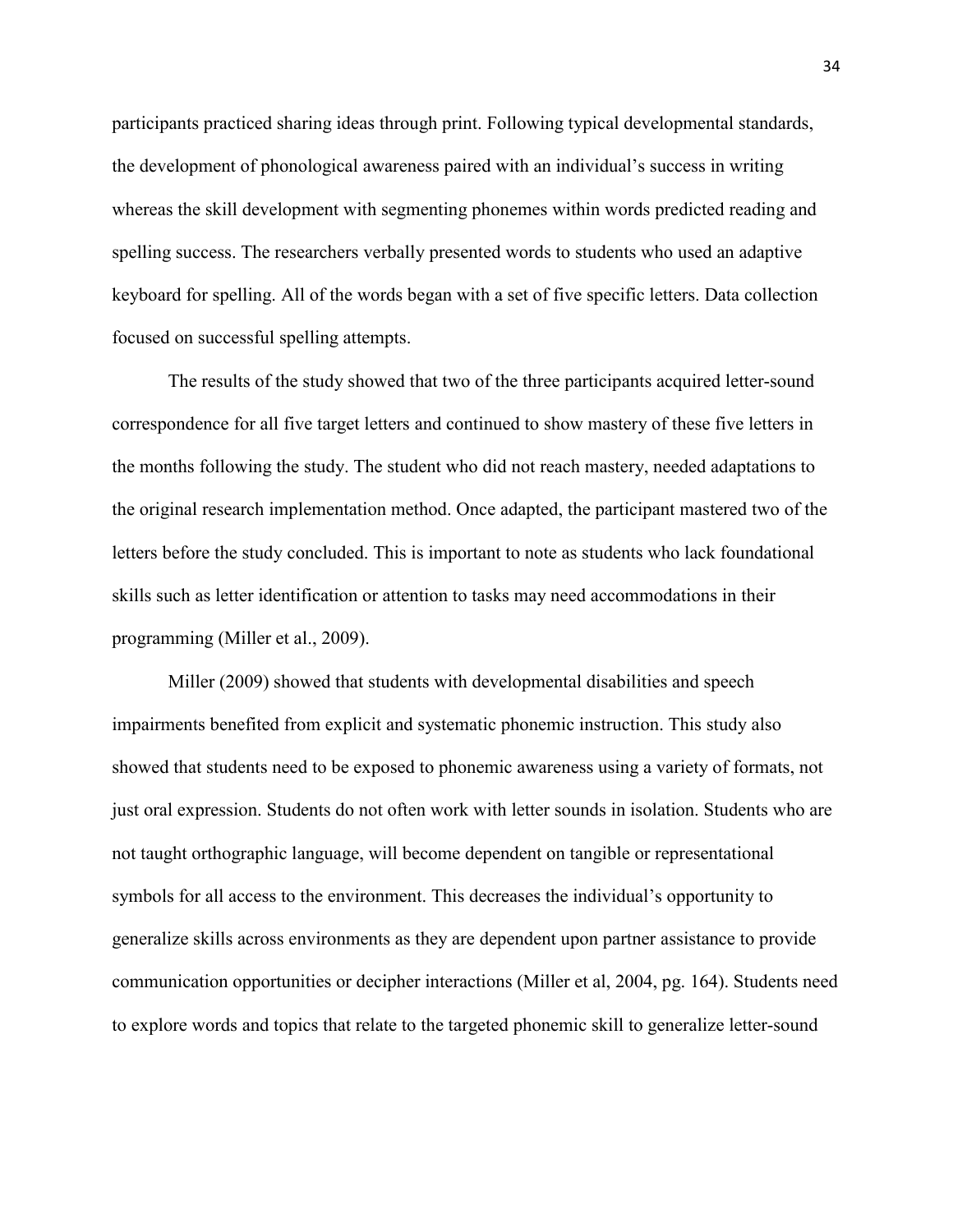correspondence to writing opportunities. This provides students opportunities for independent exploration and expression of phonemic awareness and writing.

 This study was successful but only included three participants. The world of special education is composed of students with a wide range of disabilities, ages, and skill levels. It is not possible to verify that the results of this programming would result in the same success in a larger sample size with a broad range of student needs. It would be insightful to see the results of this study using a larger population of students. To develop an appropriate writing instruction or program, the content of the program, instructional techniques, and required adaptations for motor and speech needs will have to be considered.

Overall, the students showed success using a writing program that focused on lettersound correspondence and phoneme segmentation. This research showed that students need direct instruction for phonemic and phonological awareness concepts to participate in higher order writing activities. Phonemic awareness and letter-sound correspondence have been researched using strategies that teach the skills separately and together. More success was seen in emergent reading and writing when the two skills were taught in unison (Miller et al., 2004, pgs. 165-166). The writing instructional approach needs to include both direct instruction and writing workshops. Direct instruction should be used to teach the foundational writing skills discussed earlier, such as phonemic awareness and letter-sound correspondence using learning targets, instruction, modeling, and practice. The writing workshop focused on content, not correcting errors in spelling or grammar. This was the student's opportunity to find enjoyment in the writing process, use creativity, choose the topic of interest, and explore using print to express ideas. This two-fold instruction ensured that students received foundational skills instruction and learned how to use writing as a tool for expression (Miller et al., 2004, pg. 166). The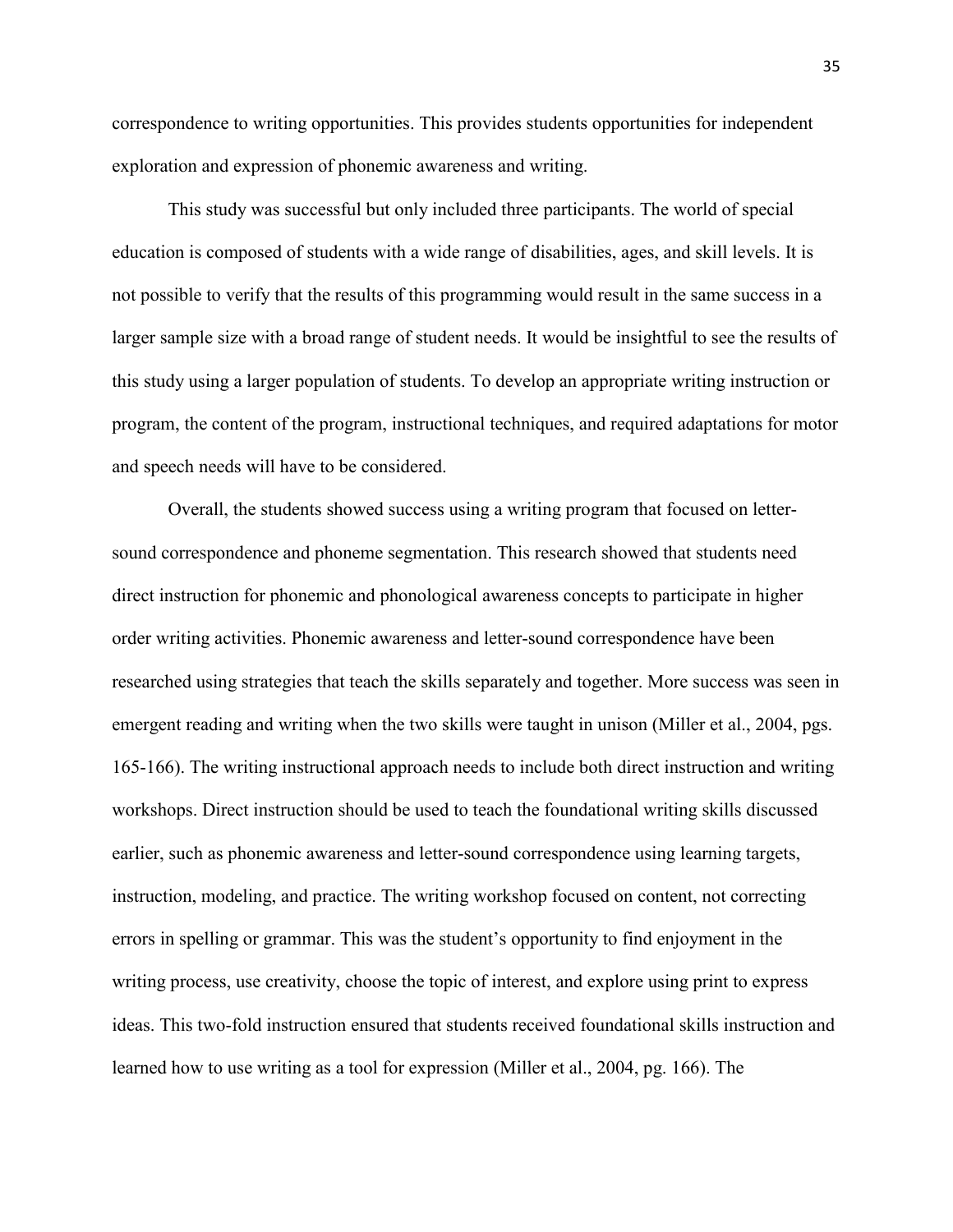generalization of skills following instruction showed that students with disabilities generalized literacy concepts. Continuing to teach and support literacy concepts is necessary for students with disabilities to achieve success in literacy.

Writing instruction can be difficult if the student does not have foundational writing skills such as concept of word or the physical ability to use a writing utensil. McClure (2016) introduced an instructional strategy called Shared Writing. Shared writing was defined as a collaborative process in which the teacher and student worked together to express an idea with written print. The teacher was used as a scribe, which allowed for students of all abilities to participate. In this method, the teacher uses the writing opportunity to draw the student's attention to different print concepts such as concept of word, phonemic awareness, phonics, and high-frequency words. This instruction is necessary for emergent students to build the foundational skills for conventional writing, and literacy concepts connected to independent reading (p. 505).

Patricia Cunningham initially introduced predictable charts as a shared writing strategy for elementary classrooms, but found it beneficial for any emergent writing student. The strategy is composed of listening, speaking, reading, and writing shared among the students and the teacher. The instruction teaches how language and communication skills work reciprocally within the learning environment. This interaction occurs through modeling concepts such as generating or talking through ideas, identifying high frequency words, and recognizing new spelling patterns which all support writing fluency (McClure, 2016, p. 505).

According to McClure and Cunningham (2016), predictable chart writing consists of one week's worth of instruction focused on writing concepts and word manipulation. To begin, the teacher chooses a topic or sentence starter to guide the weekly activities. The sentence should be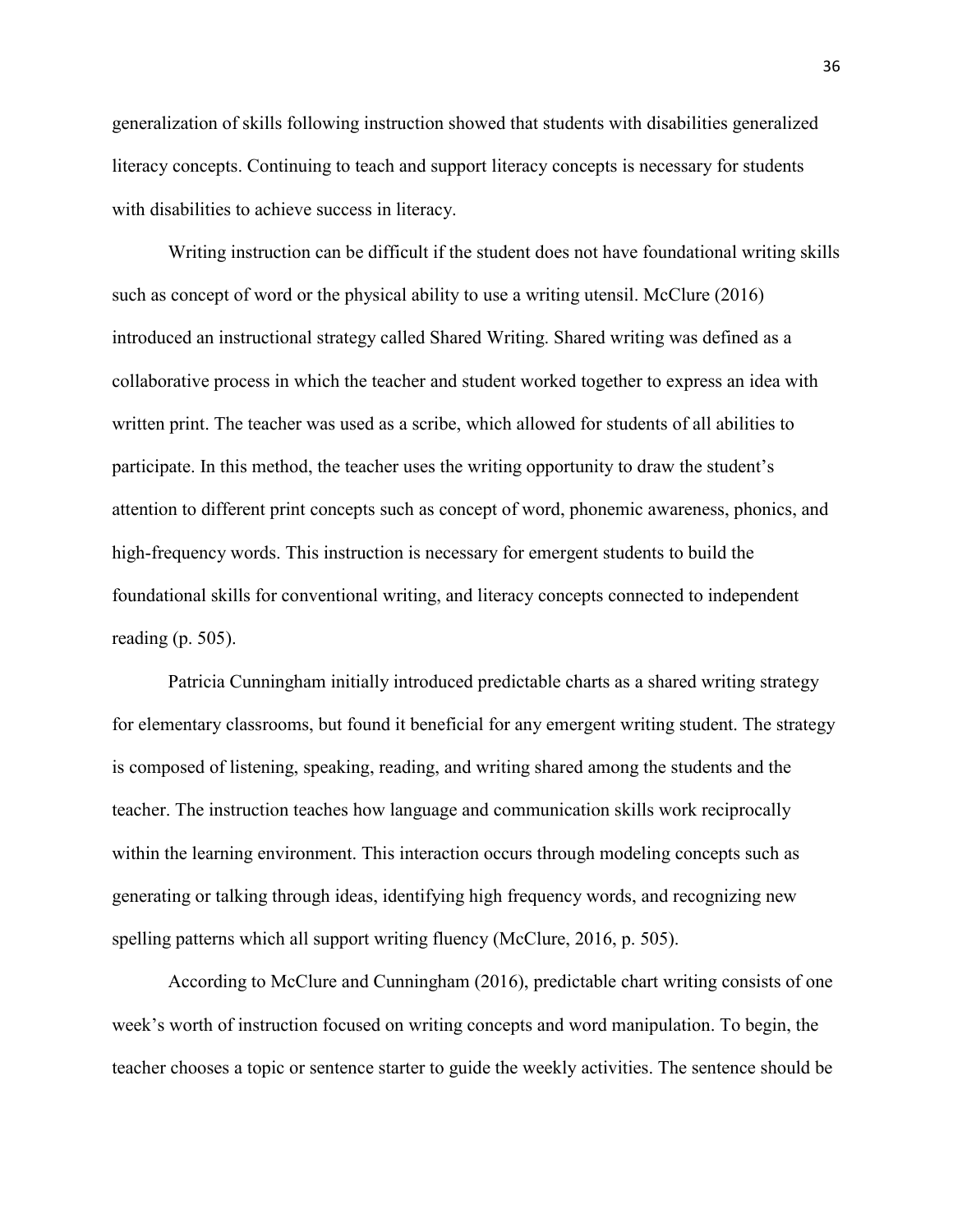relevant to the students' interests or communicative abilities and to ensure that all students can participate. The sentences target high-frequency words or functional vocabulary. The teacher activates the students' prior knowledge by introducing a language-based activity or discussing a topic or sentence of the week. The teacher begins the writing activity by modeling an expression of an idea using the pre-selected sentence starter followed by re-reading the sentence to the students. Students participate as they complete the sentence starter with individual responses. The teacher scribes the sentences while continuing to model concepts of print for all students. To add ownership, the teacher writes the students' name in parenthesis after each sentence (p. 506).

The initial sentences are used throughout the week during shared writing instruction. At the beginning of the week, activities such as choral reading focused on concepts of print provides students with repetitive practice with sentence structure. Having the students cut sentences into words is an activity focused on word recognition and the purpose of spaces. Reorganizing the words back into sentences reiterates sentence structure and provides word identification practice. Sentence Builders is an interactive activity in which the teacher writes one word of a sentence on a separate piece of paper and distributes one to each student. The students work together to arrange themselves in sentential order. This activity monitors students' awareness of sentence structure following repeated exposure and practice. Lastly, the students attach the words to paper and draw or find a picture that relates to the sentence. The pages are arranged to create a classroom book that represents the original topic. The book can be added to the classroom library for independent reading. The repetitive exposure creates an independent reading opportunity for emergent students (McClure, 2016, p. 507).

Predictable charts are easily adapted for students with disabilities and are a useful strategy to create writing opportunities for emergent readers. The use of functional or high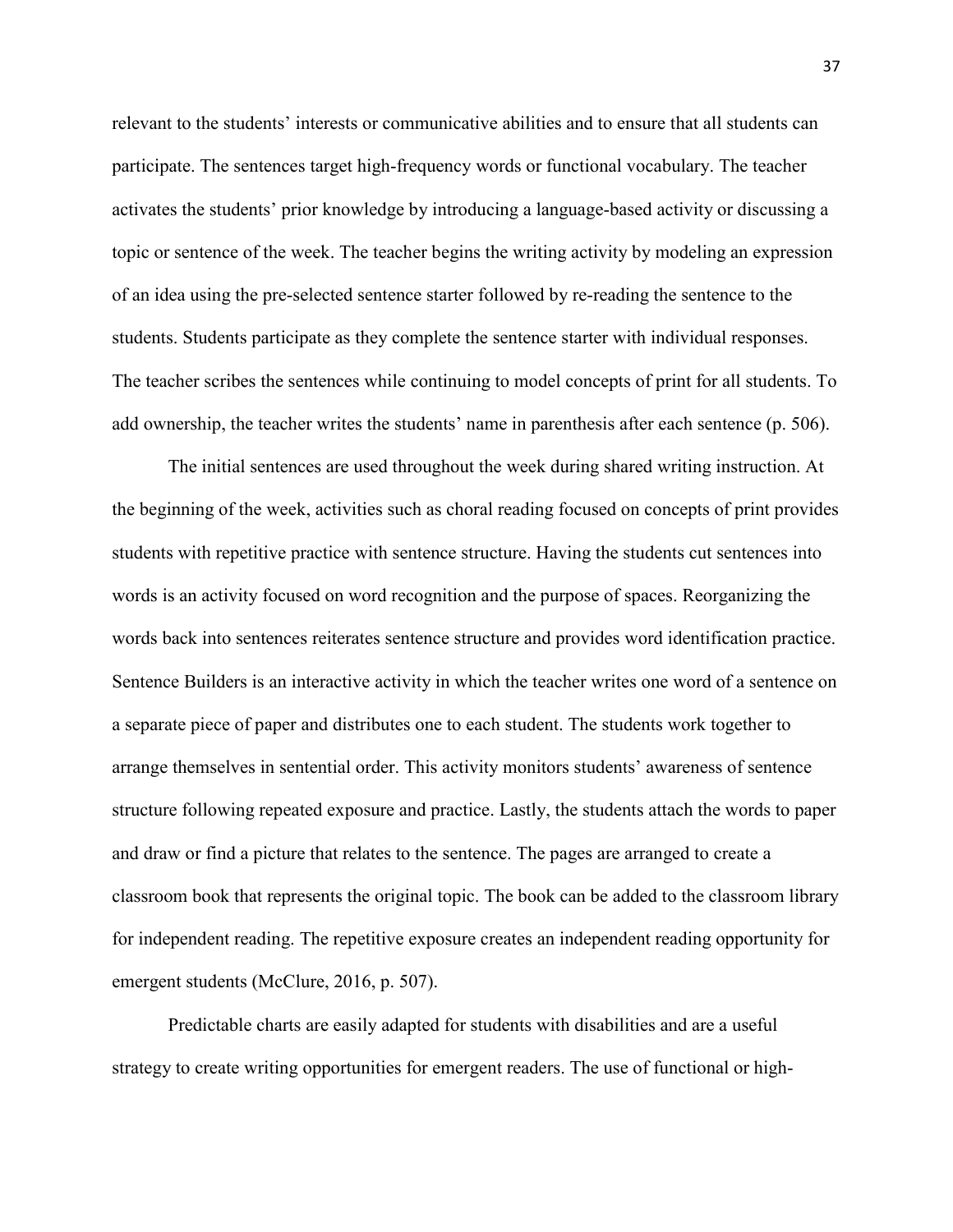frequency text is important for AAC users or emergent communicators as it allows for the use of personal communication systems and provides additional language-based instruction. The weekly activities build on the exposure to print concepts, sentence structures, and word identification skills which are important to develop independent writing and reading skills. This shared writing activity allows for scaffolded support as the teacher recognizes progress in the students engagement and interactions with written print. This instructional strategy can also be used across literacy areas to write about topics or use the vocabulary in separate lessons that continue to emphasize concepts of print and foundational skills that build fluency (McClure, 2016).

When assessing individuals with complex communication needs, researchers considered the foundational skills necessary to achieve higher level literacy concepts. Taibo, Iglesias, Mendez, and del Salvador (2009), focused on working memory and phonological skills. The researchers believed that the two skill areas had directly affected literacy acquisition. The study participants included individuals with cerebral palsy who used alternative and augmentative communication (AAC). The researchers assessed working and phonological skills. They used this data to group the subjects into a high and low group for each area based on scores compared to the mean. They then presented reading and spelling tasks to all participants and noted the scores.

The experiment results aligned with the hypotheses expressed by the researchers. Both the high working memory group and the high phonological skills group scored higher on the reading and spelling tasks than their counterparts. The researchers discovered a significant difference in reading and spelling task scores between the high and low working memory groups. The data showed signs of a restricted visual vocabulary in participants with low working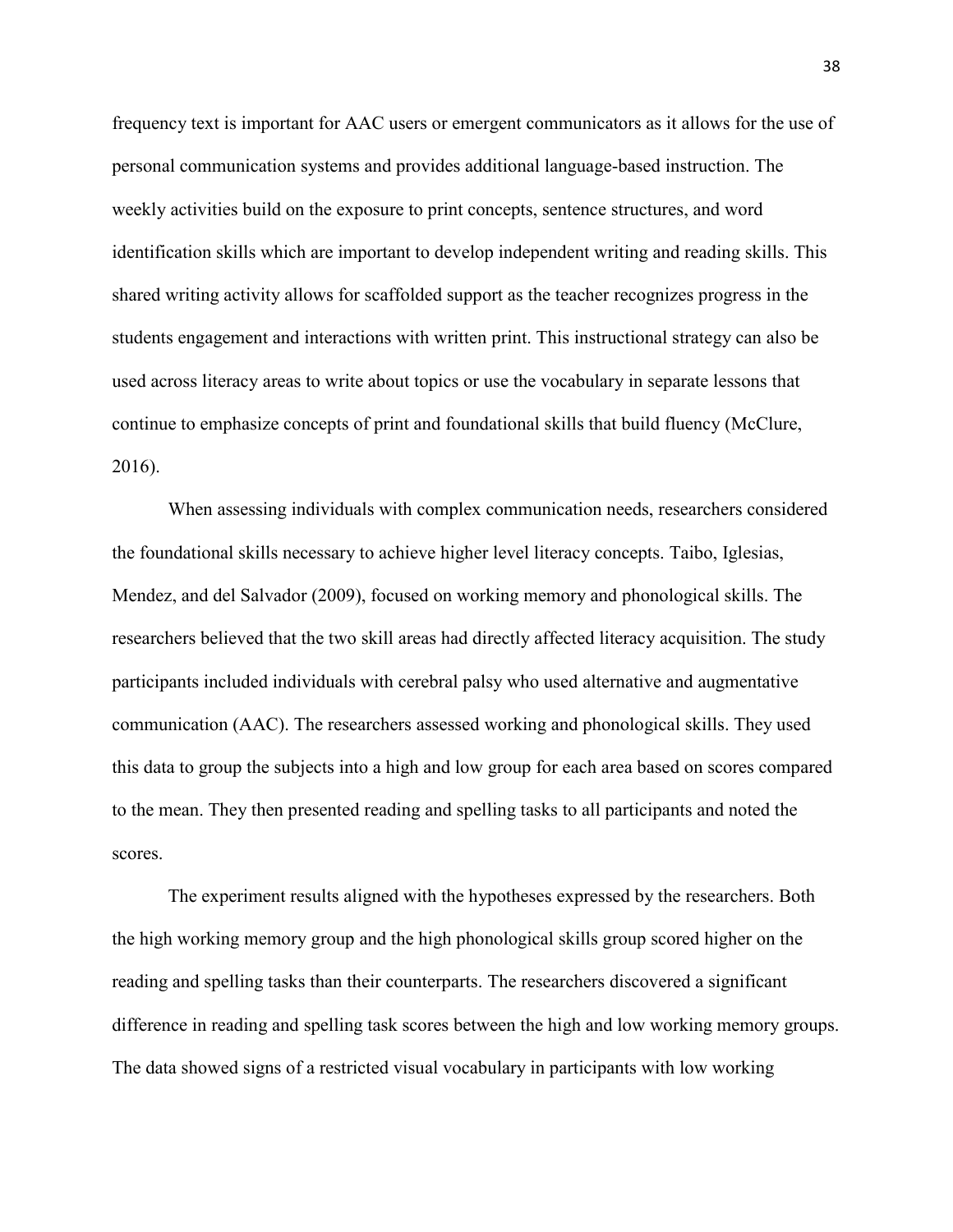memories. The participants read at a slower pace and struggled to identify and/or read words presented in the tasks. This showed that working memory impacted literacy for individuals with complex communication needs. The researcher proposed working memory training as a strategy to support these individuals, along with direct instruction related to visual vocabulary for common or high-frequency words. The researchers also discovered differences in the reading and spelling scores related to phonological skills. Again, the high phonological skills group scored higher than the low counterpart, as hypothesized by the researchers, although there was an unexpected discovery. In the descriptive reading tasks, the high phonological group displayed a reliance on visual vocabulary. They were unable to distinguish pseudo words, or words that were not actual words but followed common grammar rules. This illustrated that although subjects demonstrated better phonological skills, both groups showed areas of need in phonological awareness. The researchers proposed direct phonological instruction for individuals with complex communication needs (Taibo et al., 2009).

Overall, this research provided the instructional guidance necessary for direct literacy instruction, more specifically, instruction focused on visual vocabulary and phonological awareness. This study showed that a student's working memory, or ability to recognize familiar spelling patterns or words, was necessary for both word identification and higher order reading concepts. Increasing students' visual vocabulary through direct instructional strategies such as word building and identification will support this area of need. Direct instruction for phonological awareness will also support students in decoding unfamiliar words, or words not included in visual vocabulary instruction. This combination of instruction is needed to address foundational literacy needs that exist for students with complex disabilities and communication needs.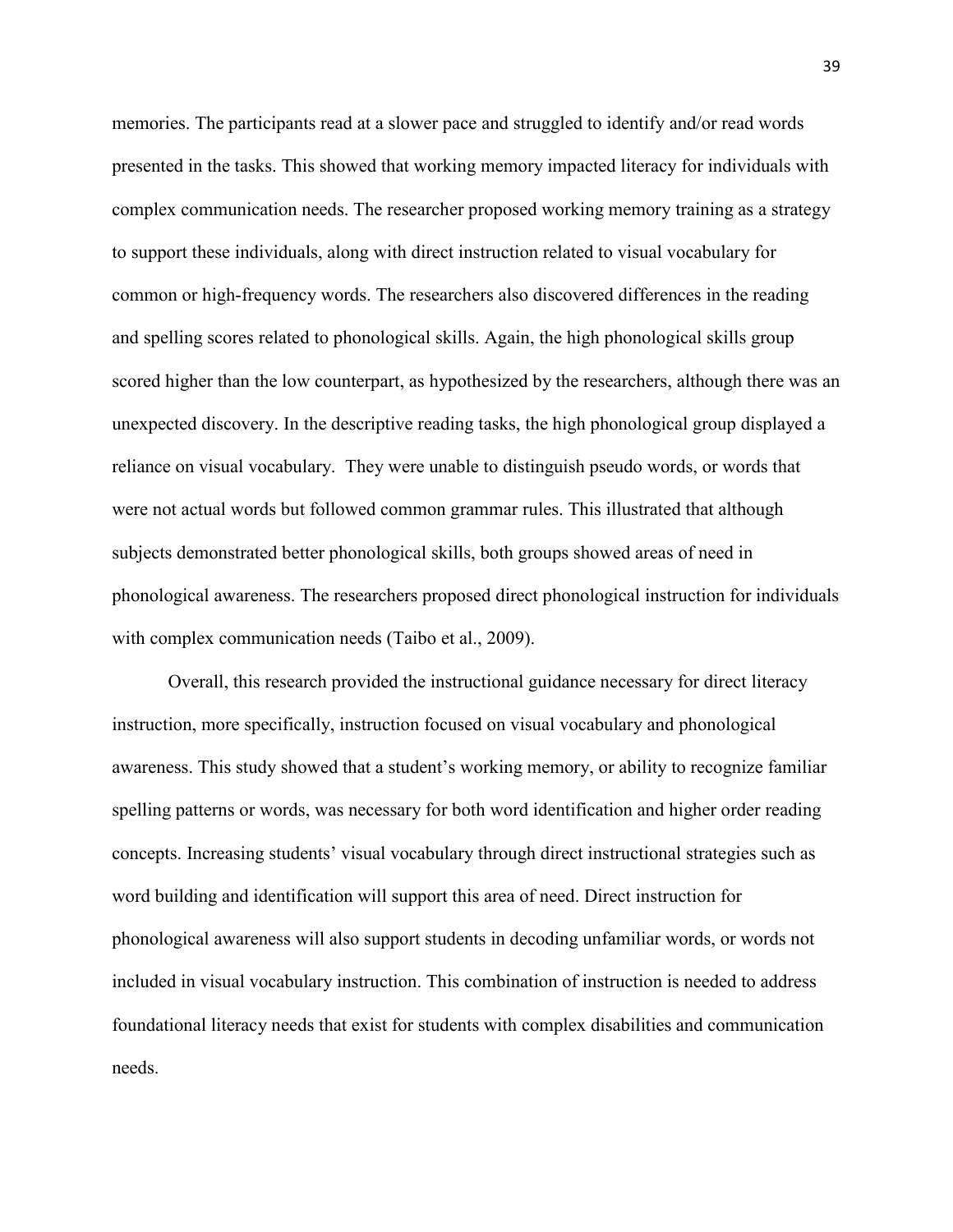Intervention-based research can also guide instructional strategies for students with complex needs or those who use alternative and augmentative communication (AAC). Direct instruction may not be enough for the students to attain literacy concepts, therefore intervention or skill-focused strategies and activities may be necessary. Johnston, Buchanan, and Davenport (2009), used of gradual and fixed letter array identification trials to assess the acquisition of letter-sound correspondence. This literacy concept is included in all curriculum as it is the foundation for reading and writing. The research was conducted with two preschool-aged boys diagnosed with autism and developmental delay who used AAC. The study included the participants' teacher as an interventionist and included a strict trial schedule and procedure.

The letters \m\ and \t\ were chosen as the focus letters for the intervention. Researchers presented the letters in fixed and gradual arrays. The fixed array consisted of the letter alongside seven distracter letters. Twelve different fixed array visuals were copied three times, resulting in 36 fixed array worksheets. The student was assessed on the same worksheets until mastery (two consecutive trials with 80% accuracy) was achieved. The gradual array consisted of a various numbers of distracter letters. The first worksheets showed the letter in isolation. Following isolation, the letter was used in increasingly more challenging arrays until the student reached mastery (Johnston et al., 2009).

One participant was assessed with the  $\mathbb{m}$  in a fixed array and  $\mathbb{t}$  with a gradual array. The other participant was assessed using the opposite set-up, the  $\mathbb{R}$  with a gradual array and the \t\ with the fixed array (Johnston, Buchanan & Davenport. 2009). The study results indicated progress under both the fixed and gradual conditions. Both students made faster progress using the fixed array intervention versus the gradual. The researchers assessed the maintenance of letter-sound correspondence, to which the students had 87% and 90% mastery during 10 session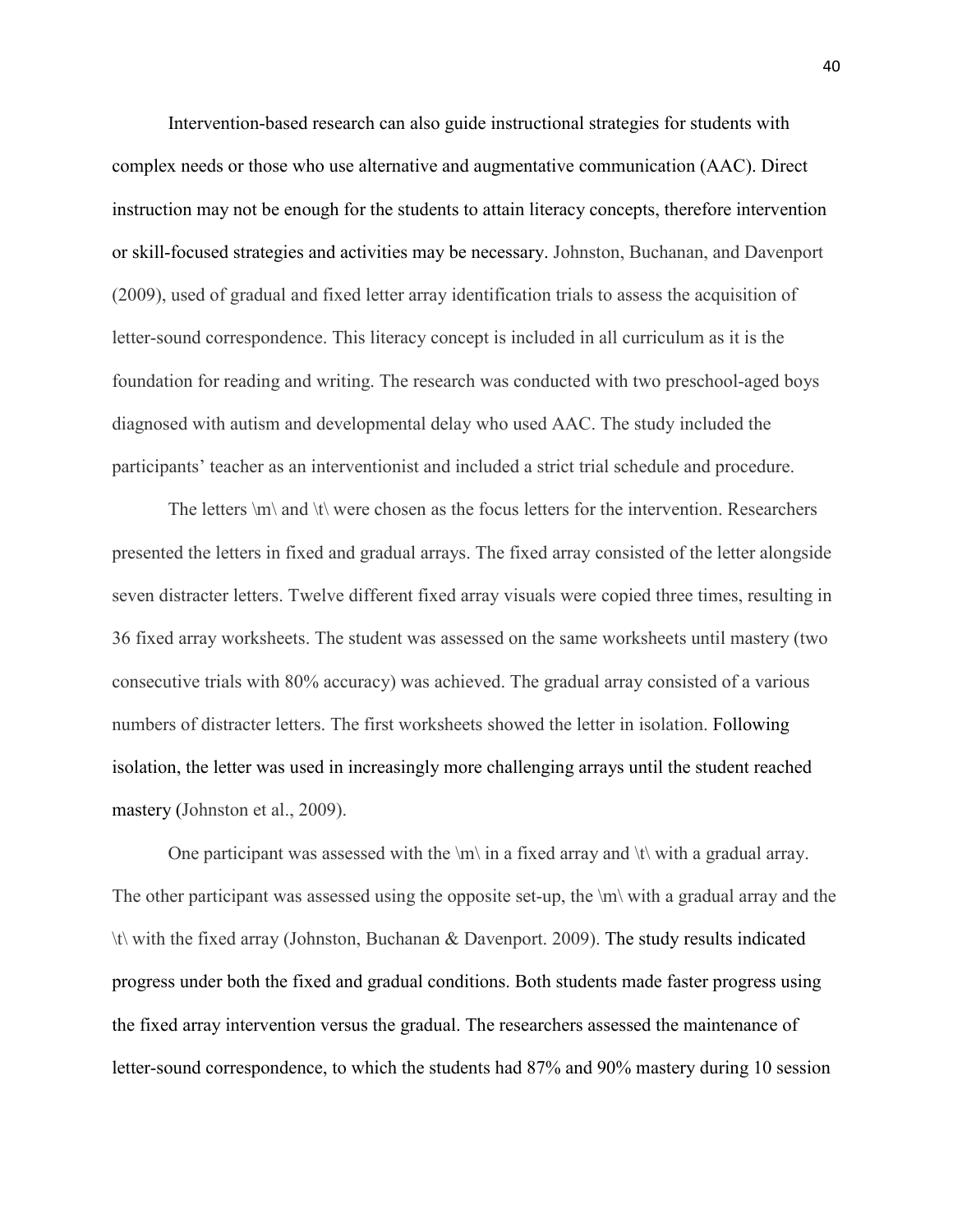maintenance trials. Lastly, the researchers tested the gradual array letters using a fixed condition and both students reached mastery in two and six trials (Johnston et al., 2009).

Although this data documented success, the time used to teach two letters limited the results. With 26 letters in the alphabet, students need repetitive exposure to all 26 letters. They also need exposure to letters in functional contexts such as words, sentences, or on a keyboard. Instead of guiding strategies to teach letter-sound correspondence, this research showed that it was necessary to analyze progress and utilize academic interventions in special education. It also showed that teachers needed to assess their presentation of information to students to gain insight into how students acquire literacy skills. Teachers often assess letter-sound correspondence by having students point to the desired letter, but this is not a functional use of letter knowledge. In this study, knowing if the student used the letter  $/m/$  or  $/t/$  functionally showed whether they understood concept of letter. The fixed array conditions showed faster acquisition which could be used to teach other skills such us word recognition and decoding skills. This type of intervention or skill-based teaching strategy may be necessary for teaching foundational skills to emergent learners. (Johnston et al., 2009).

Successful implementation of comprehensive emergent literacy instruction requires all team members to understand the supports needed for students with significant disabilities and language impairments. General participation in literacy instruction requires students to communicate. The process for Individualized Education Plans (IEP) process requires the educational team to collaborate and determine how to provide student access to learning. For students with language impairments, that includes assistive technology and implementation training. Augmentative and alternative communication (AAC) includes a variety of speech devices that can support the development of language skills necessary for academic participation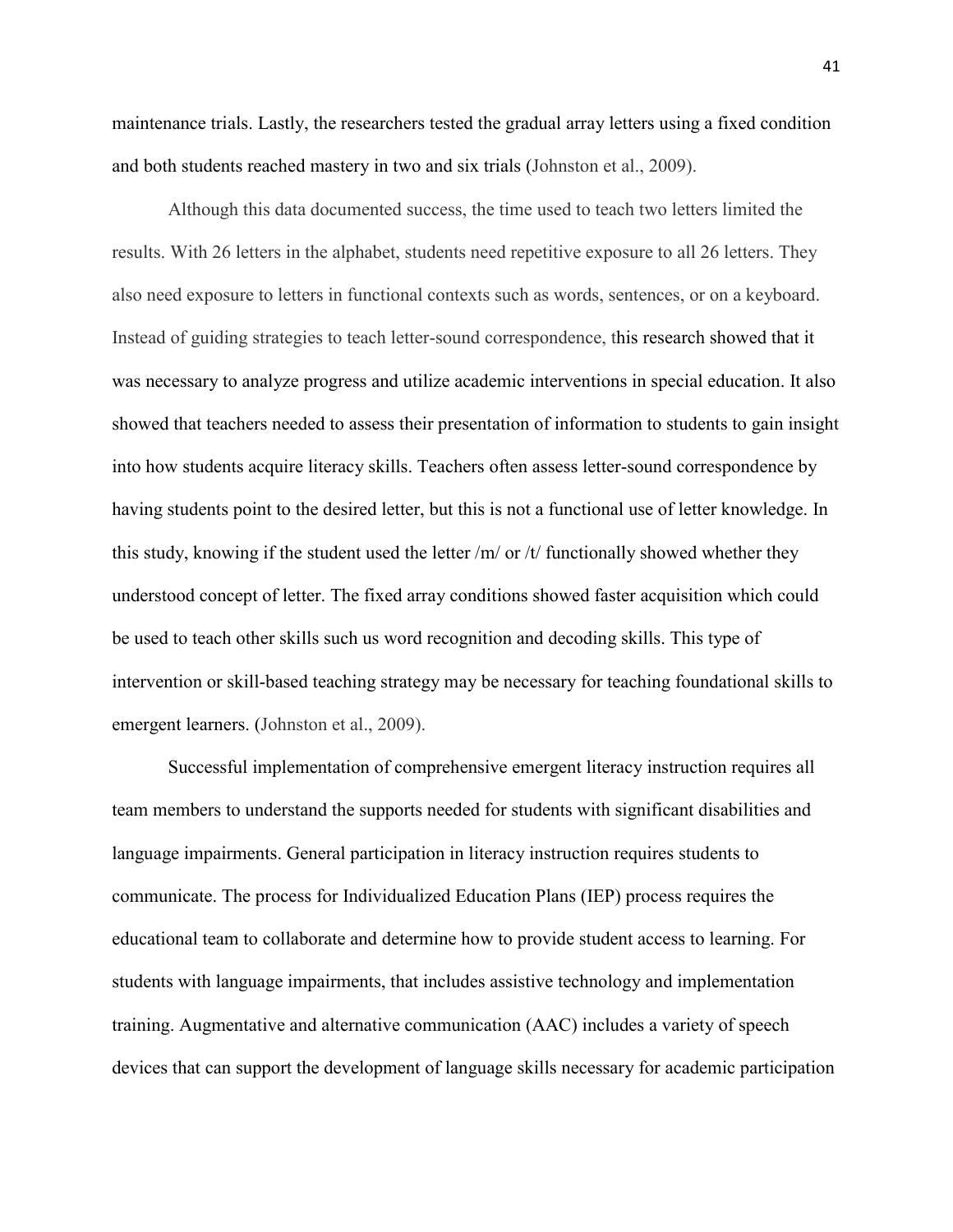and progress (Andzik et al., 2019. p. 89-90). With the presence of AAC in schools, Andzik, Chung, Doneski-Nicol, and Dollarhide completed interviews reflecting 14 special education teachers' understanding and perspective about using AAC.

Special education teachers reported challenges implementing AAC systems such as lack of experience, knowledge, and training in AAC. This affected the teacher's ability to support communication use in the classroom which impacted student participation and overall educational experience. Device abandonment and student frustration were named as consequences (Andzik et al., p. 89). Andzik et al. (2019) focused teacher interviews on preparation, assessment, and implementation to reflect the areas of professional development or consultation needed for teachers to support AAC.

Preparation related to the time, training, and professional development available to teachers. In this study, 29% of the special education teachers received AAC training from a speech and language pathologist. One teacher reported AAC training each year, but the material was the same and was never observed to present new information or supports for implementation. The majority of the teachers used online resources to learn about the foundations and strategies aligned with AAC. Teachers did not feel confident to implement learned strategies in the classroom from self-education (Andzik et al., 2019, p. 92). Overall, special education teachers reported low levels of preparation for supporting AAC use in the classroom.

AAC assessment is the process of evaluating a student's communication needs and determining what type of communication system would be most appropriate for that student. Speech and language pathologists in the school setting support assessment and contribute expertise. Collaboration was not available for all special education teachers interviewed. The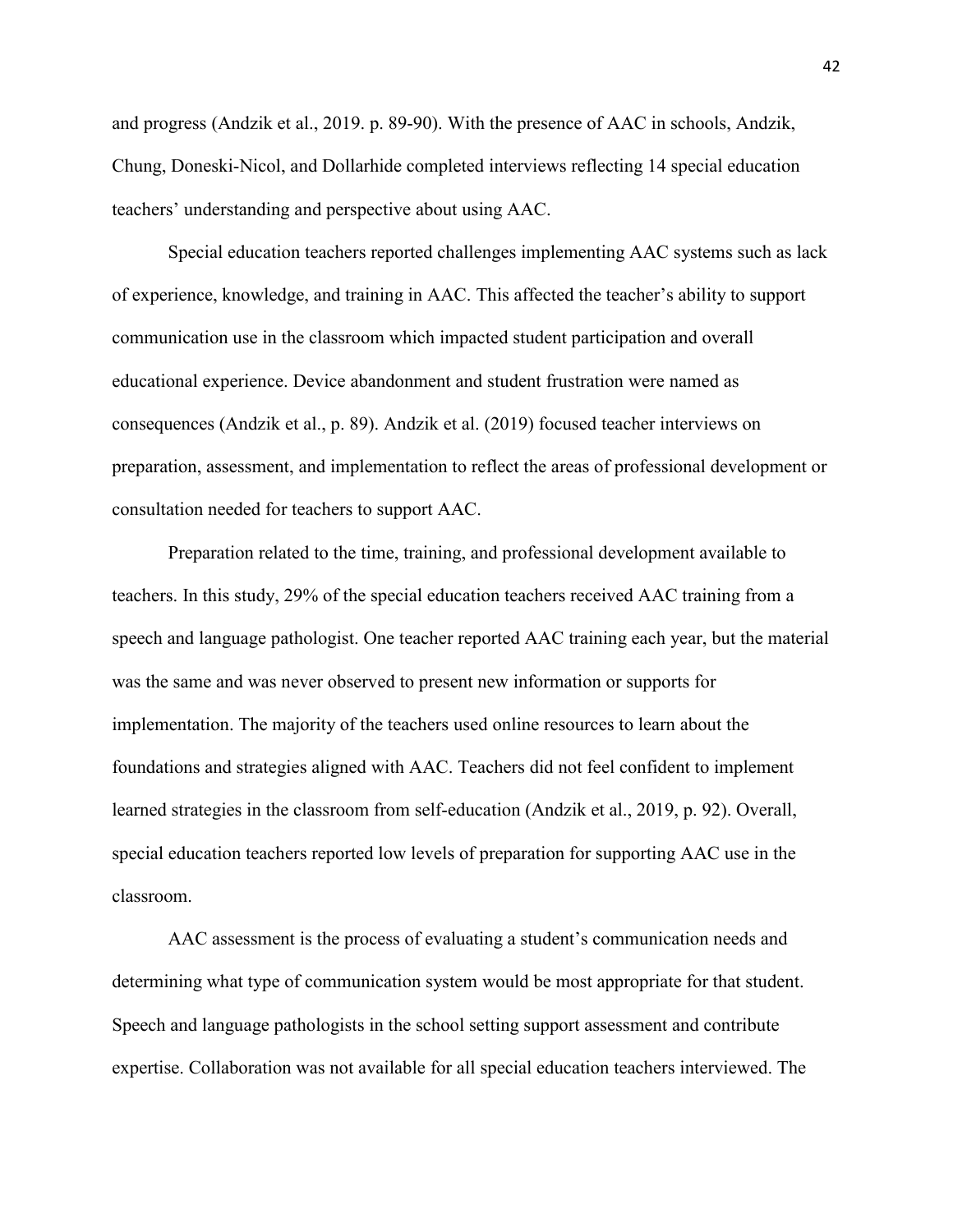characteristics of the school and student population influenced the availability and knowledge of the speech and language pathologist. Not all districts had speech and language pathologists and not all speech and language pathologists practiced or used AAC. In these instances, teachers were responsible for supporting the students' needs through self-education and research (Andzik et al., 2019, p 93). The lack of expertise and AAC knowledge affected the student's AAC assessment results.

Lastly, the teachers' perspective on AAC affected implementation levels. The special education teachers lacked preparation time to create materials and supports needed for AAC implementation. Teachers reported zero to 90 minutes of preparation time each day dedicated to academic materials, behavior supports, and communication systems (Andzik et al., 2019, p. 92). More time was needed to sufficiently create and implement AAC strategies. Time constraints affected collaboration which lead to lack of proper training for AAC implementation. The general education teacher, speech and language pathologist, and any other professionals that interact with a student need to be updated and trained on implementation strategies that support communication across environments. Teachers reported that individuals are not always available or understand the importance of AAC use and support (Andzik et al., 2019, p. 93). Lastly, paraprofessionals presented as a challenge to AAC implementation. Paraprofessionals primarily handle the personal care needs of the students in the classroom. Lack of training time for communication and self-advocacy affected students' participation levels in daily activities. Paraprofessionals attended to student needs before modeling or teaching the student how to communicate their needs using a communication system (Andzik et al., 2019, p 93).

The survey showed lack of training, inadequate assessment, limited preparation opportunities, and inconsistent implementation were challenges that special education teachers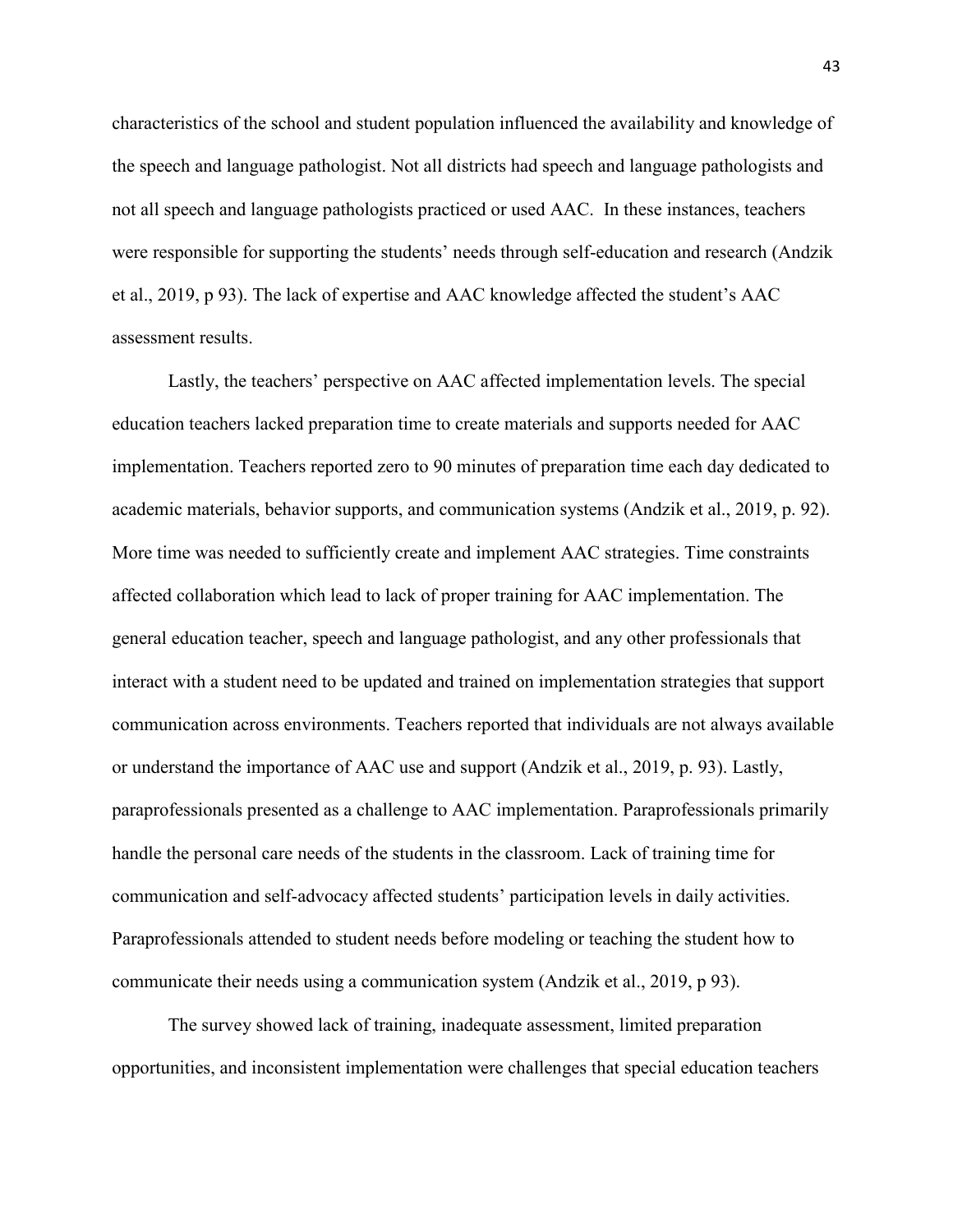faced when implementing AAC in the classroom (Andzik et al., 2019, pg. 93). Student opportunities with AAC were dependent upon the teacher's knowledge and understanding of AAC. Andzik et al. (2019) suggested three initiatives to increase classroom AAC implementation including training for all team members, adequate time to collaborate and implement communication systems, and data collection to support assessment and progress reporting (p. 94).

Communication, language, and literacy are foundational skills needed to participating in daily activities relating to all areas of life. Light and McNaughton (2012) noted that skills such as expressing wants and needs, making requests, sharing information, developing social relationships, and participating in the grand social environment were all connected to communication development and participation. Close to one million children in the United States have complex communication needs (CCN). CCN may be linked to an educational disability or speech language impairment. Light and McNaughton (2012) studied current needs within the AAC community to connect individuals with CCN to the proper communication system and instruction. To participate in education, employment, and social expression, individuals with CCN need to acquire functional skills in communication, language, and literacy (34-35).

Developing appropriate AAC interventions for individuals with CCN is essential for skills acquisition. Turn taking, requesting, commenting, receptive and expressive vocabulary, extended communicative messages, phonological awareness, and writing skills should all be addressed through AAC intervention. Research has shown that increased AAC intervention results in decreased negative behaviors because individuals are on-task and engaged. The use and implementation of AAC systems has increased in recent years, as technology has developed, AAC is currently a regular part of early intervention discussions (Light and McNaughton, 2012,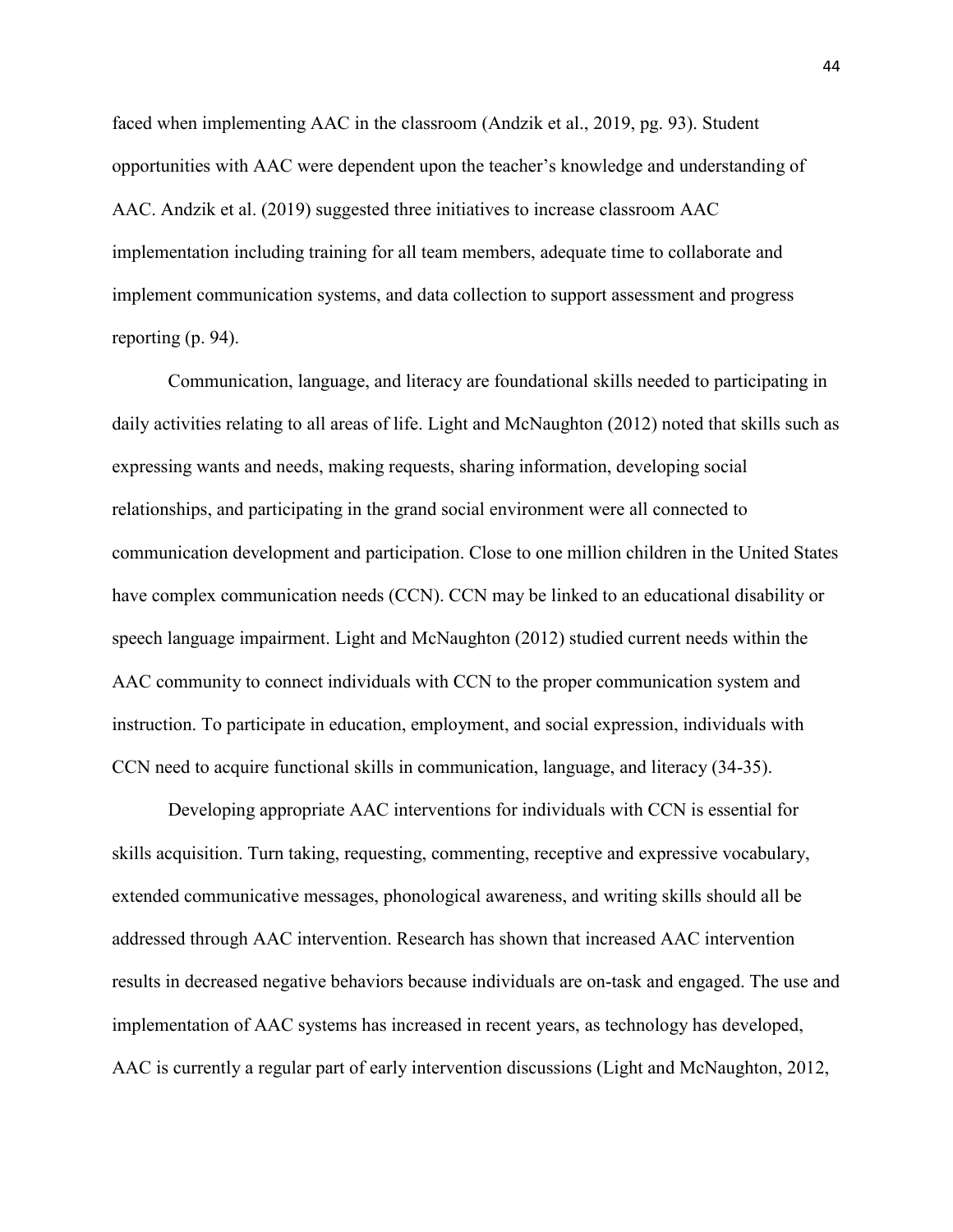pg. 36). Professionals have recognized that communication is incorporated into all daily activities and therefore, should be addressed alongside with all instructional and individualized programming. Light and McNaughton (2016) acknowledged two barriers still present in AAC research; the improvement of current AAC systems, and the effective translation of AAC interventions to daily life (36).

Current AAC systems require interpreting multiple factors to ensure success and use. The Light and McNaughton (2012) study acknowledged how each result determined the areas for further research. One must primarily understand that the AAC user needs instruction and practice to become independent and successful. Students do not have to be literate to use AAC, but they need explicit interactions that teach the concepts and use. Language concepts are represented by symbolic characters which are taught to individuals who use AAC systems. Different AAC systems use different organization themes the symbols. Individuals using AAC need direct instruction and practice to understand the way the system is organized and how to navigate tools to access all vocabulary. Overall, instruction and practice needs to be included as part of AAC interventions (Light and McNaughton, 2012, pgs 37-38).

 AAC interventions require knowledge of symbols, system organization, and system navigation by communication partners or teachers. AAC programming is determined and implemented by parents and professionals. Research showed that limited understanding and use of an AAC system by the parent or professional, correlated with limited vocabulary and vocabulary development using the AAC system. This was not based on the individual's ability to understand vocabulary, but rather the parent or professionals lack of AAC knowledge (Light and McNaughton, 2012, pg 41).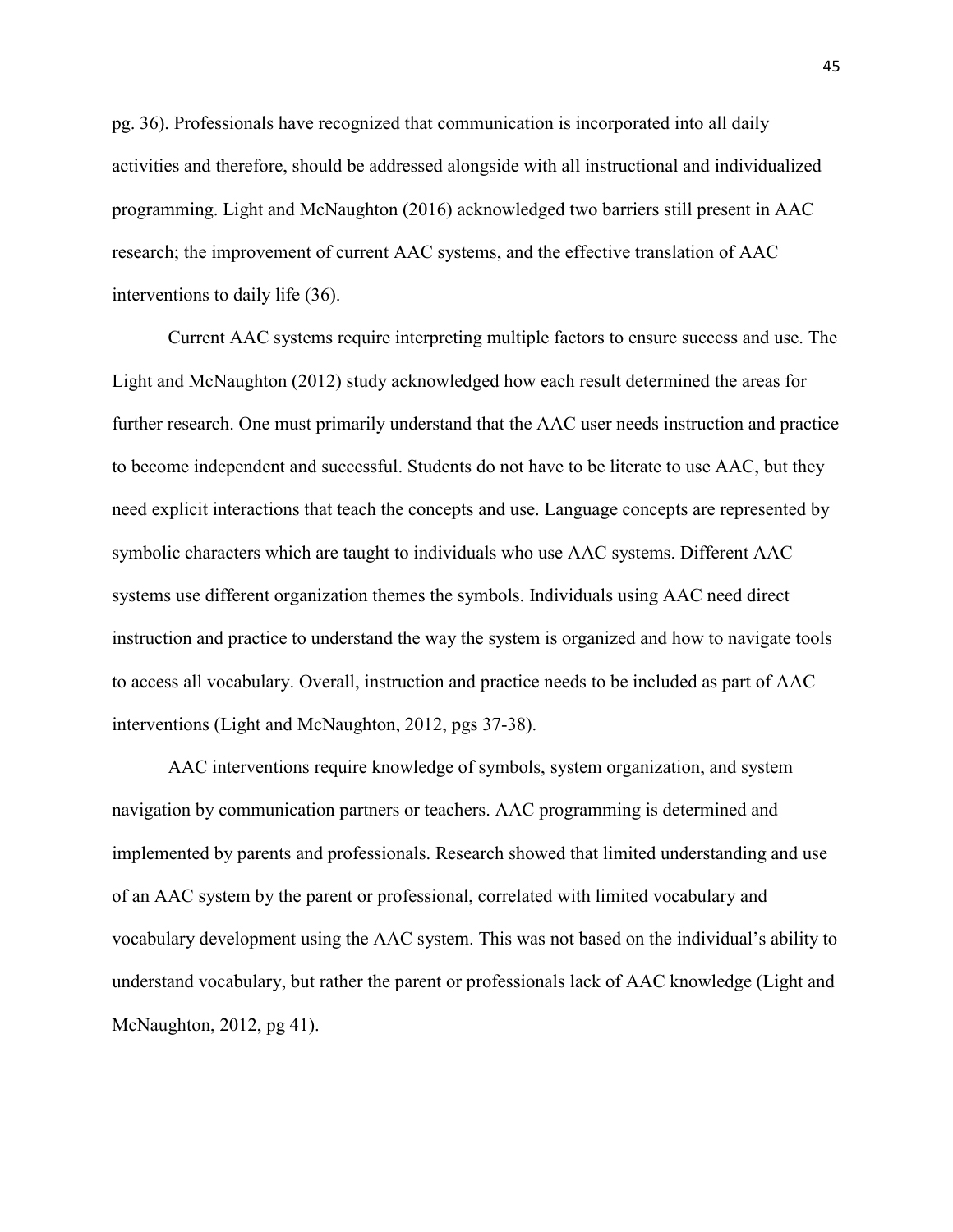Light and McNaughton (2012) determined the next steps to successfully implement AAC interventions. Increasing public awareness of AAC provides recognition and understanding of AAC interactions across environments. Improved trainings for adults working with individuals using AAC will increase understanding and build the skills needed to effectively collaborate with team members to develop systems that work for individuals. Addressing these proposals would increase the effectiveness of AAC implementation. Addressing AAC implementation focused on language and literacy, establishing literacy interventions, and using evidence-based curriculum is needed to guide AAC participation and provide students access to educational programming (Light and McNaughton, 2012, pg 42).

Core vocabulary consists of specific high frequency words expressed by individuals to guide interactions across contexts. The words are organized by word class or function, but are prevalent in the vocabulary of individuals who speak the same language. Core vocabulary is used for instruction or therapy to facilitate language development and social interaction with individuals who have language impairments. Boenisch and Soto (2015) determined which high frequency words that were used specifically in school environments to guide language-based opportunities for students using AAC. Core vocabulary is beneficial for students using AAC as it creates a small vocabulary bank that can be used across contexts, and can be combined to expand and enhance language opportunities for students (pg. 77).

 Expressive language is necessary for students to participate in social interactions, classroom activities, and literacy instruction. Typically developing students have the ability to engage in activities by participating verbally. Students with significant disabilities who use AAC need access to the same vocabulary to achieve the same consistency and quality of participation. Developing the appropriate vocabulary for students who use AAC allows language and literacy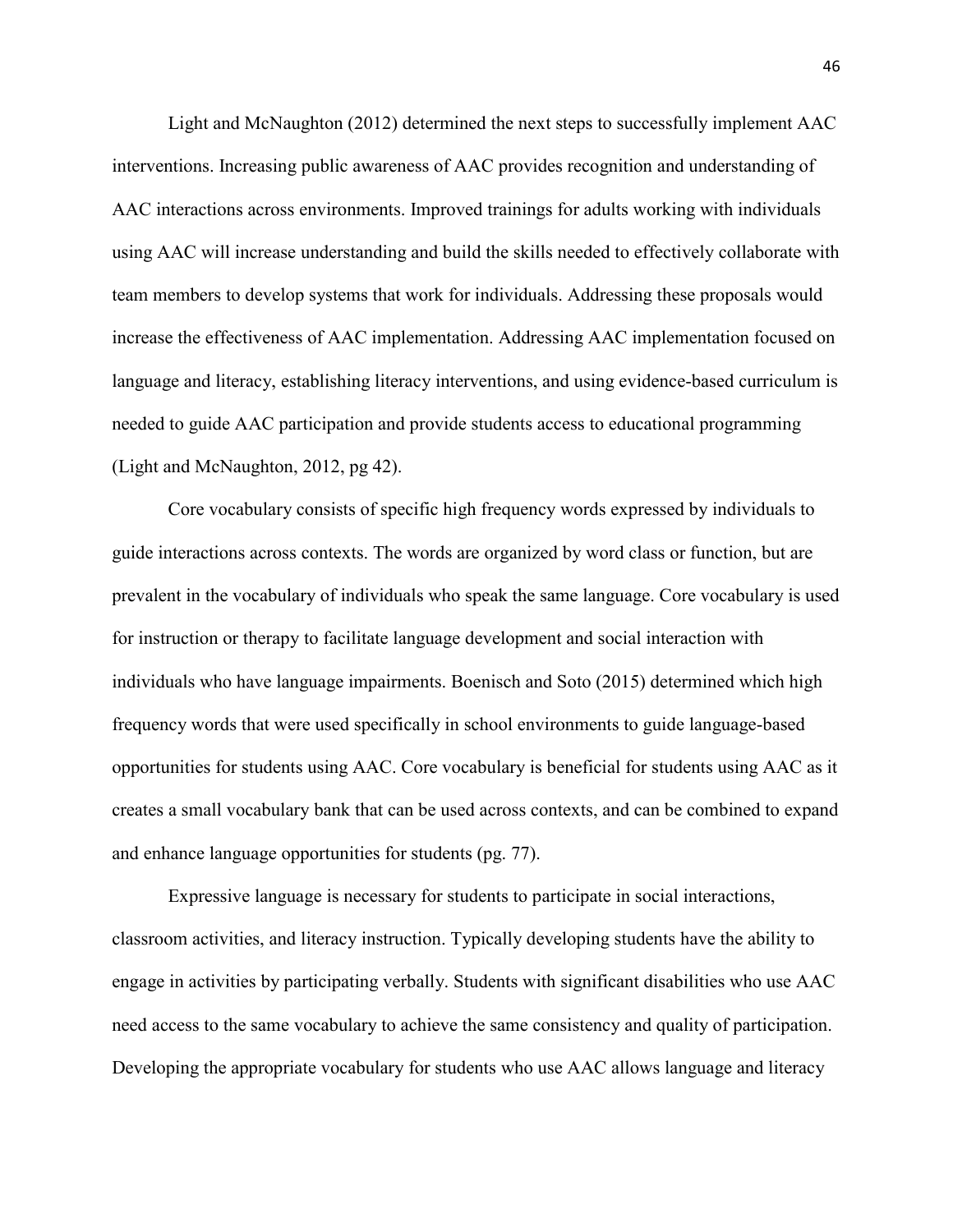engagement that provides the foundation needed for conventional literacy. Boenisch and Soto (2015) identified core vocabulary in typically developing, English speaking students. The study included 30 students between the ages of seven and 14 including native speakers and students identified as English language learners (ELL). Students were recorded during all school activities to identify what language they used in structured and spontaneous language opportunities (pg. 78).

 The results showed that 100 words represented 71% of the student vocabulary. The native speakers and the ELL students produced a similar collection of core words. Verbs, nouns, and adjectives comprised the majority of the content-based language compared to prepositions, conjunctions, and pronouns (Boenisch & Soto, 2015, pg. 79-81). The results aligned with core vocabulary studies completed outside of the school context. The list of core vocabulary can serve as an inventory of core vocabulary relevant to school-based language development. Researchers proposed using the list as a guide to facilitate vocabulary instruction for AAC participants. ELL students could benefit from core vocabulary instruction that targeted content words during activities based on labeling and paired association. Functional words, or prepositions, conjunctions, and pronouns are learned when students hear and use word combinations and sentence structures. The study concluded that language structure emerges through practice and use, therefore it is necessary to guide instructional content with language in mind (Boenisch  $\&$ Soto, 2015, pg. 82).

"AAC systems are not always designed in a way that allows children to engage in language and literacy activities to the same extent as children who are typically developing." Wood, Appleget, and Hart (2016) acknowledged disparities that exist in AAC development that affect a student's ability to participate in school activities by the same standards as their typically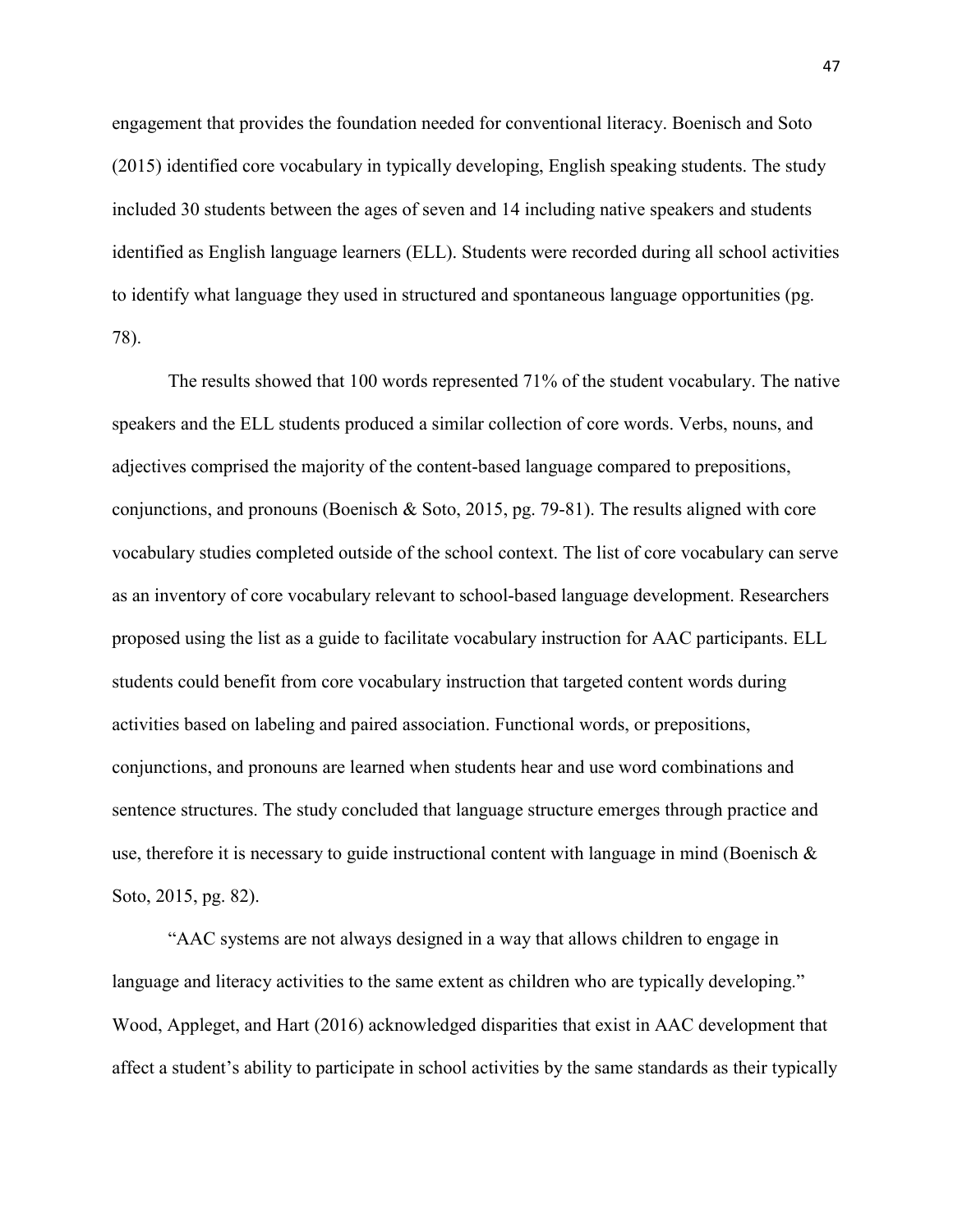developing peers. Students need access to a wide variety of vocabulary to engage with language and literacy. Lack of vocabulary programmed into AAC systems restrains a student's expressive language. Wood et al. (2016) examined core vocabulary present in literacy instruction, specifically focused on written narratives (pg. 198). Researchers wanted to know what vocabulary children used during writing opportunities and how it applied to AAC programming. First and fourth grade students made up the 211 participants. Core vocabulary was selected from the set of words that make up 70-80% of the total vocabulary generated. The same sentence prompt was given to both grade levels where 191 words made up 71% of the vocabulary (Wood, Appleget & Hart, 2016, pgs. 200-203).

 The results of the study showed that core vocabulary related to written expression could be influenced by or dependent on the task given to students. The sentence prompt focused on what the student was going to do after school. Vocabulary related to home and after school activities was common based on the topic. The core vocabulary comparison between first and fourth grade samples showed increased sophistication for the older students. Overall, the results illustrated that language development was present in student's written expression. AAC systems accommodate not only the student's oral communication, but also provide access to vocabulary necessary for written expression. Systems should include more than nouns and verbs to encourage expanded sentences to support the transition towards conventional writing. As students gain foundational literacy skills, such as phonemic and phonological awareness, the goal is conventional writing. Writing allows students to communicate beyond the limits of their AAC device. The core vocabulary highlighted in this study provides a foundation to target during sentence building and writing opportunities as students develop emergent literacy skills (Wood et al., 2016, pgs. 205-206).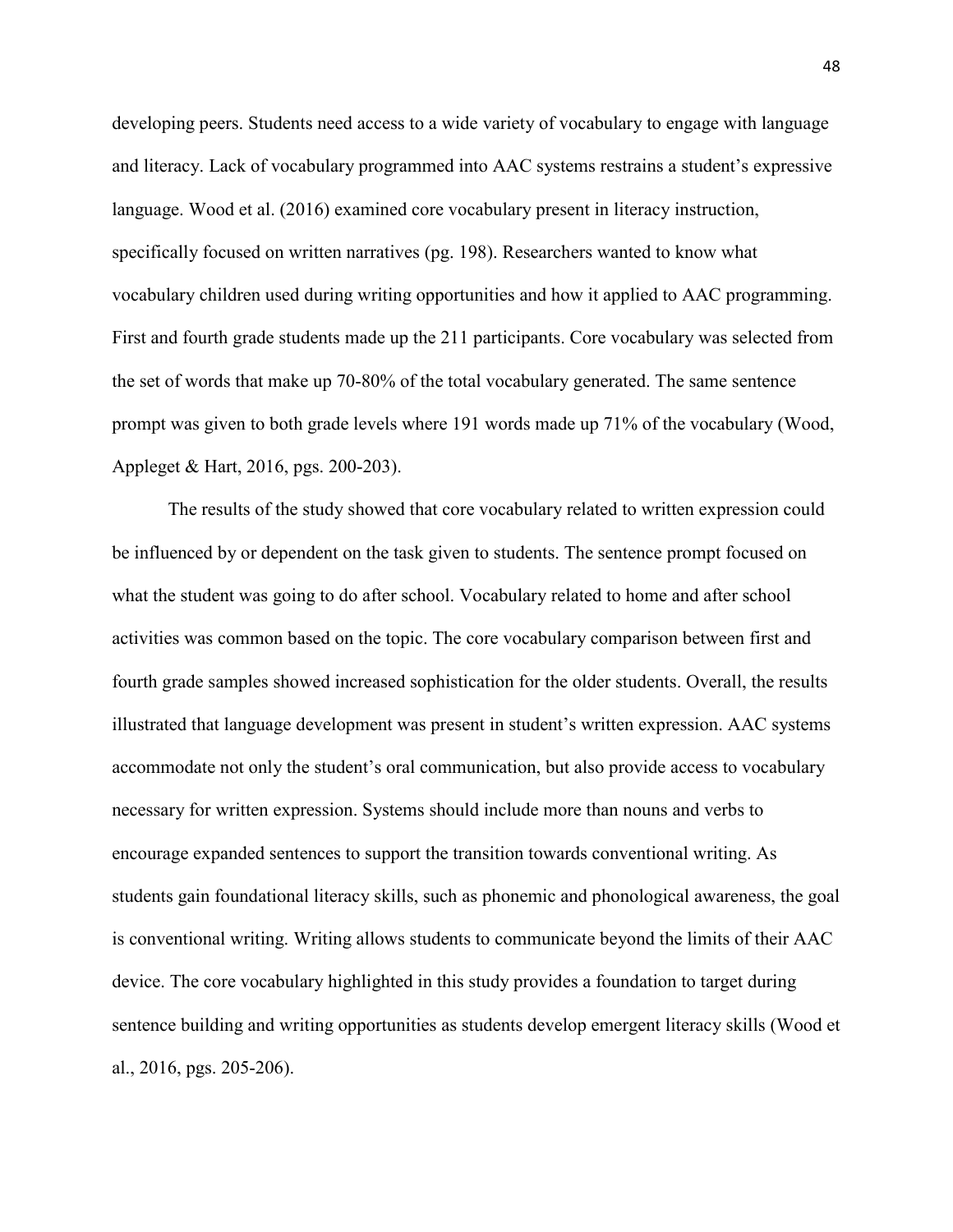#### **CHAPTER III: APPLICATION OF RESEARCH**

A simplified guide to Comprehensive Literacy Instruction for Emergent Learners was created with guidance from the literature reviewed. The instructional areas are outlined as Book Study, Shared Reading, Shared Writing, Word Study, and Alphabet Knowledge. Each lesson is guided by learning and instructional targets to support the purpose and instructional strategies needed to support implementation. The weekly outline presents daily activities that, when implemented, address all learning targets. Each week, the materials change to focus on different core vocabulary words, but the instructional foundation does not change. This provides the repetition and routine expectations needed for students with significant disabilities to develop intentional participation, and the flexibility to address specific communication needs by highlighting core vocabulary relevant to the students' functional communication abilities.

The purpose of this curriculum is to provide intentional and evidence-based literacy instruction to students with significant disabilities who use AAC. Reviewing intervention and instructional strategies previously used with this population, and with typically-developing students with similar intellectual functioning, formed the guidelines necessary for literacy engagement and success. Research was used to create a user-friendly curriculum that teaches not only the purpose and learning targets of each literacy area, but also depicts the instructional strategies needed to ensure evidence-based practices translate to implementation. Special education teachers working with emergent literacy students who have significant disabilities and use AAC are the target audience, but this curriculum can be tailored to emergent readers. Therefore, the instructional strategies can be utilized across age, disability, and communication skills.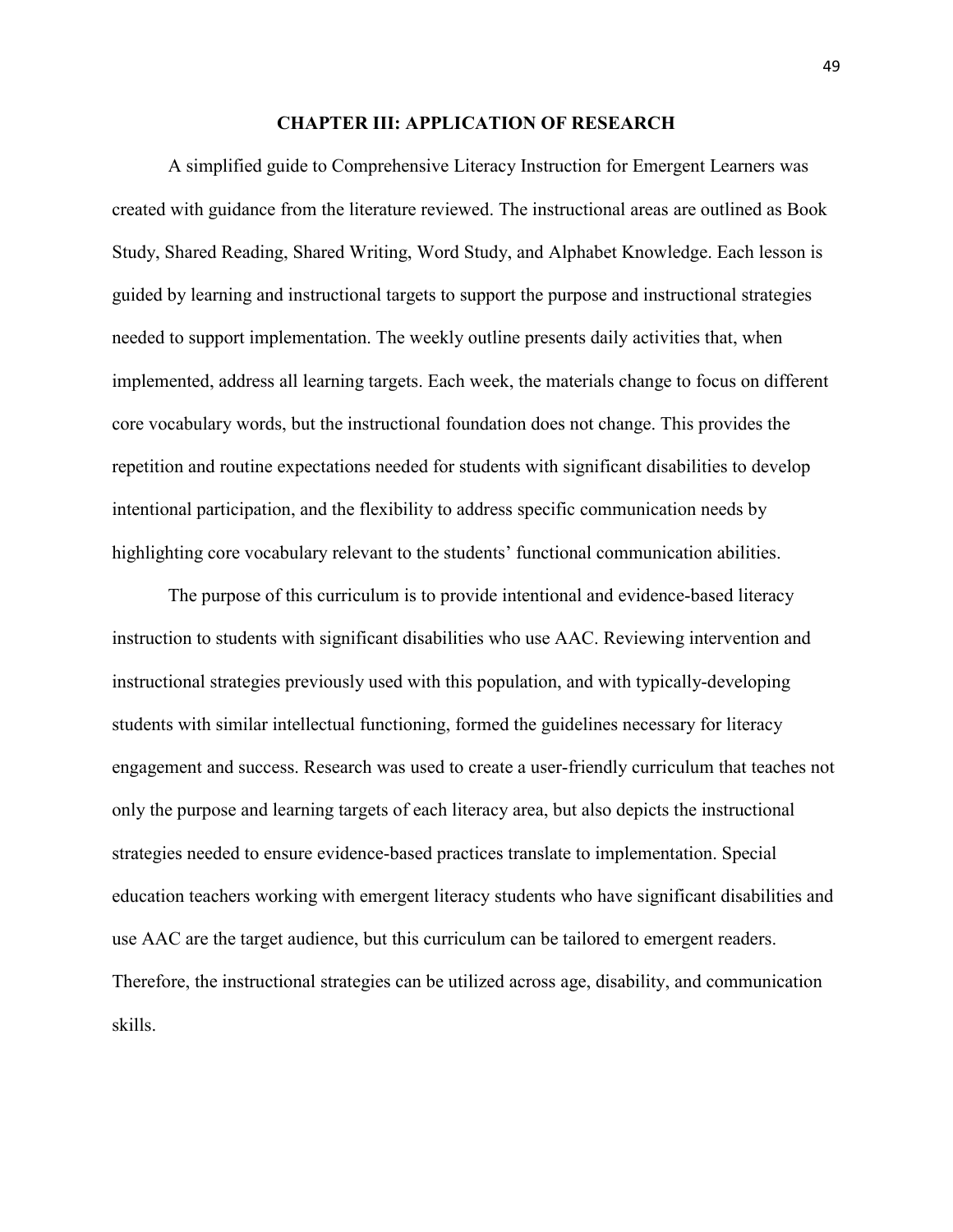The curriculum intentionally focused on the implementation strategies rather than materials. Material access differs across districts and classrooms, therefore a curriculum guided by materials requires access to funds or purchasing. To supply appropriate literacy instruction to all emergent students, a focus on instruction was imperative. If a lesson is taught using a book curriculum, but the teacher does not focus on any of the instructional targets, the intent and impact of the literacy experience is lost. Providing flexibility with materials rather than implementation strategies ensures evidence-based practice. Materials can be created with minimal resources such as pen, paper, books, and access to creating books relevant to the topic, core vocabulary, or student interest. Print concepts and shared book interactions can be taught with emergent texts, or books created online or in a word processing system. Phonological and phonemic awareness can also be taught using books with word patterns and rhymes, and alphabet materials used as printed letter tiles and printed words within the students' environment (labels around the room, names on desks, environmental print pictures). Material creation is an area for further development to address barriers such as access and classroom and program preferences.

I implemented the strategies outlined in this research for one year. Further research and professional development guides the implementation of this curriculum for a special education program containing 8 emergent classrooms. The sustainability of this project requires further data collection geared towards successful implementation to ensure all learning targets and instructional targets are addressed, teachers demonstrate understanding of purpose, and student progress is seen in literacy assessments. Professional development, specifically professional development that allows for opportunities to model, practice, and discuss the curriculum would support the development of critical thinking relating to implementation.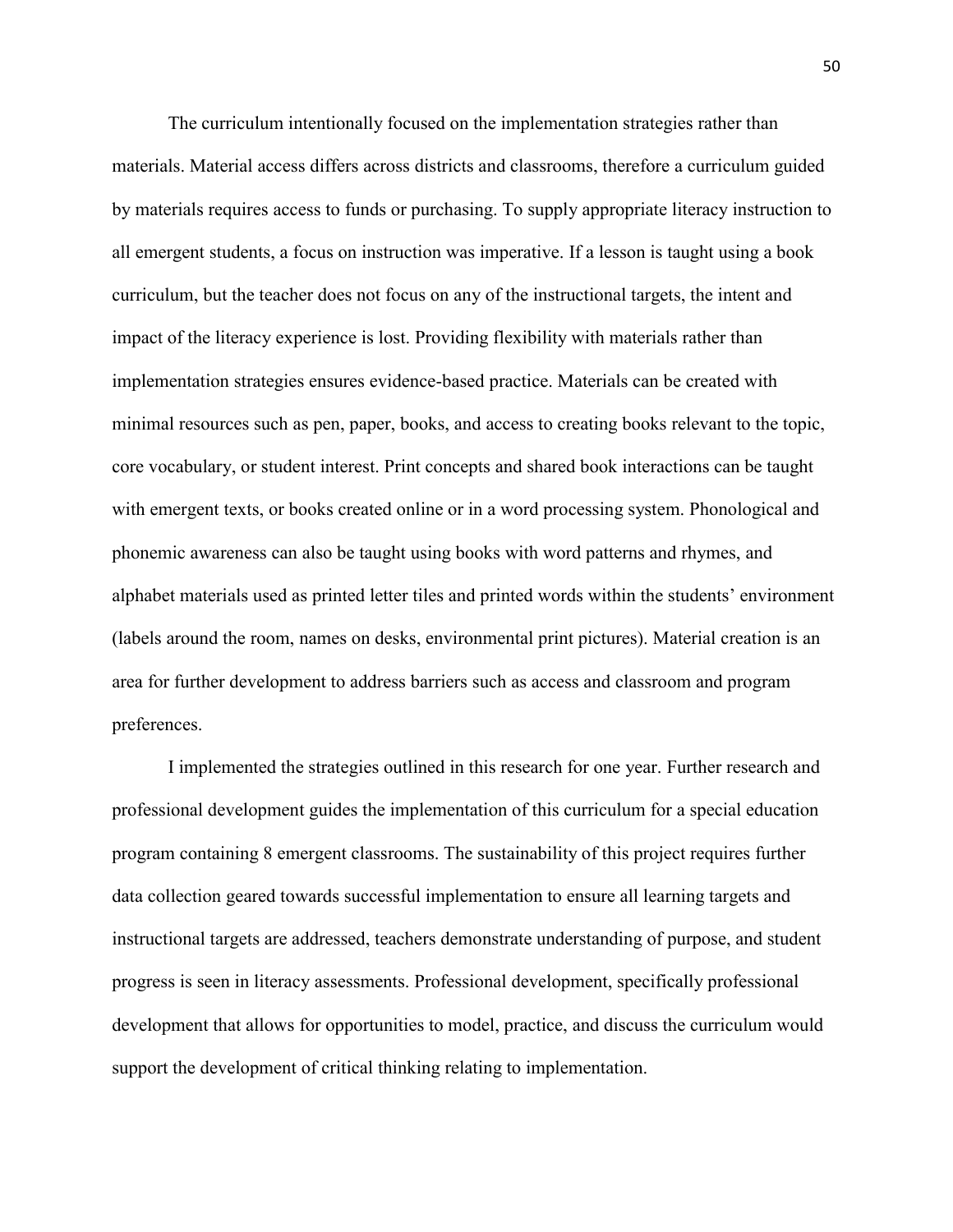## **Simplified Guide to Comprehensive Literacy Instruction for Emergent Learners**

| <b>Book Study (Concepts of Print)</b>                                                                 |                                                                                           |                                                                                             |                 |                 |                |
|-------------------------------------------------------------------------------------------------------|-------------------------------------------------------------------------------------------|---------------------------------------------------------------------------------------------|-----------------|-----------------|----------------|
|                                                                                                       |                                                                                           | <b>Learning Targets - What will students do?</b>                                            |                 |                 |                |
|                                                                                                       | Students will understand the concepts of print (specifically in simple sentences)         |                                                                                             |                 |                 |                |
| ٠                                                                                                     |                                                                                           | Students will understand that spoken words are represented by written text                  |                 |                 |                |
| ٠                                                                                                     |                                                                                           | Students will develop pre-requisite skills necessary for independent reading/decoding       |                 |                 |                |
|                                                                                                       |                                                                                           | <b>Instructional Targets-What will staff do?</b>                                            |                 |                 |                |
| $\blacksquare$                                                                                        |                                                                                           | Staff will teach the function of text using books with simple sentences and core vocabulary |                 |                 |                |
| ٠                                                                                                     | Staff will create opportunities for hands-on interactions with books and the words in the |                                                                                             |                 |                 |                |
|                                                                                                       | books                                                                                     |                                                                                             |                 |                 |                |
| Staff will prompt students to identify text features (e.g. title, start of a sentence, pictures,<br>ш |                                                                                           |                                                                                             |                 |                 |                |
| words)                                                                                                |                                                                                           |                                                                                             |                 |                 |                |
|                                                                                                       | Monday                                                                                    | Tuesday                                                                                     | Wednesday       | Thursday        | Friday         |
|                                                                                                       | Locate print in                                                                           | Locate the start                                                                            | Follow along    | Locate familiar | Locate novel   |
|                                                                                                       | books and                                                                                 | of print in words                                                                           | with print with | words in print  | words in print |
|                                                                                                       | environment                                                                               | and sentences                                                                               | finger,         |                 |                |
|                                                                                                       |                                                                                           |                                                                                             | demonstrate     |                 |                |

(Gately, 2004 & Justice, Kaderavek, Fan, Sofka, and Hunt, 2009)

## **Shared Writing**

## **Learning Targets - What will students do?**

Students will understand that their own ideas/messages can be turned into printed words

directionality

- Students will understand that individual words can be combined to make sentences
- Students will use their individual communication system to complete shared writing activities

## **Instructional Targets- What will staff do?**

- Staff will demonstrate writing using core vocabulary and simple, functional sentence structures
- Avoid novel or overly complex sentences/vocabulary
- Staff will attribute meaning to all student messages

| Monday                     | Tuesday                        | Wednesday                          | Thursday                  | Friday            |
|----------------------------|--------------------------------|------------------------------------|---------------------------|-------------------|
| Write simple               | Find the words                 | Cut out the                        | Students remake           | Students draw or  |
| sentences related          | and letters in                 | words in                           | a sentence in             | find pictures to  |
| to core<br>vocabulary word | sentences<br>written, practice | sentences, find<br>specific words, | team building<br>activity | go with sentence. |
|                            | writing                        | remake                             |                           |                   |
|                            |                                | sentences                          |                           |                   |

(McClure and Cunningham, 2016 & Miller, Light, and McNaughton, 2004)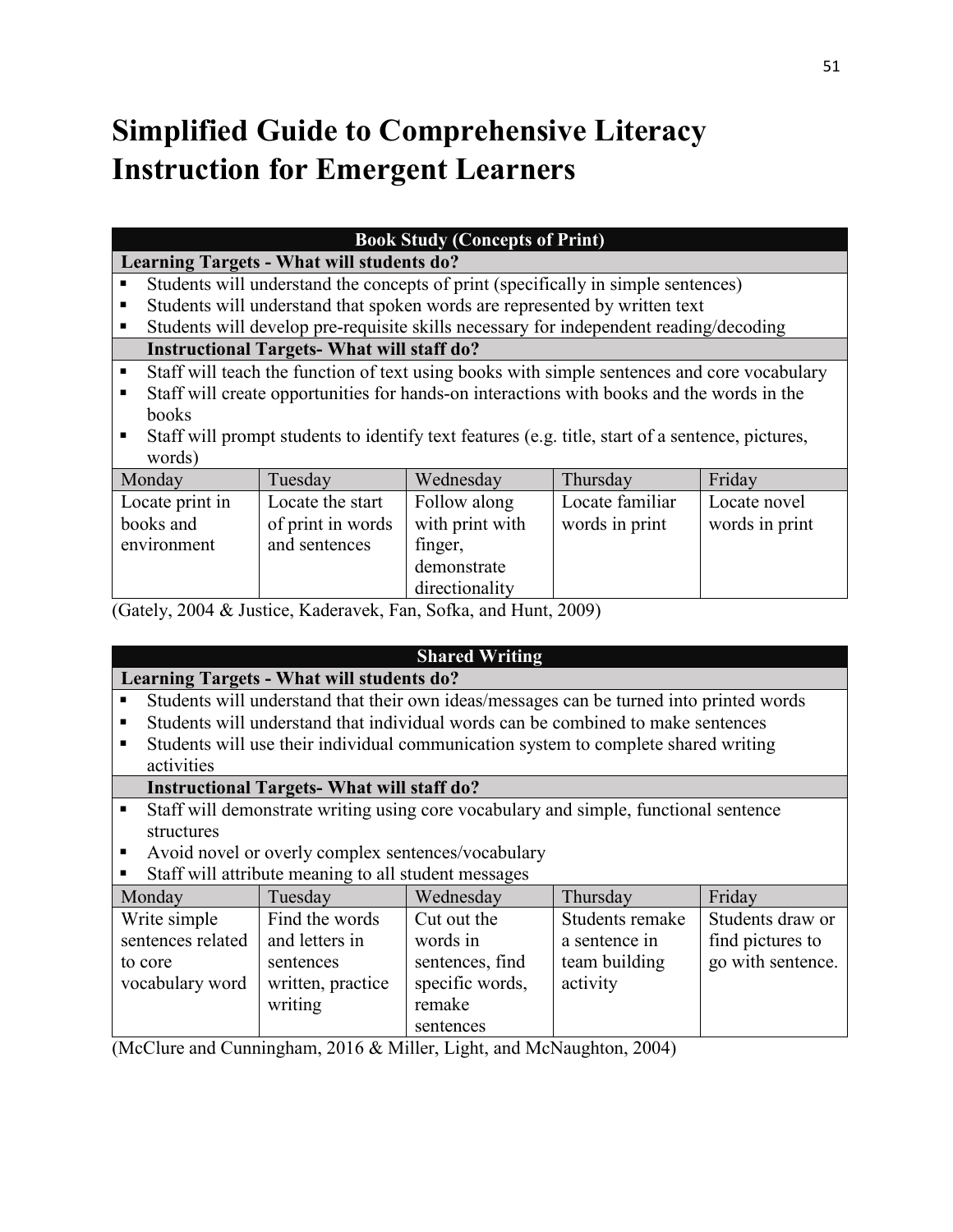| <b>Shared Reading</b>                                                                               |                                                                                                   |                 |               |                  |  |
|-----------------------------------------------------------------------------------------------------|---------------------------------------------------------------------------------------------------|-----------------|---------------|------------------|--|
|                                                                                                     | <b>Learning Targets - What will students do?</b>                                                  |                 |               |                  |  |
| п                                                                                                   | Students will participate in interactions about a text by making comments, asking/answering       |                 |               |                  |  |
| questions, etc.                                                                                     |                                                                                                   |                 |               |                  |  |
| п                                                                                                   | Students will increase their expressive and receptive language skills                             |                 |               |                  |  |
| п                                                                                                   | Students will interact with books with a partner                                                  |                 |               |                  |  |
| п                                                                                                   | Students will practice and build joint attention skills by participating in shared activities and |                 |               |                  |  |
| interactions with others                                                                            |                                                                                                   |                 |               |                  |  |
|                                                                                                     | <b>Instructional Targets-What will staff do?</b>                                                  |                 |               |                  |  |
| ٠                                                                                                   | Staff will model language and core vocabulary both verbally and using students' AAC               |                 |               |                  |  |
| systems                                                                                             |                                                                                                   |                 |               |                  |  |
| п                                                                                                   | Staff will use CAR and CROWD approaches to facilitate shared reading                              |                 |               |                  |  |
| Staff will create opportunities for students to initiate interactions<br>п                          |                                                                                                   |                 |               |                  |  |
| п                                                                                                   | Prompt students to comment or expand, not just answer questions- Teach don't test!                |                 |               |                  |  |
| Staff will teach students appropriate interactions with books<br>п                                  |                                                                                                   |                 |               |                  |  |
| Students practice turning pages, finding the title, holding the book in the correct direction,<br>п |                                                                                                   |                 |               |                  |  |
| finding the words                                                                                   |                                                                                                   |                 |               |                  |  |
| Focus on the process rather than outcome<br>Е                                                       |                                                                                                   |                 |               |                  |  |
| Monday                                                                                              | Tuesday                                                                                           | Wednesday       | Thursday      | Friday           |  |
| Predictions                                                                                         | Commenting                                                                                        | On-Topic        | Print-        | Bring Book to    |  |
| Look at the book                                                                                    | Focus on the act                                                                                  | Commenting      | Referencing   | Life             |  |
| before reading,                                                                                     | of commenting                                                                                     | Focus on making | Read the book | Read the book    |  |
| focus on making                                                                                     | and responding                                                                                    | on topic        | and use print | with interactive |  |
| predictions from                                                                                    | to staff prompts                                                                                  | comments while  | referencing   | or hands on      |  |

(Erickson, 2017 & Kent-Walsh, 2010)

the pictures and

print

## **Word Study**

prompts used in Book Study

activity

reading and discussing

## **Learning Targets - What will students do?**

- Students will understand that letters make sounds.
- Students will understand that these sounds are what make words.
- Students will understand patterns of sounds and letters that make up words.

## **Instructional Targets- What will staff do?**

- **Students will understand that letters make sounds.**
- Students will understand that these sounds are what make words.
- Students will understand patterns of sounds and letters that make up words.

| Monday        | Tuesday           | Wednesday     | Thursday         | Friday           |
|---------------|-------------------|---------------|------------------|------------------|
| Build words   | Read words        | Sort words by | Identify words   | Rhyming/syllable |
| from specific | from specific     | word family   | and familiar     | activity with    |
| word family   | word family,      | ending sound  | objects that end | word family      |
| with letters  | isolate beginning |               | with specific    | sound            |
|               | letter sound      |               | word family      |                  |

(Botts, Losardo, Tillery and Werts, 2012)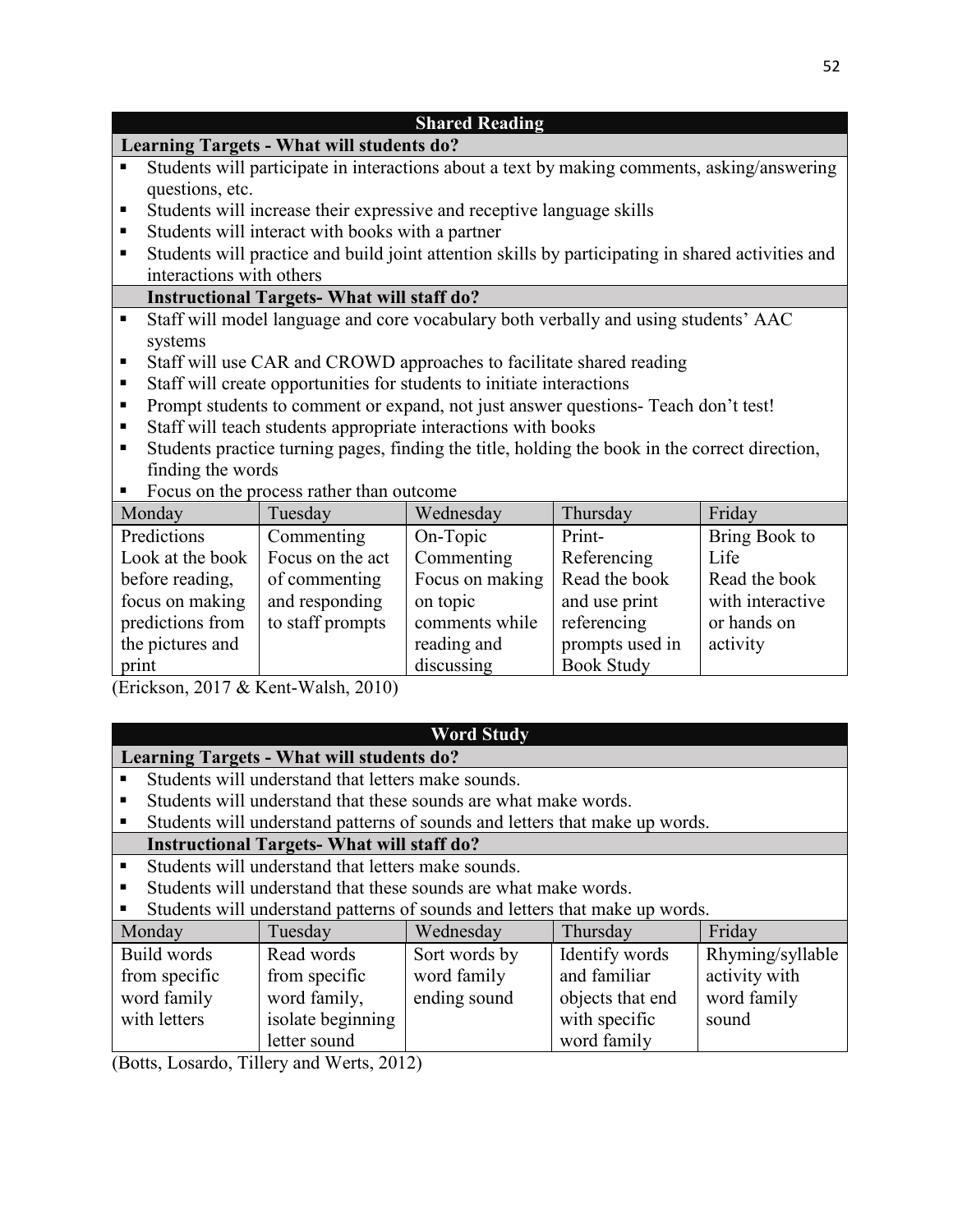|                                                                                            | <b>Alphabet Knowledge</b>                                                                |                                                  |                                                                                              |          |        |
|--------------------------------------------------------------------------------------------|------------------------------------------------------------------------------------------|--------------------------------------------------|----------------------------------------------------------------------------------------------|----------|--------|
|                                                                                            |                                                                                          | <b>Learning Targets - What will students do?</b> |                                                                                              |          |        |
| ٠                                                                                          |                                                                                          |                                                  | Students will understand that letters represent sounds                                       |          |        |
| ٠                                                                                          |                                                                                          |                                                  | Students will understand that letters make up words                                          |          |        |
| ٠                                                                                          |                                                                                          |                                                  | Students will find target letters in various forms of text (names, logos, core words, simple |          |        |
|                                                                                            | sentences)                                                                               |                                                  |                                                                                              |          |        |
| ш                                                                                          |                                                                                          |                                                  | Students will produce target letters by writing or typing                                    |          |        |
| ٠                                                                                          |                                                                                          |                                                  | Students will listen for target letter sounds in different positions in words                |          |        |
|                                                                                            |                                                                                          | <b>Instructional Targets-What will staff do?</b> |                                                                                              |          |        |
| $\blacksquare$                                                                             |                                                                                          | Staff will teach a different letter every day    |                                                                                              |          |        |
| ٠                                                                                          |                                                                                          | Staff will teach letter sound correspondence     |                                                                                              |          |        |
| п                                                                                          |                                                                                          |                                                  | Staff will reference letters in words in teaching materials and environment                  |          |        |
| ٠                                                                                          |                                                                                          |                                                  | Staff will demonstrate how to identify letters by listening to sounds in isolation and words |          |        |
|                                                                                            |                                                                                          | to teach letter-sound correspondence             |                                                                                              |          |        |
|                                                                                            | Monday                                                                                   | Tuesday                                          | Wednesday                                                                                    | Thursday | Friday |
|                                                                                            | ❖ Identify letter by visual representation                                               |                                                  |                                                                                              |          |        |
|                                                                                            | ❖ Identify letter by sound                                                               |                                                  |                                                                                              |          |        |
| ❖ Locate the letter in various print opportunities (words, sentences, books, environmental |                                                                                          |                                                  |                                                                                              |          |        |
|                                                                                            | print)                                                                                   |                                                  |                                                                                              |          |        |
|                                                                                            | $\triangleleft$ Make the letter (typing/writing)                                         |                                                  |                                                                                              |          |        |
|                                                                                            | $\triangle$ Phoneme activity: isolating beginning, medial, and ending sounds             |                                                  |                                                                                              |          |        |
|                                                                                            | (Taibo, Iglesias, Mendez, and del Salvador, 2009 & Johnston, Buchanan & Davenport, 2009) |                                                  |                                                                                              |          |        |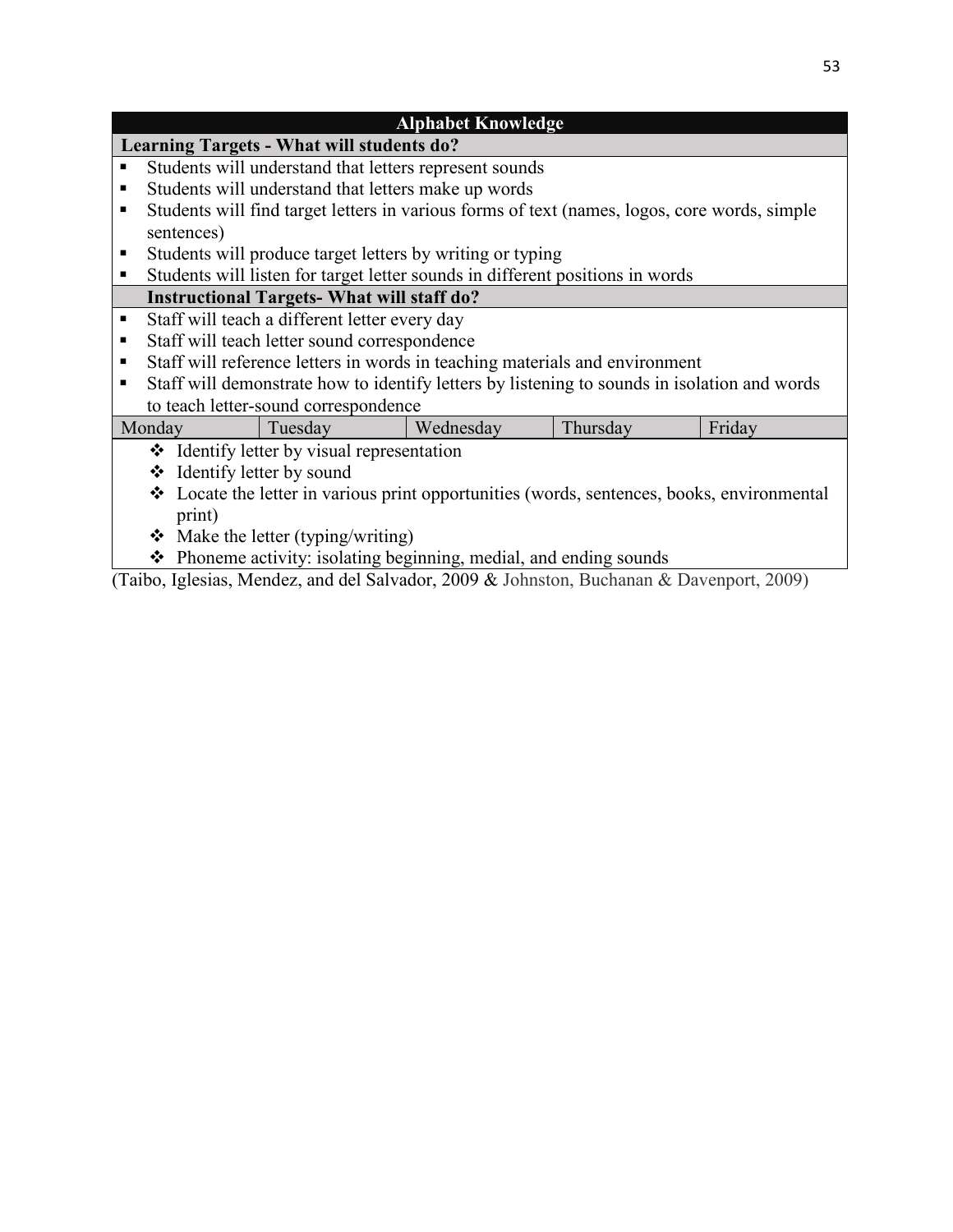#### **CHAPTER IV: DISCUSSION AND CONCLUSION**

#### **Summary**

 IDEA (2004), requires that students with disabilities receive high quality instruction. Drs. Karen Erickson and David Koppenhaver adapted literacy curriculum to form frameworks for teaching students with significant disabilities and have been used to guide my professional development and inform the strategies used in my classroom. This research aimed to determine which current practices are used for literacy instruction, to analyze instructional strategies, and to incorporate the language emphasis necessary to provide educational access for students with specific language impairments or students who use AAC.

 The current guidelines followed by teachers to determine literacy instruction are based on school-wide programming decisions, along with personal perspectives and historical practices. Teachers ranked social and communication skills as more important than general education content for students with language impairments. They did not recognize the link between literacy instruction and functional skills based in language (Ruppar et al., 2011, pg. 101). Teachers also used varying classroom schedules that focused on interventions or individual work to teach target skills. Botts et al. determined that students achieved learning targets at a faster rate using embedded direct instruction and showed higher rates of generalization across time (2012). This highlighted that direct literacy instruction is needed to combine functional language acquisition with generalization of skills. Barriers such as access to professional development, funding, and teacher buy-in impacted the success of literacy curriculum. As access to professional development varies across school districts, a comprehensive literacy curriculum must contain explicit directions to ensure that teachers can implement evidence-based strategies without the need for funding or professional development opportunities (Botts et al., 2012).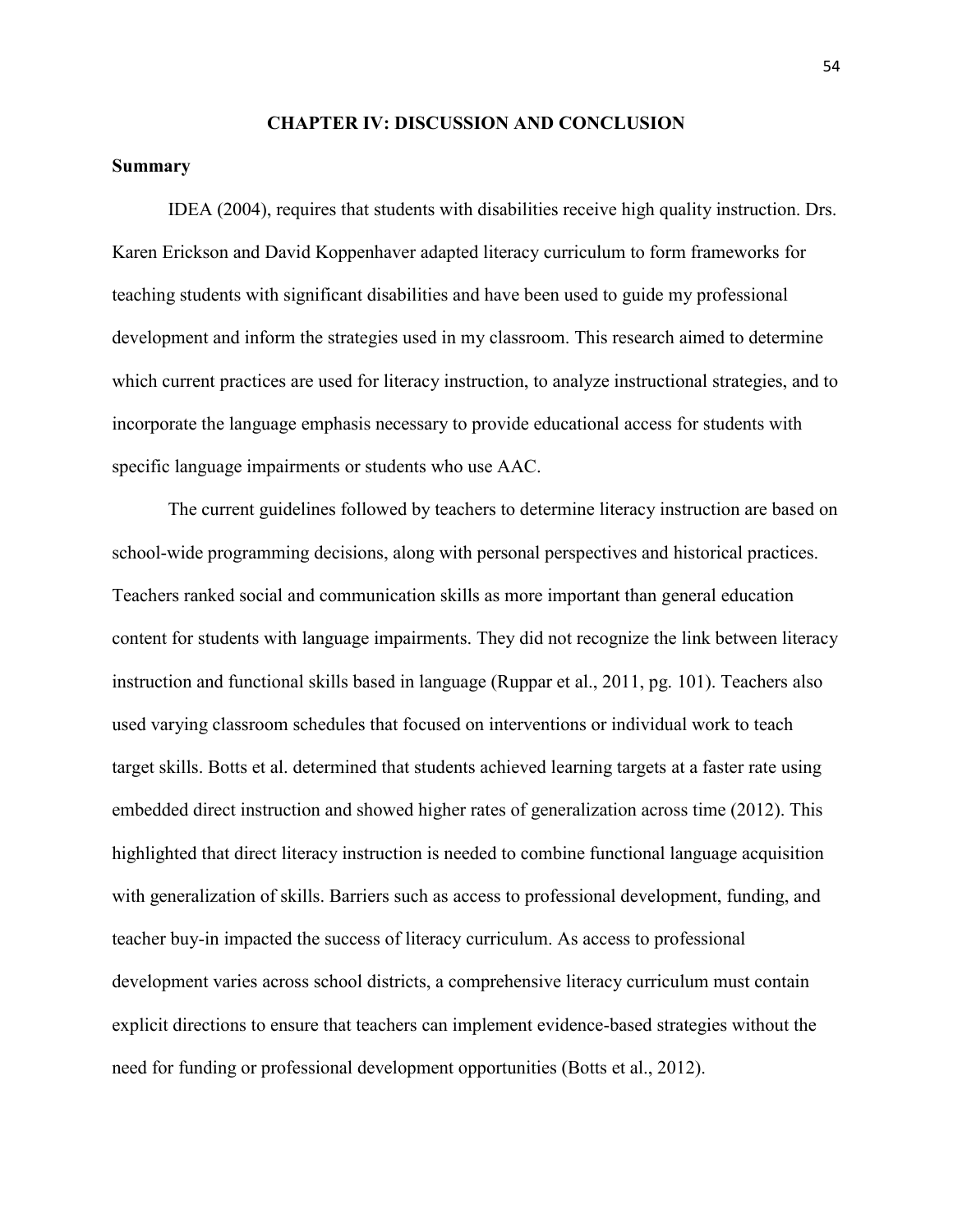After determining that direct literacy instruction benefitted students with significant disabilities, emergent instructional strategies provided guidance for curriculum development. As outlined by Koppenhaver and Erickson (2019), a comprehensive approach to literacy instruction provided a robust experience. The literacy skills were focused in five literacy blocks named Book Study, Shared Reading, Shared Writing, Word Study, and Alphabet Knowledge. Book study focused on understanding concepts of print. Foundational skills such as locating words, practicing the function of a book and print, and identifying common or new letters and words in print builds the foundational skills necessary for independent reading and writing. Gately (2004) explained how concepts of print were not explicitly taught with typically developing students as they obtained the skills automatically through print interaction, but students with significant disabilities needed explicit instruction to gain these skills.

 Shared Reading focuses on language and shared interactions around a book. The primary instructional strategy needed for this lesson is the emphasis on language while providing communication opportunities for students to make comments and expand on topics without the comprehensive question guides. Students with significant disabilities, especially those using AAC, need to build language skills required to participate in comprehension activities. This is completed through modeling core vocabulary, providing wait time, and adding meaning to all communication attempts made (Erickson, 2007). Shared writing combines Book Study and Shared Reading strategies focused on predictable writing guided with core vocabulary. The instructional strategies outlined in Shared Writing ensured that all communication was acknowledged and put into print. Students with significant disabilities need instruction to connect verbal expression with written expression. This was taught with predictable charts that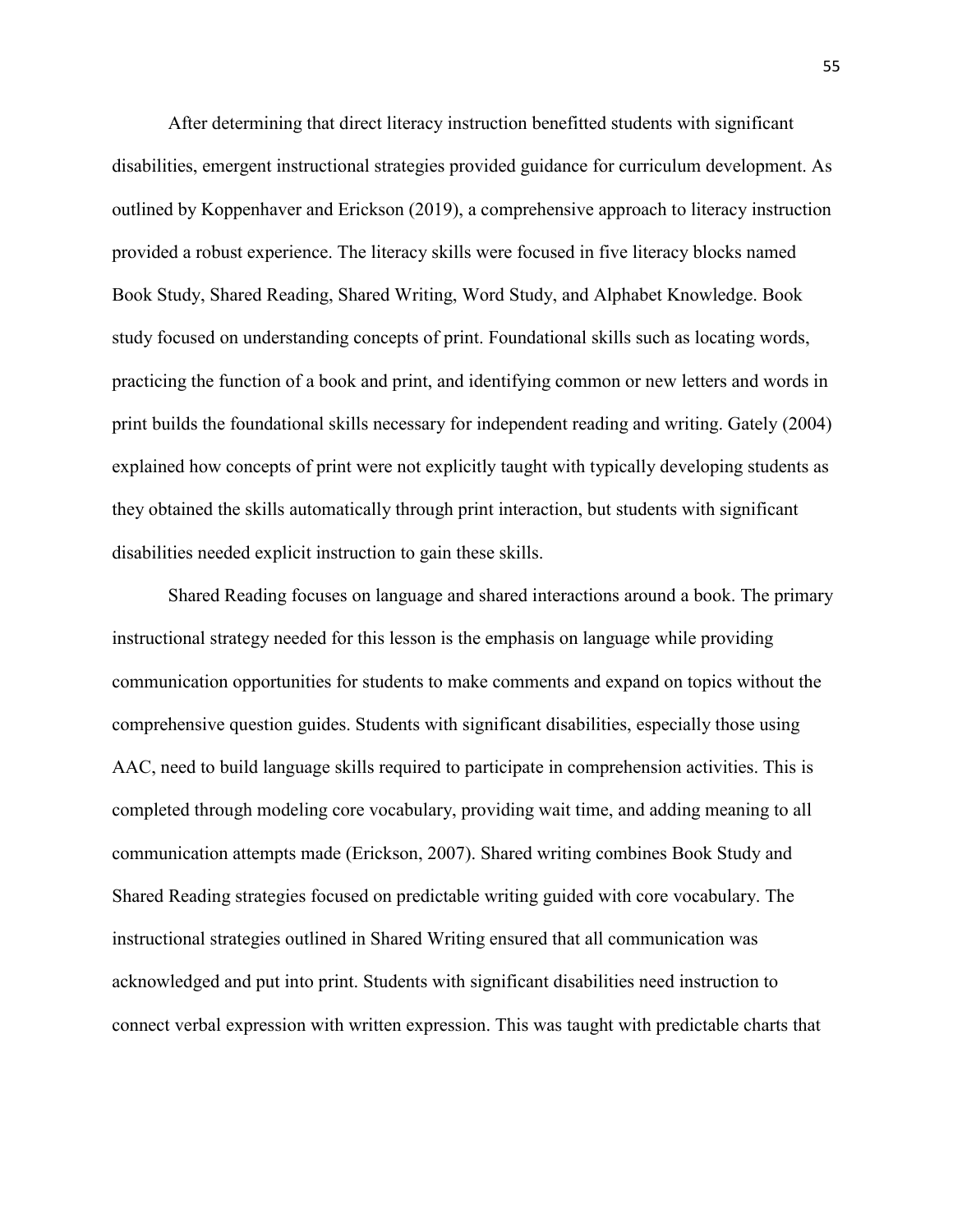reiterated common vocabulary, and added personalized information for each student (Erickson, 2017).

 Word Study and Alphabet Knowledge both focused on phonemic and phonological awareness. Combining these two areas created a comprehensive understanding of letter and sound identification. Alphabet instruction for students with significant disabilities needs to rotate through all letters at a daily pace with a focus on identifying letters in functional locations such as words and logos. Letter identification in isolation was not functional for students with significant disabilities because an additional learning step to connect the isolated letter to a printed word (Johnston et al., 2009). Additional focused instruction is needed to address combining letter sounds and to manipulate of letters in words. This scaffolded approach to phonemic and phonological awareness provided foundational skill success with functional practice that increased students' reading and writing skills (Botts et al., 2012).

 The final guiding research question aimed to connect instructional strategies with language to provide educational access to students who used AAC. Literacy and language are intertwined and interdependent to develop functional communication and participation skills (Ganz and Flores, 2009). Core vocabulary was the focus of an emergent literacy curriculum to ensure that students with varying AAC systems could participate. As mentioned, acknowledging all communication attempts, and modeling concepts and communication skills provided the needed teaching for students with significant disabilities to learn ways to access and participate in the curriculum (Erickson, 2017). The language emphasis in a comprehensive curriculum provides the repetition and consistent opportunities needed to generalize communication skills across environments and literacy activities.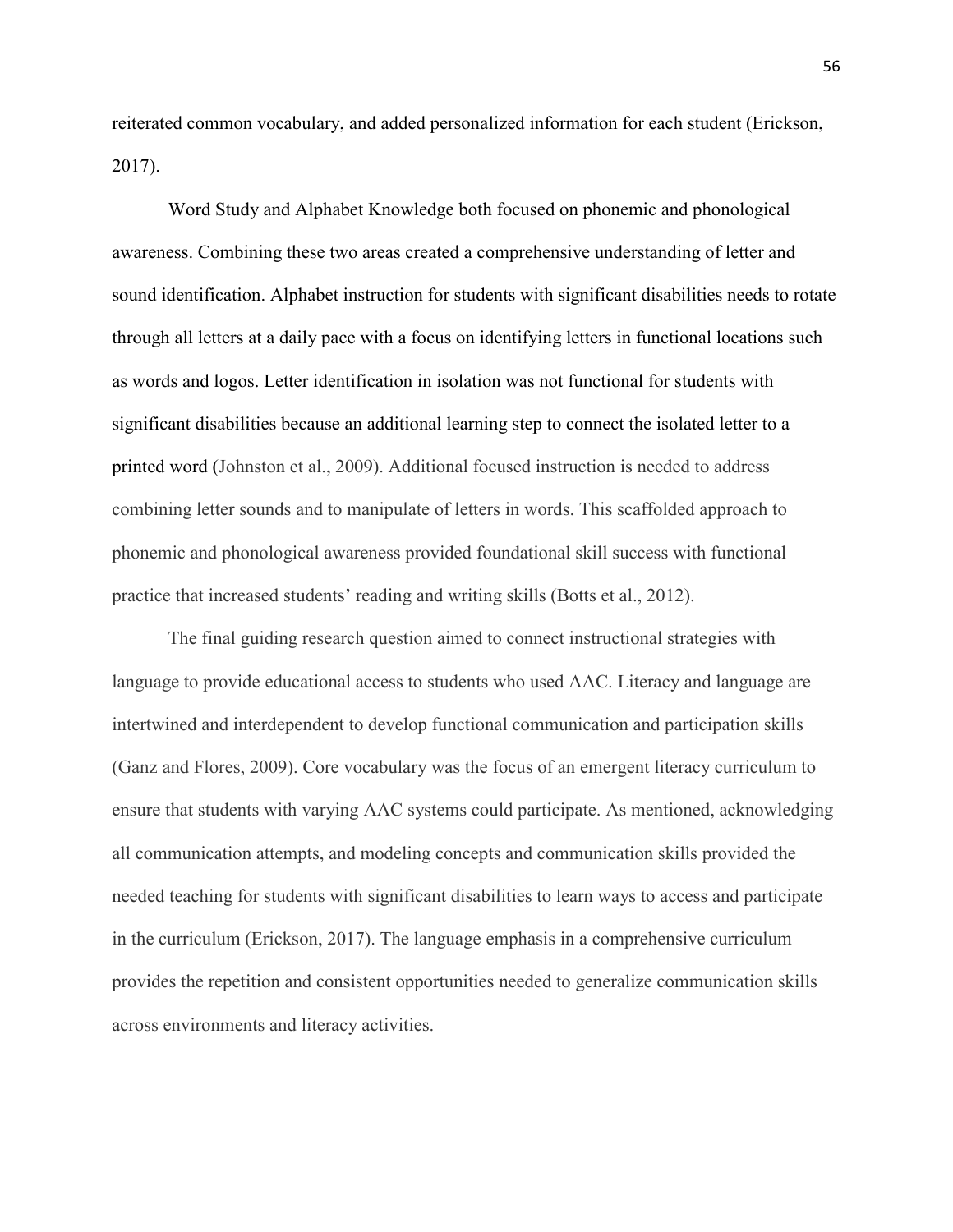#### **Professional Application**

This research and application provided the guidelines necessary for analysis of appropriate literacy instruction for individuals with significant disabilities and language impairments. This relates to special education programs located in Minnesota, and across the country. The Individuals with Disabilities in Education Act (IDEA) is a federal mandate that impacts all special education programming across the United States. This literature review represents a variety of methods to provide special education services. This literature review shows that individuals with disabilities benefit from comprehensive literacy instructional strategies. These research-based strategies directly affect language skills for all students. I would believe that the application of comprehensive literacy instruction should become a national standard of service to ensure all special education programming aim for the student's highest ability. Regarding specific schools and classrooms, special education students currently receive educational programming based on teacher or district mandates and budgets. This means that services vary from school to school, and from classroom to classroom. Evidence-based practice is needed in all schools which includes teacher training and professional development to grow understanding of the importance of literacy as it relates to functional communication. The information from his research review applies to special education teachers who lack opportunities for professional development and support. Special education teachers are required to create classroom materials, programming, and instructional sequences often with little guidance or research to support. The curriculum developed in this The Comprehensive Literacy Instruction for Emergent Learners transforms the idea of a framework, to a daily curriculum that provides learning targets and instructional strategies needed to directly address each literacy skill.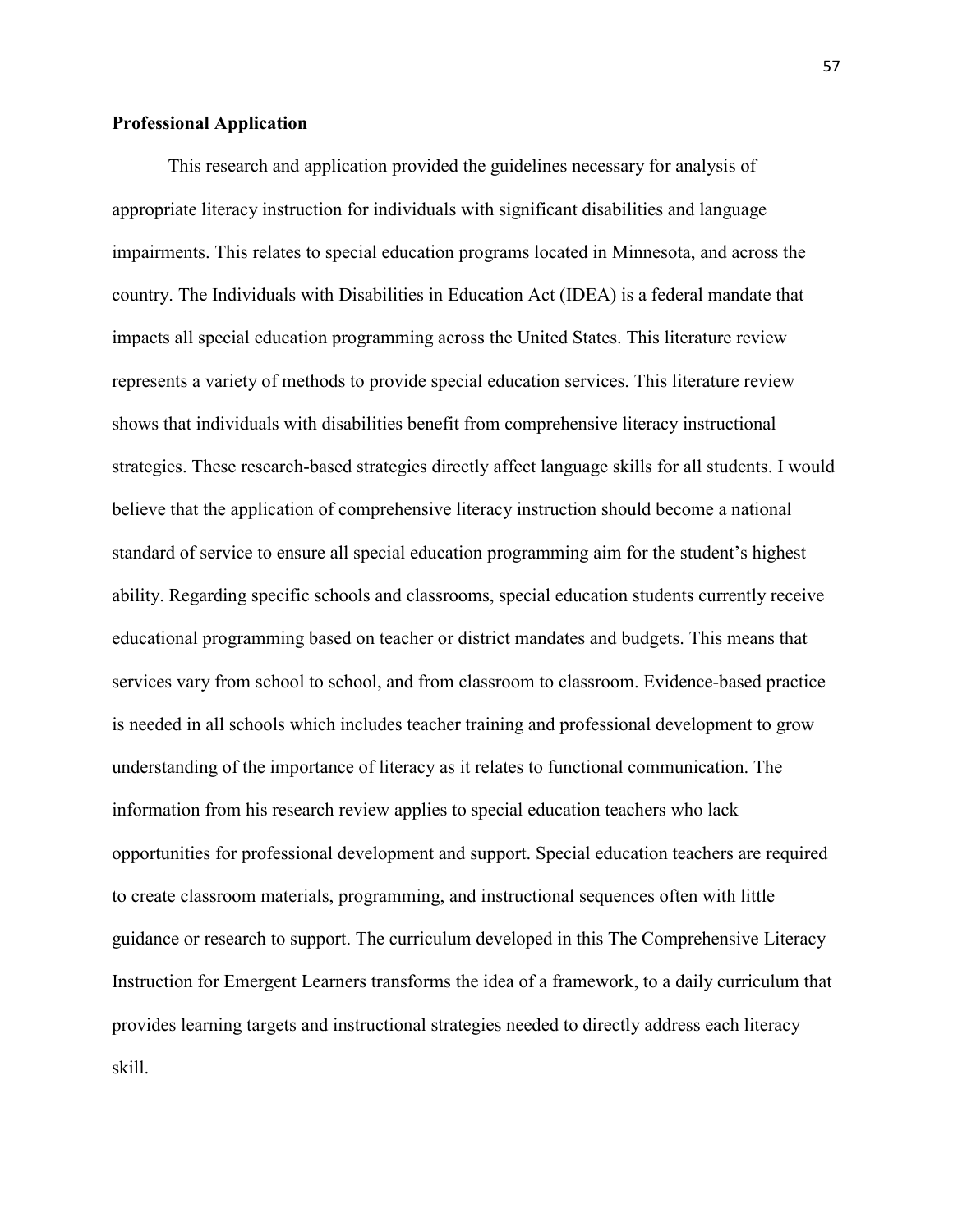#### **Limitations of the Research**

There were limitations regarding both the research included in this review, and the research available to review. More research is needed regarding the connection between literacy instruction and AAC. AAC specific research often focused on interventions rather that direct instructional strategies. The success of the intervention strategies used in large group interactions for AAC users is uncertain. The strategies used in the interventions was guided by speech language pathologists or someone with an expertise in the field of language. Additional analysis and interpretation is needed to frame the results of this research into a literacy curriculum. I also discovered a limited amount of research on literacy instruction for individuals with significant disabilities. Teacher interviews showed that many special education programs focused on adaptive and functional skills. Comprehensive literacy instruction is developing credibility, but there was limited data showing implementation results due to literacy only recently being acknowledged as a need for this population. I analyzed instructional strategies used for typically developing emergent readers for individuals with significant disabilities, but there was a lack of research on implementing these general education strategies for students with disabilities.

#### **Implications for Future Research**

More research is needed regarding effective teaching strategies for special education students, specifically in educational settings where students have significant disabilities and language impairments. Significant disabilities can affect student participation in the general education curriculum and dismisses inclusivity when the student is unable to access instruction. I question the areas of general education the students can access and wonder how those opportunities serve the student and meet their educational needs. Further research should look at the effects that comprehensive literacy instruction has on language and participation across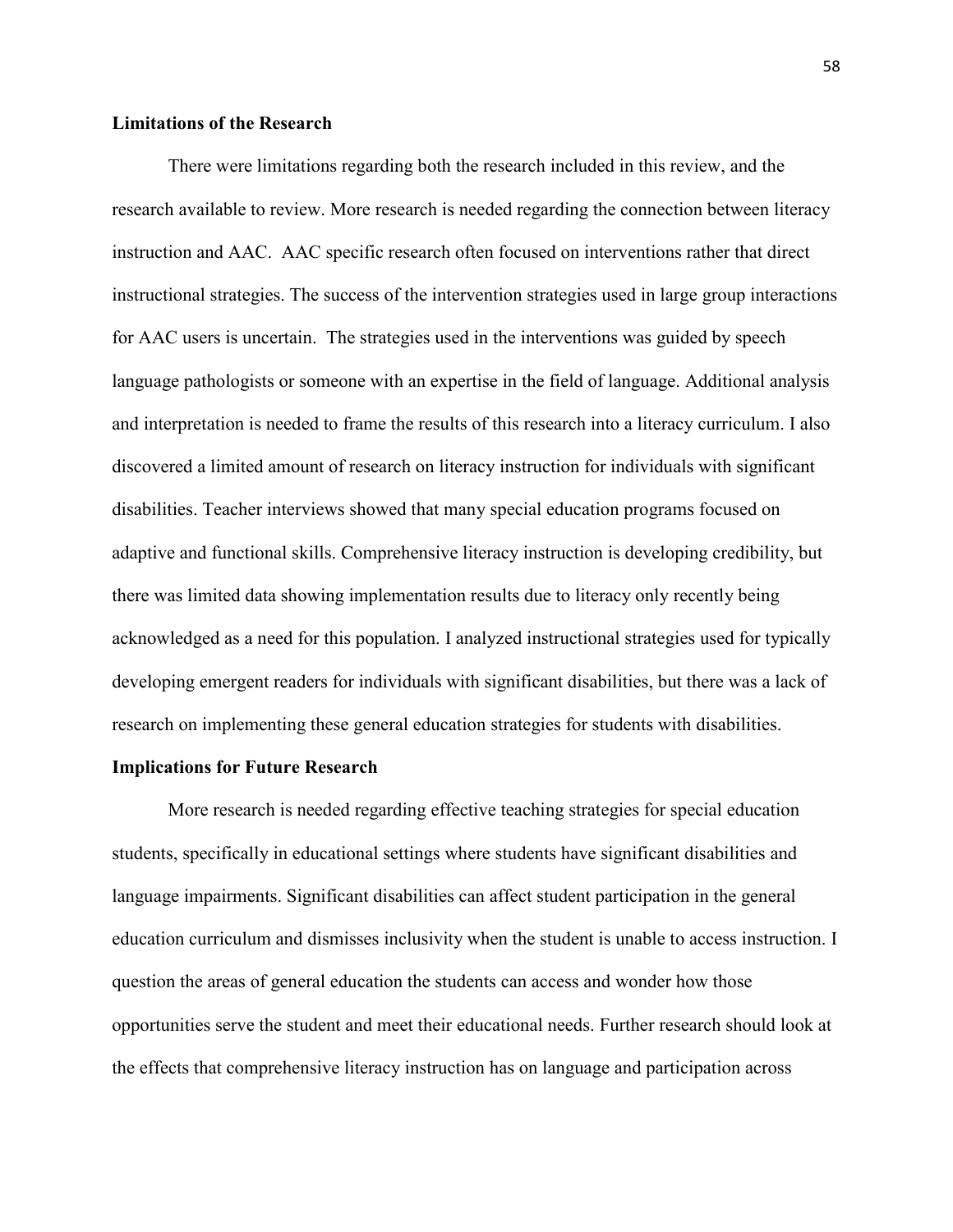environments, and the barriers that restrict teachers from successful implementation including professional development opportunities and strategies.

#### **Conclusion**

The guiding questions for this literature review and application thesis were: what current literature guidelines do teachers follow and how might these become barriers to implementing comprehensive literacy instruction; what instructional strategies provide students who have significant disabilities access to emergent skills within the comprehensive literacy framework; what is the role of language in an emergent comprehensive literacy curriculum; what instructional strategies provide access for students who use AAC? The Simplified Guide to Comprehensive Literacy Instruction for Students with Significant Disabilities who use AAC incorporates the need for explicit teaching expectations, evidence-based instructional strategies, and a language connection for students to access and intentionally participate in literacy instruction. This guide can be used for all emergent learners and expands communication opportunities provided during daily literacy instruction.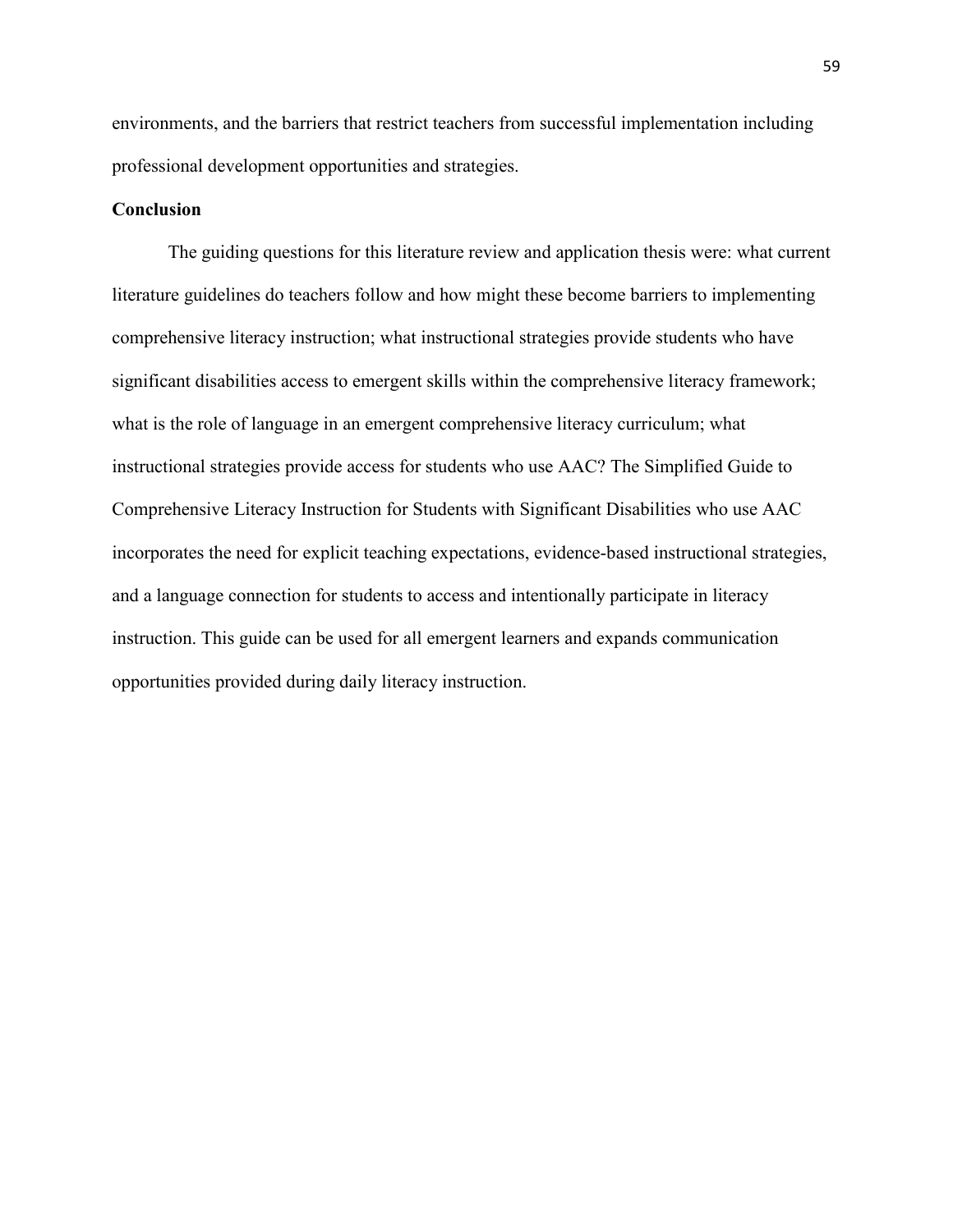#### **References**

- Ahlgrim-Delzell, B. (2015). Systematic instruction of phonics skills using an iPad for students with developmental disabilities who are AAC users. *The Journal of Special Education*, *50*(2), 86–97.<https://doi.org./10.1177/0022466915622140>
- Andzik, N. R., Chung, Y.-C., Doneski-Nicol, J., & Dollarhide, C. T. (2019). AAC services in schools: A special educator's perspective. *International Journal of Developmental Disabilities*, *65*(2), 89–97. https://doi.org./10.1080/20473869.2017.1368909
- Boenisch, S. (2015). The oral core vocabulary of typically developing English-speaking schoolaged children: Implications for AAC Practice. *Augmentative and Alternative Communication*, *31*(1), 77–84.<https://doi.org./10.3109/07434618.2014.1001521>
- Botts, D. C., Losardo, A. S., Tillery, C. Y., & Werts, M. G. (2012). A comparison of activitybased intervention and embedded direct instruction when teaching emergent literacy skills. *The Journal of Special Education*, *48*(2), 120–134. <https://doi.org./10.1177/0022466912449652>
- Cunningham, P. M., & Hall, D. P. (1999). *The teacher's guide to the four blocks: A multimethod, multilevel framework for grades 1-3*. Carson-Dellosa.
- Erickson, K. A. (2017). Comprehensive literacy instruction, interprofessional collaborative practice, and students with severe disabilities. *American Journal of Speech - Language Pathology (Online), 26*(2), 193-205. [http://doi.org./10.1044/2017\\_AJSLP-15-0067](http://doi.org./10.1044/2017_AJSLP-15-0067)
- Ganz, J. B., & Flores, M. M. (2009). The effectiveness of direct instruction for teaching language to children with autism spectrum disorders: Identifying materials. *Journal of Autism and Developmental Disorders*, *39*(1), 75–83. https://doi.org./10.1007/s10803-008-0602-6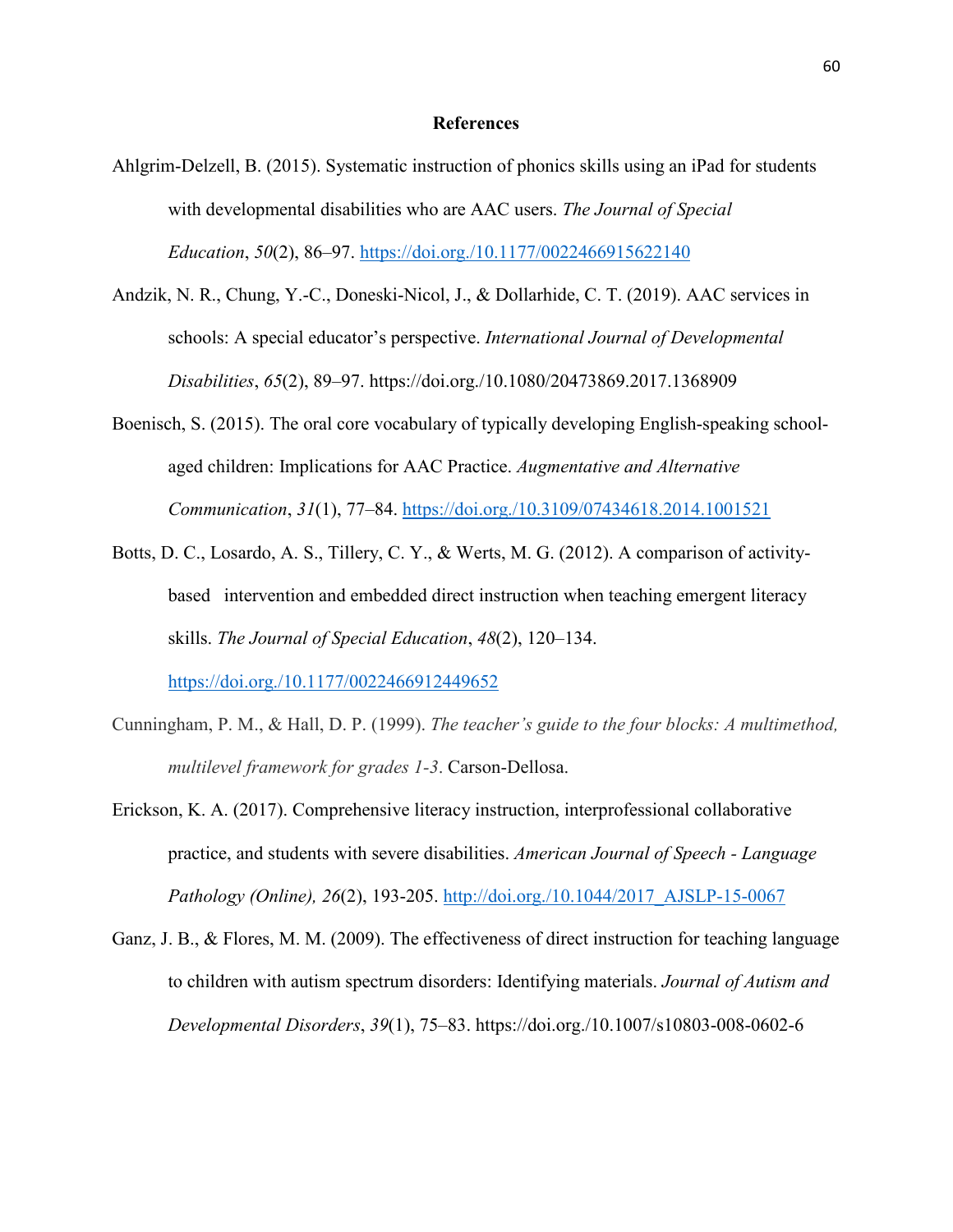- Gately, S. (2004). Developing concept of word: The work of emergent readers. *Teaching Exceptional Children*, *36*(6), 16–22.<https://doi-org./10.1177/004005990403600602>
- Hunt, P., Kozleski, E., Lee, J., Mortier, K., Fleming, D., Hicks, T., Balasubramanian, L., Leu, G., Bross, L. A., Munandar, V., Dunlap, K., Stepaniuk, I., Aramburo, C., & Oh, Y. (2020). Implementing comprehensive literacy instruction for students with severe disabilities in general education classrooms. *Exceptional Children*, *86*(3), 330–347. https://doi.org.[/10.1177/0014402919880156](https://doi-org.ezproxy.bethel.edu/10.1177/0014402919880156)

Individuals with Disabilities Act, 20 U.S.C § 1400 et seq. (2004)

- Johnston, S. S., Buchanan, S., & Davenport, L. (2009). Comparison of fixed and gradual array when teaching sound-letter correspondence to two children with autism who use AAC. *AAC: Augmentative & Alternative Communication*, *25*(2), 136–144. https://doi org.10.1080/07434610902921516
- Justice, L. M., Kaderavek, J. N., Fan, X., Sofka, A., & Hunt, A. (2009). Accelerating preschoolers' early literacy development through classroom-based teacher-child storybook reading and explicit print referencing. *Language, Speech & Hearing Services in Schools, 40*(1), 67-85. Retrieved from

[https://ezproxy.bethel.edu/login?url=https://search-proquest](https://ezproxy.bethel.edu/login?url=https://search-proquest-%09com.ezproxy.bethel.edu/docview/232589431?accountid=8593)  [com.ezproxy.bethel.edu/docview/232589431?accountid=8593](https://ezproxy.bethel.edu/login?url=https://search-proquest-%09com.ezproxy.bethel.edu/docview/232589431?accountid=8593)

Kent-Walsh, B. (2010). Effects of parent instruction on the symbolic communication of children using augmentative and alternative communication during storybook reading. *American Journal of Speech-Language Pathology*, *19*(2), 97–107. [https://doi.org./10.1044/1058-](https://doi.org./10.1044/1058-%090360(2010/09-0014))  [0360\(2010/09-0014\)](https://doi.org./10.1044/1058-%090360(2010/09-0014))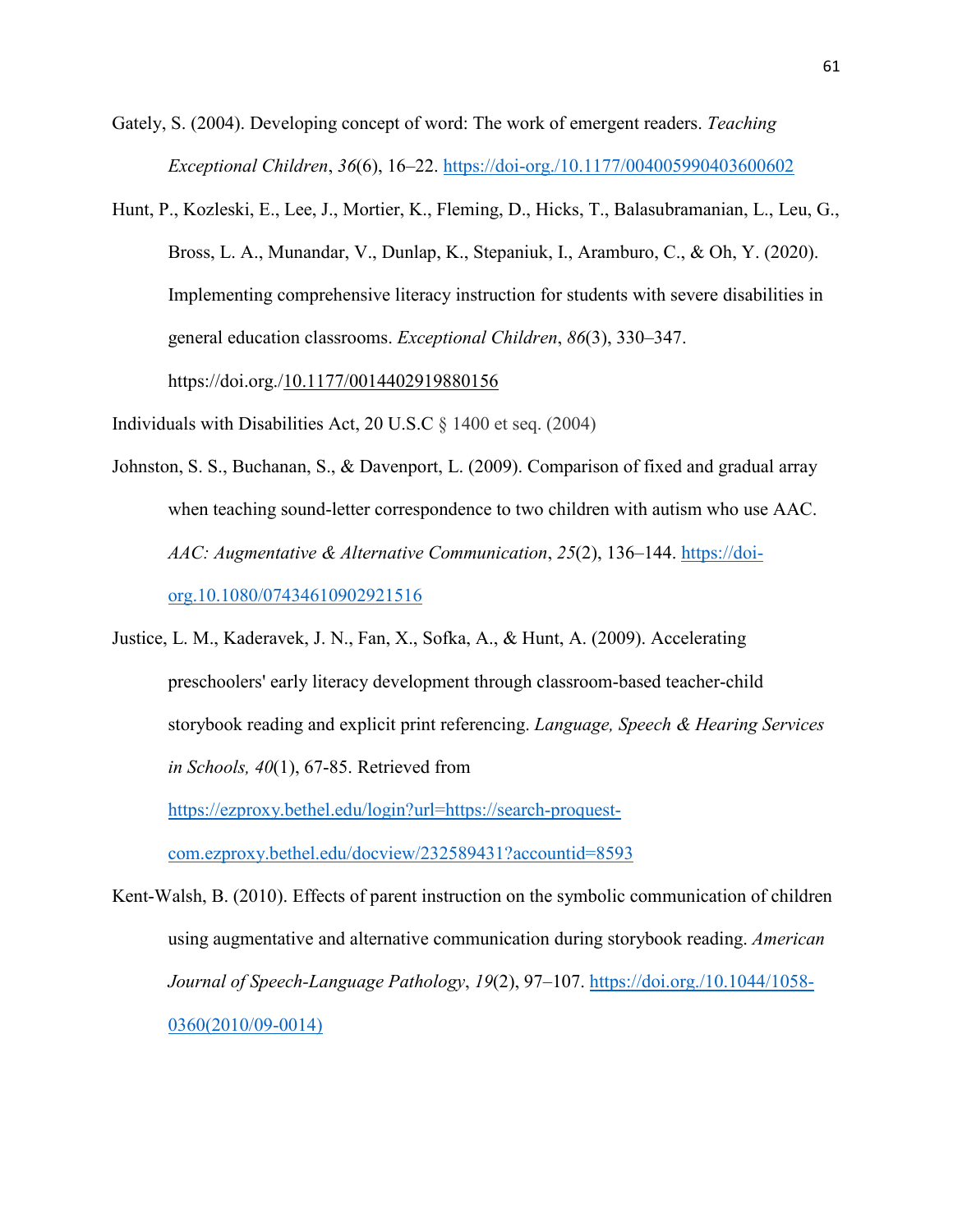- Koppenhaver, D. & Erickson, K. (199). *Children with disabilities: Reading and writing the four blocks way*. Carson-Dellosa
- Liboiron, S. (2006). Shared storybook reading with a student who uses alternative and augmentative communication: A description of scaffolding practices. *Child Language Teaching and Therapy*, *22*(1), 69–95.<https://doi.org./10.1191/0265659006ct298oa>
- Light, M. (2012). Supporting the communication, language, and literacy development of children with complex communication needs: State of the science and future research priorities. *Assistive Technology*, *24*(1), 34–44.

<https://doi.org./10.1080/10400435.2011.648717>

- McClure, E. (2016). Predictable charts: An effective strategy to engage and impact learners. *The Reading Teacher*, *69*(5), 505–508.<https://doi.org/10.1002/trtr.1401>
- Miller, D. C., Light, J. C., & McNaughton, D. B. (2004). The effect of direct instruction and writer's workshop on the early writing skills of children who use augmentative and alternative communication. *AAC: Augmentative & Alternative Communication*, *20*(3), 164–178.<https://doi-org./10.1080/07434610410001699690>
- Ruppar, A. L., Dymond, S. K., & Gaffney, J. S. (2011). Teachers' perspectives on literacy instruction for students with severe disabilities who use augmentative and alternative communication. *Research and Practice for Persons with Severe Disabilities*, *36*(3–4), 100–111. https://doi.org.[/10.2511/027494811800824435](https://doi-org.ezproxy.bethel.edu/10.2511/027494811800824435)
- Sturm, J., Spadorcia, S. A., Cunningham, J. W., Cali, K. S., Staples, A., Erickson, K., Koppenhaver, D. A. (2006). What happens to reading between first and third grade? Implications for students who use AAC. *AAC: Augmentative and Alternative Communication*, *22*(1), 21–36. https://doi-org. /10.1080/07434 610500243826